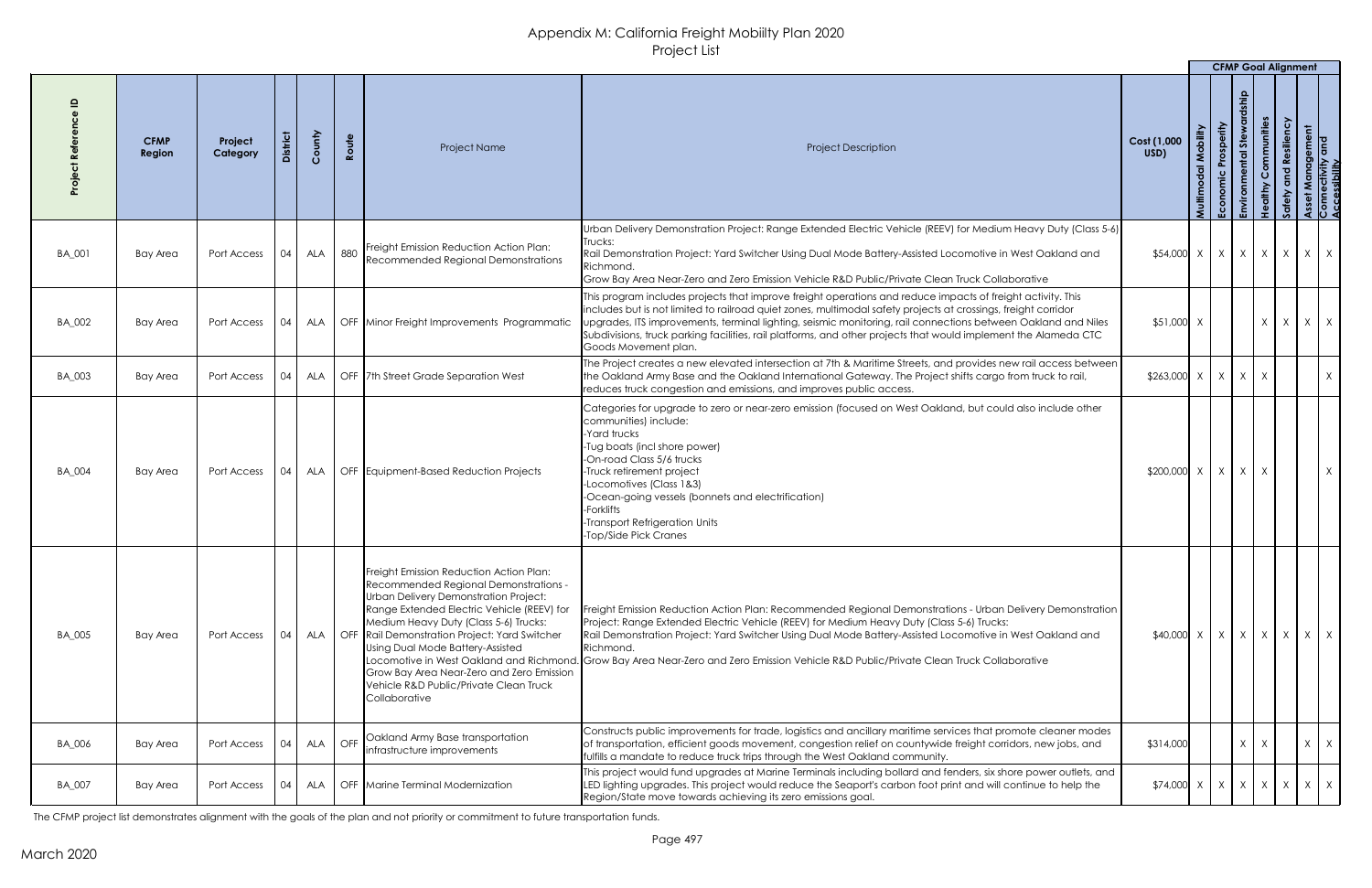|               |                       |                     |                 |        |                              |                                                                                                                                                                                                    |                                                                                                                                                                                                                                                                                                                                                                                                                     |                                                                  |                                       | <b>CFMP Goal Alignment</b> |                   |                          |                                                       |
|---------------|-----------------------|---------------------|-----------------|--------|------------------------------|----------------------------------------------------------------------------------------------------------------------------------------------------------------------------------------------------|---------------------------------------------------------------------------------------------------------------------------------------------------------------------------------------------------------------------------------------------------------------------------------------------------------------------------------------------------------------------------------------------------------------------|------------------------------------------------------------------|---------------------------------------|----------------------------|-------------------|--------------------------|-------------------------------------------------------|
|               | <b>CFMP</b><br>Region | Project<br>Category | <b>District</b> | County | Route                        | Project Name                                                                                                                                                                                       | <b>Project Description</b>                                                                                                                                                                                                                                                                                                                                                                                          | Cost (1,000<br>USD)                                              | Mobility<br>$\overline{a}$<br>Multimo | 5te<br>ntal                |                   | Resiliency<br>and<br>ety | Asset Management<br>Connectivity and<br>Accessibility |
| <b>BA_008</b> | Bay Area              | Port Access         | 04              |        |                              | ALA   OFF   Port Wide Electrification                                                                                                                                                              | This project will upgrade electrical infrastructure at the Port of Oakland to increase capacity needed to<br>accommodate the electrification of Terminals and equipment utilized throughout all Port facilities (Seaport &<br>Aviation). This project will help the Region & State move towards achieving its zero emissions goal.                                                                                  | $$218,000$ $\times$ $\times$ $\times$ $\times$ $\times$ $\times$ |                                       |                            |                   |                          | X                                                     |
| BA_009        | <b>Bay Area</b>       | Port Access         | 04              |        |                              | ALA   OFF Roundhouse EV Charging Facility                                                                                                                                                          | To support future projections for increased implementation of ZE trucks, the Roundhouse Electric Vehicle (EV)<br>$ $ Charging Facility project will explore development of freight electric vehicle charging standards and will include $ $<br>the design & construction of infrastructure necessary to establish a permanent electric vehicle/equipment<br>charging facility at the Seaport's Roundhouse Property. | $\vert x \vert$ x   x   x   x   x                                |                                       |                            |                   |                          | X<br>X                                                |
| BA_010        | <b>Bay Area</b>       | Port Access         | 04              | ALA    |                              | OFF Port of Oakland: Go Port                                                                                                                                                                       | The GoPort project will reduce emissions from idling trucks, increase Port operational efficiency, and provide<br>significantly improved truck and rail access. Project includes: Port of Oakland ITS improvements.                                                                                                                                                                                                 | $$550,000 \times   X   X$                                        |                                       |                            | $\mathsf{X}$      |                          |                                                       |
| BA_011        | <b>Bay Area</b>       | Port Access         | 04              | ALA    | $\overline{\phantom{a}}$ OFF | Port of Oakland Non-Equipment-Based<br>Reduction Projects                                                                                                                                          | Includes the following components:<br>-Port Electrical Grid Improvements<br>-Facility upgrades and emission reductions<br>-Supply Chain Efficiencies- extended Marine terminal hours, grey chassis pool, gate modifications, and<br>technology solutions<br>-Extended gate hours/days                                                                                                                               | $$100,000$ $\times$ $\times$ $\times$ $\times$ $\times$          |                                       |                            | $\vert$ X $\vert$ | $\mathsf{X}$             | X                                                     |
| BA_012        | <b>Bay Area</b>       | Port Access         | 04              |        |                              | ALA   OFF   Port Operational Efficiency Enhancements                                                                                                                                               | This project includes a study, preliminary design & construction of infrastructure improvements at Maritime St.,<br>Grand Ave. & Adeline St. access points to Seaport facilities that will enhance operational efficiency at the<br>Seaport.                                                                                                                                                                        | $$25,000$ X X                                                    |                                       |                            | X                 |                          | X                                                     |
| BA_013        | <b>Bay Area</b>       | Port Access         | 04              |        |                              | ALA   OFF   AirPort Drive Rehabilitation                                                                                                                                                           | This project consists of roadway overlay, cracking sealing, and some full depth reconstruction of approximately<br>3.3 miles of pavement mostly along the inbound and outbound AirPort Drive roadways, but also includes John<br>Glenn Drive, Neil Armstrong Way, John Glenn off-ramp, return to terminal, and AirPort Access Road.                                                                                 | $$6,000$ X                                                       | X                                     | X                          | X                 |                          | X                                                     |
| BA_014        | <b>Bay Area</b>       | Port Access         | 04              |        |                              | ALA   OFF   Oakland International AirPort Perimeter Dike                                                                                                                                           | This project will upgrade and improve the 4.5 mile long dike protecting OAK, terminal and other facilities,<br>roadways, transit services & trails connecting Alameda and San Leandro. Includes seismic stabilization, FEMA<br>compliance, and protection against climate change and sea level rise.                                                                                                                | $$53,000 \times   \times   \times  $                             |                                       |                            | X                 |                          | X                                                     |
| BA_015        | <b>Bay Area</b>       | Port Access         | 04              |        |                              | ALA   OFF Middle Harbor Road Improvements                                                                                                                                                          | This project identifies & implements solutions to the traffic circulation issues on Middle Harbor Rd. Solutions may<br>include dedicated queue or turn lanes, signalization, and relocation or reconfiguration of terminal gates and<br>recommendations for Adeline St. Bridge reconfiguration as appropriate.                                                                                                      | $$33,000$ X X X                                                  |                                       | X                          | $\mathsf{X}$      |                          | X                                                     |
| BA_016        | Bay Area              | Port Access         | 04              |        |                              | ALA   OFF Seaport Near Dock Rail Enhancements                                                                                                                                                      | This project will connect Seaport Logistics Complex warehouse and transload facilities. These near dock rail<br>enhancements will enable transload facilities to receive unit train loads. This project will support regional progress<br>towards achieving the Region/County Goods Movement Plan Rail Strategy.                                                                                                    | $\{8,000 \mid X \mid X \mid X \mid X \mid X \}$                  |                                       |                            |                   |                          | $X \mid X$                                            |
| BA_017        | <b>Bay Area</b>       | Port Access         | 04              |        |                              | Roadway Operations - This category<br>includes projects that improve roadway,<br>ALA   OFF   intersection, or interchange operations, ITS,<br>as well as other transportation system<br>management | Roadway Operations - This category includes projects that improve roadway, intersection, or interchange<br>operations, ITS, as well as other transportation system management                                                                                                                                                                                                                                       | \$203,000                                                        |                                       |                            |                   | X                        |                                                       |
| BA_018        | <b>Bay Area</b>       | Port Access         | 04              | ALA    |                              | OFF 7th Street Grade Separation East                                                                                                                                                               | Project replaces the substandard 7th St. roadway & pedestrian underpass at the north end of Railport Oakland<br>Intermodal Yard (RO-IY). The new, depressed roadway allows for new rail crossings to improve connections to the<br>future OHIT IY and project completes a missing segment of the Bay Trail.                                                                                                         | $$555,800$ X                                                     | $\chi$                                |                            | $X -$             | X                        | $\mathsf{X}$<br>X                                     |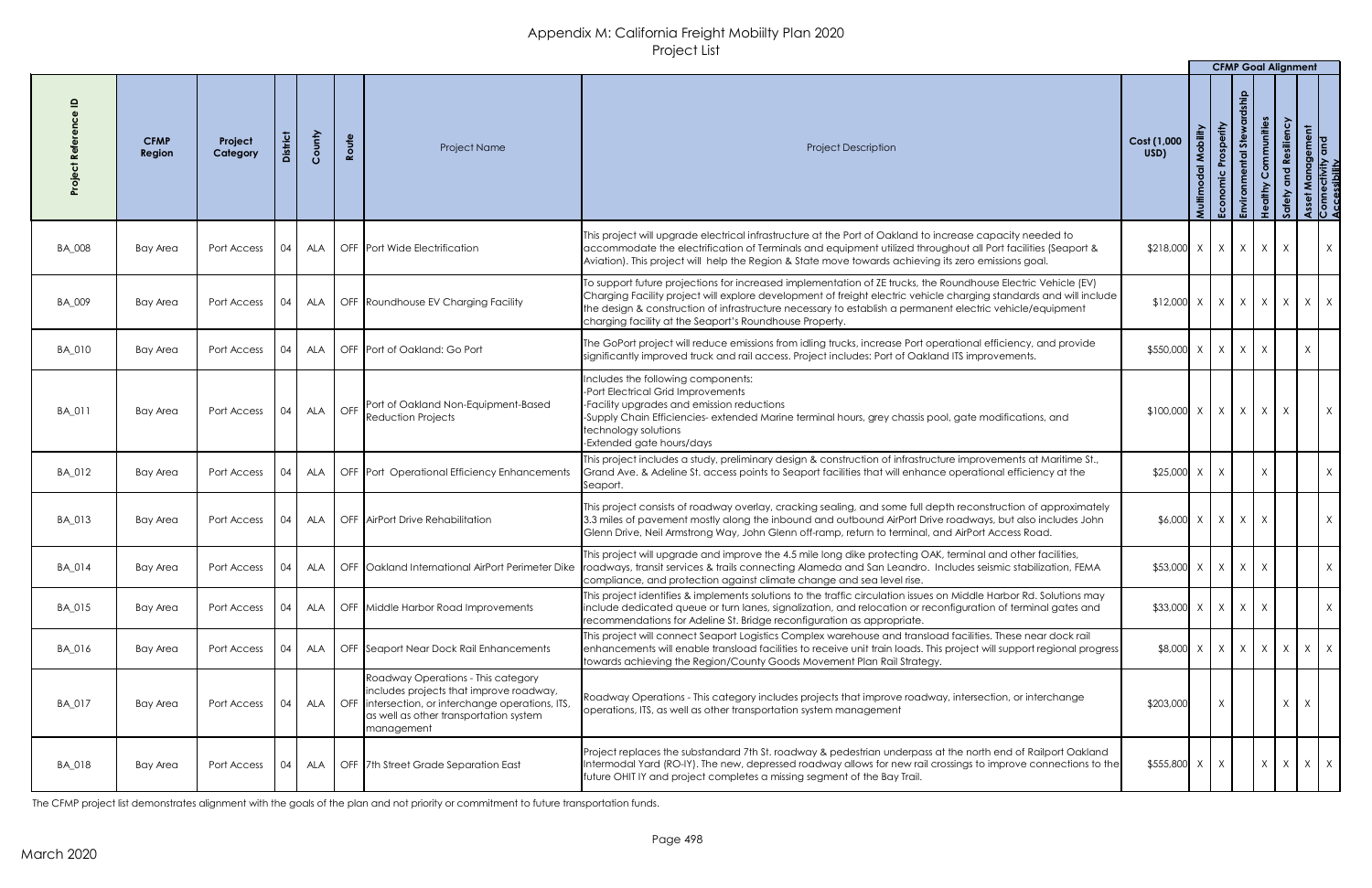|               |                       |                     |                 |                   |       |                                                                                                                                                                                                                                                                                                                                                      | $\cdot$ $\cdot$ $\sim$ $\cdot$ $\sim$ $\cdot$ $\sim$ $\cdot$                                                                                                                                                                                                                                                                               |                         |              |                |                             | <b>CFMP Goal Alignment</b> |                                         |
|---------------|-----------------------|---------------------|-----------------|-------------------|-------|------------------------------------------------------------------------------------------------------------------------------------------------------------------------------------------------------------------------------------------------------------------------------------------------------------------------------------------------------|--------------------------------------------------------------------------------------------------------------------------------------------------------------------------------------------------------------------------------------------------------------------------------------------------------------------------------------------|-------------------------|--------------|----------------|-----------------------------|----------------------------|-----------------------------------------|
|               | <b>CFMP</b><br>Region | Project<br>Category | strict          | County            | Route | Project Name                                                                                                                                                                                                                                                                                                                                         | <b>Project Description</b>                                                                                                                                                                                                                                                                                                                 | Cost (1,000<br>USD)     | Multi<br>ူ   | 5te<br>Envir   | ommunities<br>$\frac{9}{1}$ |                            | Management<br>ectivity and<br>ssihility |
| BA_019        | <b>Bay Area</b>       | Port Access         | 04              |                   |       | Multimodal Streetscape - Projects in this<br>category implement multimodal or<br>complete streets elements, including but not<br>ALA $\Big $ OFF $\Big $ limited to projects such as Grimmer<br>Boulevard Greenway, Telegraph Avenue<br>Complete Streets, West Grand Avenue<br>Complete Streets, Hearst Avenue Complete<br>Streets                   | Projects in this category implement multimodal or complete streets elements, including but not limited to projects<br>such as Grimmer Boulevard Greenway, Telegraph Avenue Complete Streets, West Grand Avenue Complete<br>Streets, Hearst Avenue Complete Streets                                                                         | $$461,000$ X            |              |                | $X \mid X \mid X$           |                            | $X \mid X$                              |
| BA_020        | <b>Bay Area</b>       | Port Access         | 04              | CC                |       | OFF Local road and county road access and<br>safety program on truck routes                                                                                                                                                                                                                                                                          | Includes:<br>Byron Highway and Camino Diablo Road                                                                                                                                                                                                                                                                                          | \$40,000                |              | X<br>$\lambda$ |                             |                            |                                         |
| BA_021        | <b>Bay Area</b>       | Port Access         | $\vert$ 04      |                   |       | County Safety, Security and Other - Projects<br>in this category address safety, security and<br>other needs such as Lone Tree Way<br>Undercrossing, Marsh Creek Road Curve<br>OFF Realignment, Cutting/Carlson grade crossing<br>limprovements, San Pablo Avenue<br>overcrossing, Vasco Road safety<br>Improvement, and Viera Avenue<br>Realignment | County Safety, Security and Other - Projects in this category address safety, security and other needs such as<br>one Tree Way Undercrossing, Marsh Creek Road Curve Realignment, Cutting/Carlson grade crossing<br>improvements, San Pablo Avenue overcrossing, Vasco Road safety improvement, and Viera Avenue<br>Realignment            | \$108,000               |              |                |                             |                            |                                         |
| BA_022        | Bay Area              | Port Access         | 04              | <b>MULT</b><br>CO |       | Goods Movement Technology Program -<br>Program for deploying communications<br>OFF linfrastructure to increase active traffic<br>management along freight corridors and<br>to/from the Port of Oakland                                                                                                                                               | Goods Movement Technology Program - Program for deploying communications infrastructure to increase<br>active traffic management along freight corridors and to/from the Port of Oakland                                                                                                                                                   | $$300,000 \times   X  $ |              |                | $X \mid X \mid$             | $\mathsf{X}$               | $X \mid X$                              |
| BA_023        | Bay Area              | Port Access         |                 | <b>SF</b>         |       | OFF Cargo Way Street Improvements                                                                                                                                                                                                                                                                                                                    | Reconstruct Cargo Way, which sees freight traffic from the Port's Piers 90-96 operations and adjacent industrial<br>$ $ park, to facilitate improved access for all modes of traffic, improve the $\,$ appearance, and $\,$ treat roadway<br>stormwater run-off, visually improving the area and creating habitat opportunities.           | $$20,000 \times   X  $  |              |                | $X \mid X$                  |                            | X                                       |
| <b>BA_024</b> | Bay Area              | Port Access         |                 | <b>SF</b>         |       | OFF Pier 96 Seawall Replacement                                                                                                                                                                                                                                                                                                                      | Install a new seawall along Pier 96, on San Francisco's southeast waterfront to protect against sealevel rise and<br>resist earthquakes. Pier 96 is a 76-acre site are used to import aggregate for infrastructure projects throughout San<br>Francisco, berth Maritime Ready Reserve ships, and is home to Recology's recycling facility. | $$40,500$ X             |              |                |                             |                            | $\mathsf{X}$                            |
| BA_025        | Bay Area              | Port Access         | 04              | SF                |       | OFF   Pier 80 Fendering Improvements                                                                                                                                                                                                                                                                                                                 | Project upgrades the existing fendering system at Pier 80, along San Francisco's southeast waterfront.<br>Improvements will better handle the roll-on/roll-off vessels berthing at this location and prevent risk of vessel<br>damage.                                                                                                     |                         | $$3,800$ X X |                |                             |                            | X                                       |
| BA_026        | Bay Area              | Port Access         | 04              | SON               |       | <b>OFF</b> Airfield Wildlife Fence - Design/Installation                                                                                                                                                                                                                                                                                             | STS Airport - Complete the installation of a full perimeter fence - wildlife fence Design/Installation                                                                                                                                                                                                                                     | \$850                   |              |                |                             | $\mathsf{X}$               | $X \mid X$                              |
| BA_027        | <b>Bay Area</b>       | Port Access         | 04              | SON               |       | OFF Apron E Reconstruction - Design                                                                                                                                                                                                                                                                                                                  | STS Airport - Design of Apron E reconstruction at the Airport                                                                                                                                                                                                                                                                              | \$450                   |              |                |                             |                            | $\chi$<br>Y.                            |
| BA_028        | Bay Area              | Port Access         | 04              | SON               | OFF   | Runway 14-32 Overlay, Shoulders and<br>Centerline Lighting                                                                                                                                                                                                                                                                                           | STS Airport - Runway 14/32 centerline lights design                                                                                                                                                                                                                                                                                        | \$700                   |              |                |                             |                            |                                         |
| BA_029        | <b>Bay Area</b>       | Port Access         | $\overline{04}$ | SON               |       | OFF New ARFF Building                                                                                                                                                                                                                                                                                                                                | STS Airport - Final Design and Construction of the Aircraft rescue and firefighting facility                                                                                                                                                                                                                                               | \$8,000                 |              |                |                             |                            |                                         |
| BA_030        | Bay Area              |                     |                 |                   |       | Terminal Ramp Reconstruction - Final Design<br>Port Access   04   SON   OFF   and Construction                                                                                                                                                                                                                                                       | Final Design and Construction of the Airport terminal ramp                                                                                                                                                                                                                                                                                 |                         | $$5,800$ X X |                |                             |                            | $X \mid X \mid$                         |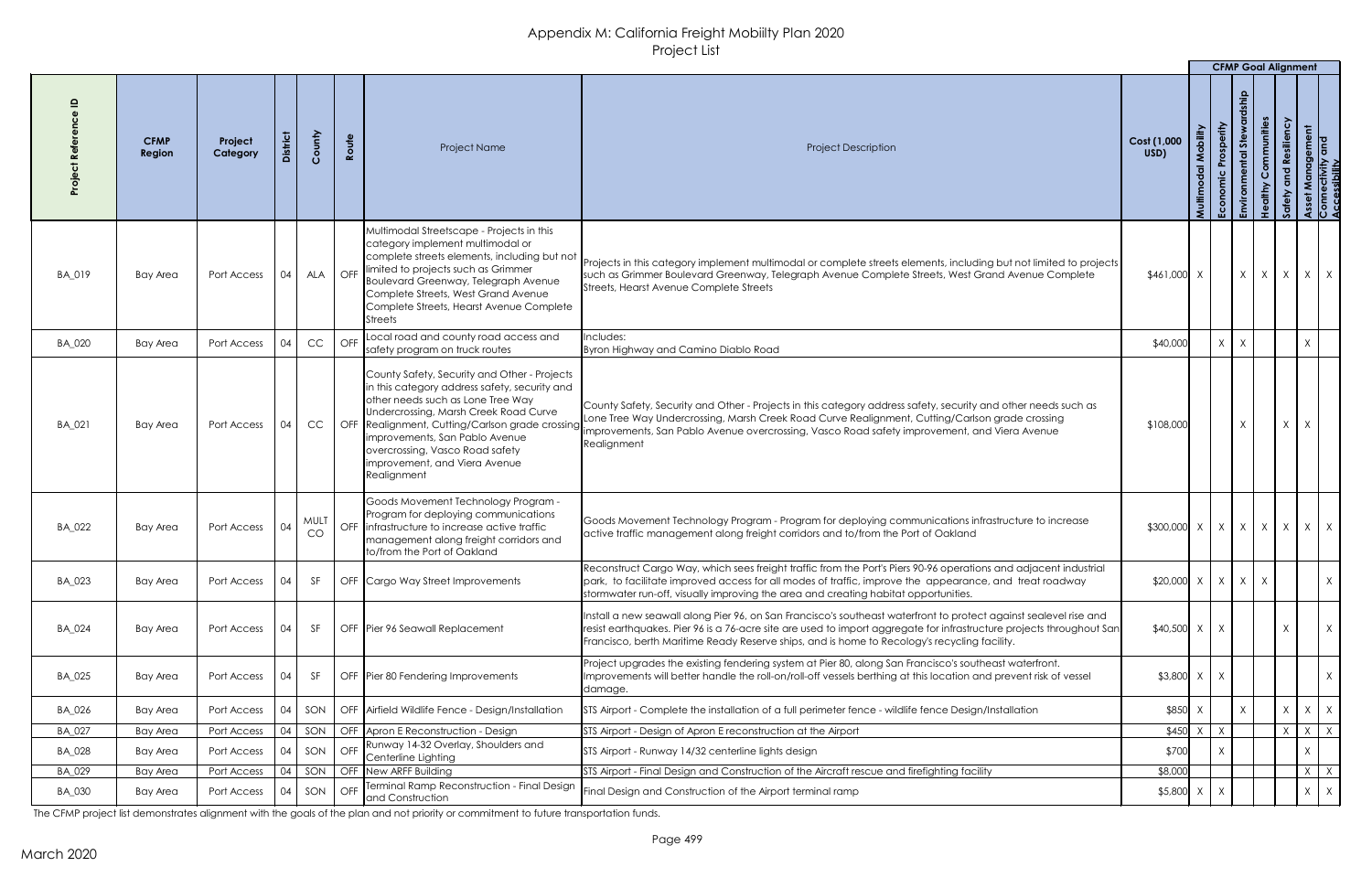|               |                              |                      |                  |                   |                              |                                                                                                                                                                                                                                                                   |                                                                                                                                                                                                                                                                                          |                                                |                                      | <b>CFMP Goal Alignment</b>                    |                            |              |          |                                             |
|---------------|------------------------------|----------------------|------------------|-------------------|------------------------------|-------------------------------------------------------------------------------------------------------------------------------------------------------------------------------------------------------------------------------------------------------------------|------------------------------------------------------------------------------------------------------------------------------------------------------------------------------------------------------------------------------------------------------------------------------------------|------------------------------------------------|--------------------------------------|-----------------------------------------------|----------------------------|--------------|----------|---------------------------------------------|
|               | <b>CFMP</b><br><b>Region</b> | Project<br>Category  | <b>District</b>  | County            | Route                        | <b>Project Name</b>                                                                                                                                                                                                                                               | <b>Project Description</b>                                                                                                                                                                                                                                                               | Cost (1,000<br>USD)                            | Mobility<br>$\overline{5}$<br>Multir | Prosperity<br>$st$ e<br>ntal<br>Economic<br>Æ | Communities<br>althy<br>Ξ. | d Resiliency |          | t Management<br>nectivity and<br>sssibility |
| BA_031        | <b>Bay Area</b>              | Port Access          | 04               | SON               | $\overline{\phantom{a}}$ OFF | Temporary Hold Room - Design and<br>Construction                                                                                                                                                                                                                  | STS Airport - Temporary holdroom to enable the airport to keep operating while the main terminal expansion is<br>underway. This is for the Design and Construction                                                                                                                       | \$3,400                                        |                                      |                                               |                            | $\lambda$    |          | $X \mid X$                                  |
| BA_032        | Bay Area                     | Port Access          | 04               | SON OFF           |                              | New ARFF Building - Project Formulation and<br>Design                                                                                                                                                                                                             | STS Airport - New Aircraft rescue and fire fighting facility to accommodate for terminal expansion. This is the<br>project Formulation and Design                                                                                                                                        | \$750                                          |                                      |                                               | $X \mid X$                 | $\lambda$    |          |                                             |
| BA_033        | <b>Bay Area</b>              | Port Access          | 04               | SON               |                              | OFF New ARFF vehicle                                                                                                                                                                                                                                              | STS Airport - Purchase of a new Aircraft rescue and firefighting vehicle                                                                                                                                                                                                                 | \$750                                          |                                      |                                               | $X \mid X$                 | $\mathsf{X}$ |          |                                             |
| BA_034        | Bay Area                     | Port Access          | 04               | SON               | $\overline{O}$ FF            | Taxiway A Reconstruction/Overlay and<br>Shoulders - Construction                                                                                                                                                                                                  | STS Airport -re-Construction of Taxiway A                                                                                                                                                                                                                                                | $$25,000$ X                                    |                                      |                                               |                            |              |          | $X \mid X$                                  |
| BA_035        | Bay Area                     | Port Access          | 04               | SON               | $\overline{O}$ FF            | Taxiway A Reconstruction/Overlay and<br>Shoulders - Design                                                                                                                                                                                                        | STS Airport - Design of Taxiway A reconstruction will help aircraft of all types taxi-off or onto a runway                                                                                                                                                                               | $$350$ X                                       |                                      | X                                             |                            |              |          | $X \mid$                                    |
| BA_036        | Bay Area                     | Port Access          | 04               | SON               | $\overline{)}$ OFF           | Permanent Hold Room/Baggage Area<br>Expansion - Design and Construction                                                                                                                                                                                           | STS Airport - Expansion of the Terminal building, passenger holdroom and baggage area - Design and<br>Construction                                                                                                                                                                       | $$25,000$ X                                    |                                      |                                               |                            |              |          | $X \mid X$                                  |
| BA_037        | Bay Area                     | Port Access          | 04               |                   |                              | I SON   OFF Apron F Reconstruction - Design and<br><b>Construction</b>                                                                                                                                                                                            | STS Airport - Design and Construction for one of the Airport's ramp                                                                                                                                                                                                                      | \$4,195                                        |                                      |                                               |                            | $\chi$       |          | $X \mid X$                                  |
| BA_038        | Bay Area                     | Rail Systems         | $\sqrt{04}$      | ALA               |                              | OFF City of Berkeley Railroad Crossing Safety<br>Improvement Project                                                                                                                                                                                              | Implementation of Phase 1 of a Quiet Zone on the Union Pacific Railroad (UP) corridor through the City of<br>Berkeley.                                                                                                                                                                   | $$12,410 \times$                               |                                      | $X$ $X$ $X$                                   |                            | X            | $X \mid$ | $1 \times$                                  |
| BA_039        | Bay Area                     | Rail Systems         | $\bigcup$ 04     | CC                |                              | Targeted Operational Improvements - City of<br>OFF Hercules Third Track, and Upgrade water<br>side drill track to 3 mainline between Port<br>and Bancroft                                                                                                         | Targeted Operational Improvements - City of Hercules Third Track, and<br>Upgrade water side drill track to 3 mainline between Port and Bancroft                                                                                                                                          | $$60,000$ X                                    |                                      |                                               | $X \mid X$                 |              |          | X                                           |
| BA_040        | Bay Area                     | Rail Systems         | $\big  04$       | <b>MULT</b><br>CO |                              | OFF Rail Connectivity Improvements                                                                                                                                                                                                                                | <b>Industrial Parkway Connection</b><br><b>Shinn Connection</b><br>New wye connections at Lathrop and Stockton Junctions - not included in project cost since revenue<br>assupmtions are not inclusive of SJ County                                                                      | $$240,000$ X                                   |                                      |                                               | $X \mid X$                 |              |          | $X \mid$                                    |
| <b>BA 041</b> | <b>Bay Area</b>              | <b>Rail Systems</b>  | 04               | <b>NAP</b>        |                              | OFF County Safety, Security and Other                                                                                                                                                                                                                             | Railroad crossing safety upgrades, corridor and Safety Improvements                                                                                                                                                                                                                      | $$4,000$ X                                     |                                      | X<br>$\mathsf{X}$                             | X                          |              |          | X                                           |
| BA_042        | Bay Area                     | Rail Systems         | $\overline{)04}$ | SCL               |                              | <b>OFF Alviso Wetlands Doubletrack</b>                                                                                                                                                                                                                            | Provide double track section on the UPRR Coast Subdivision from the Alameda County line to the vicinity of State<br>Route 237. The improvements are expected to include double-tracking the segment running over the Alviso<br>Wetlands.                                                 | $$196,000$ X                                   |                                      |                                               | $\mathsf{X}$<br>$\times$   |              |          | X                                           |
| BA_043        | Bay Area                     | Rail Systems         | $\bigcup$ 04     |                   |                              | SON   OFF SMART Rail Freight Improvements                                                                                                                                                                                                                         | Improvements along publicly-owned SMART rail right-of-way to accommodate rail freight services and<br>expansions. Programmatic category that could include freight spurs, Positive Train Control/systems and crossing<br>upgrades, track and sidings expansions and bridge improvements. | $$90,000$ X                                    |                                      | $X \mid X \mid X$                             |                            | $\chi$       |          | X                                           |
| <b>BA_044</b> | <b>Bay Area</b>              | Grade<br>Separations | 04               | ALA               |                              | Safety Improvements - Grade crossing<br>limprovements at Jack London Square and in<br>Emeryville -<br>OFF City of Berkeley Railroad Crossing<br><i>Improvements</i><br>City of Berkeley Gilman Street Grade<br>Separation<br>City of Fremont Railroad Quiet Zones | Safety Improvements - Grade crossing improvements at Jack London Square and in Emeryville -<br>City of Berkeley Railroad Crossing Improvements<br>City of Berkeley Gilman Street Grade Separation<br>City of Fremont Railroad Quiet Zones                                                |                                                |                                      |                                               |                            |              |          |                                             |
| BA_045        | <b>Bay Area</b>              | Grade<br>Separations | -04              | <b>MULT</b><br>CO |                              | OFF Railroad Grade Crossing Improvements and<br>Grade Separations                                                                                                                                                                                                 | Additional Grade Crossing Improvements                                                                                                                                                                                                                                                   | $$150,000$ X                                   |                                      | $X \mid X \mid X$                             |                            | $\mathsf{X}$ |          |                                             |
| BA_046        | <b>Bay Area</b>              | Grade<br>Separations | -04              | SCL               |                              | OFF Caltrain Grade Separations                                                                                                                                                                                                                                    | This project includes grade separations of the Caltrain right of way at priority locations throughout Santa Clara<br>County                                                                                                                                                              | $$800,000 \times   \times   \times   \times  $ |                                      |                                               |                            | $\chi$       |          | X                                           |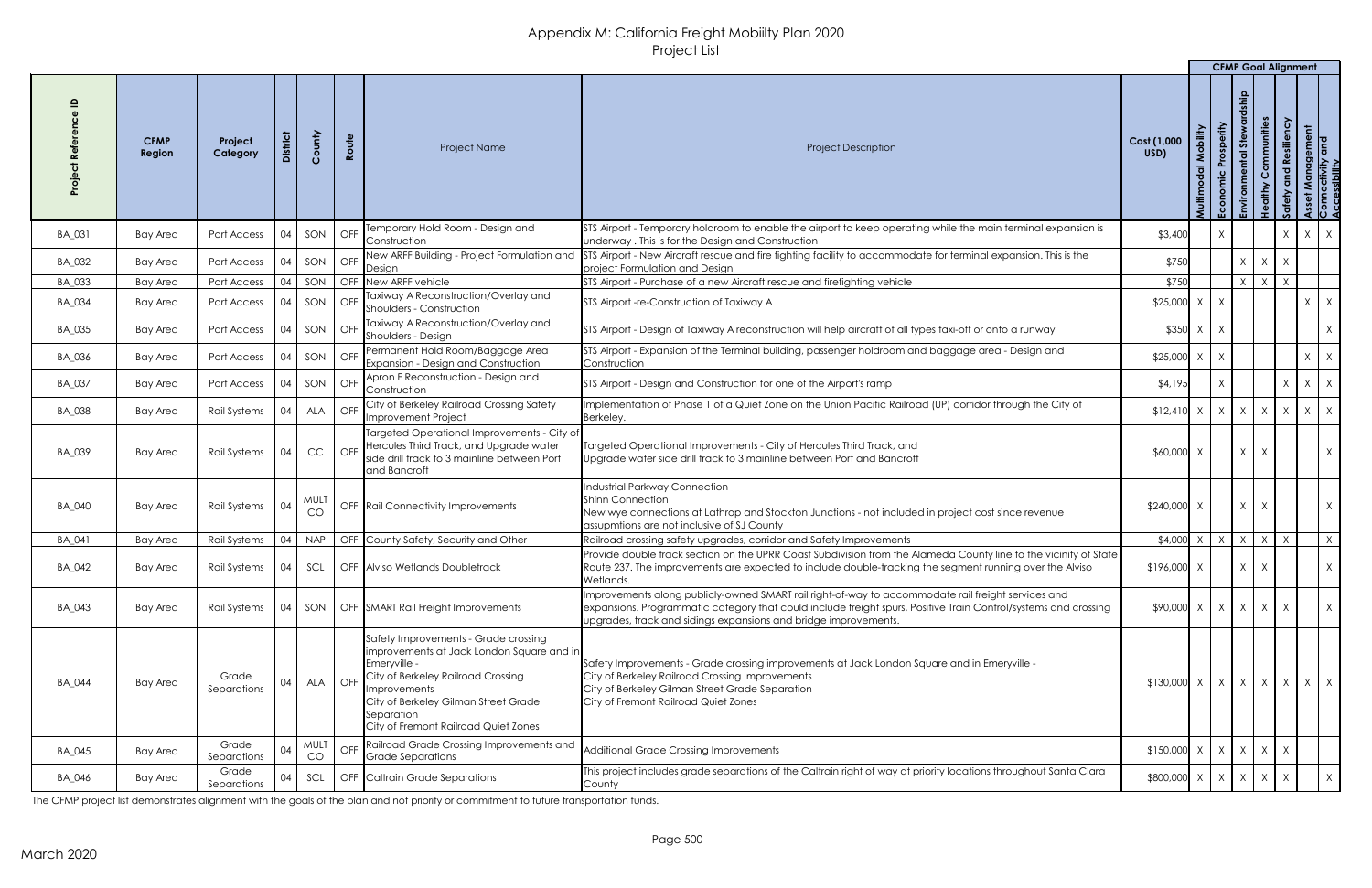|               |                       |                                        |            |     |                                                                         |                                                                                                                                                                                                                                                                                                                                                             |                                                                  |                        | <b>CFMP Goal Alignment</b> |                      |                                               |   |                                             |
|---------------|-----------------------|----------------------------------------|------------|-----|-------------------------------------------------------------------------|-------------------------------------------------------------------------------------------------------------------------------------------------------------------------------------------------------------------------------------------------------------------------------------------------------------------------------------------------------------|------------------------------------------------------------------|------------------------|----------------------------|----------------------|-----------------------------------------------|---|---------------------------------------------|
|               | <b>CFMP</b><br>Region | <b>District</b><br>Project<br>Category | County     |     | Route<br>Project Name                                                   | <b>Project Description</b>                                                                                                                                                                                                                                                                                                                                  | Mobility<br>Cost (1,000<br>USD)<br>$\overline{\sigma}$<br>Multim | Prosperity<br>Economic | qinsl<br>Stewal<br>ntal    | Communities<br>dithy | silien<br><u>ဇ</u><br>$\overline{\mathbf{Q}}$ |   | t Management<br>nectivity and<br>essibility |
| <b>BA_047</b> | <b>Bay Area</b>       | Grade<br>04<br>Separations             | SM         |     | OFF Grade Separations                                                   | This project includes grade separations of the Caltrain right of way at approximately 2 to 3 high priority locations<br>in San Mateo County, including 25th Avenue. This project is based on San Mateo County's Measure A grade<br>separation category.                                                                                                     | $$260,000$ X                                                     | X                      |                            | $x \mid x \mid$      | $\mathsf{X}$                                  |   | X                                           |
| BA_048        | Bay Area              | $Inter/Intro-state$ 04                 | <b>ALA</b> | 80  | Ashby I-80 Interchange with Bicycle and<br>Pedestrian Ramps             | Reconstruct the Ashby Avenue interchange, including construction of a new bridge to replace existing bridges,<br>a roundabout interchange, and bicycle/pedestrian access over the I-80 freeway at the Ashby-Shellmound<br>linterchange.                                                                                                                     | $$60,000$ X                                                      | $\mathsf{X}$           |                            | $X \mid X$           | $\mathsf{X}$                                  |   | X                                           |
| <b>BA_049</b> | Bay Area              | $Inter/Intro-state$ 04                 | <b>ALA</b> | 80  | -80 Gilman Street Interchange<br>Improvements                           | The proposed project is located in northwest Berkeley and will reconfigure the I-80/Gilman interchange. The limits<br>for the freeway and ramp traffic operations would include I-80 from east of Buchanan Street to west of University<br>Avenue.                                                                                                          | $$42,000$ X                                                      | X                      |                            | $X \mid X$           | X                                             |   | X                                           |
| <b>BA_050</b> | <b>Bay Area</b>       | Inter/Intra-state 04                   | <b>ALA</b> | 80  | <b>Ave</b>                                                              | -80 Increase Vertical Clearance at University  In Berkeley, at University Avenue Overcrossing No. 33-0023. Establish standard vertical clearance.<br><b>ACCELERATED BRIDGE (PA&amp;ED Only)</b>                                                                                                                                                             | \$39,800                                                         | X                      |                            |                      | $x \mid x \mid x \mid x \mid x$               |   |                                             |
| <b>BA_051</b> | Bay Area              | Inter/Intra-state 04                   | <b>ALA</b> | 92  | <b>SR 92/Clawiter Road/Whitesell Street</b><br>Interchange Improvements | The project would reconstruct the SR 92/Clawiter Rd interchange to create the SR 92/Whitesell St interchange,<br>addressing truck traffic access needs by: reconfiguring Clawiter/SR 92 interchange, creating new access to SR 92<br>at Whitesell St, and consolidating access for these two local roads.                                                   | $$62,000$ X                                                      | X                      | X                          | X                    | $\mathsf{X}$                                  |   | $\mathsf{X}$                                |
| BA_052        | <b>Bay Area</b>       | Inter/Intra-state 04                   | <b>ALA</b> | 262 | SR 262 Mission Boulevard Cross Connector<br>Improvements                | This project will increase mobility between I-680 and I-880 by widening Mission to 3 lanes in each direction<br>throughout the I-680 interchange, rebuild the NB and SB 680 on and off ramps, and potentially grade separate<br>Mission Blvd. from Mohave Dr. and Warm Springs Blvd.                                                                        | $$112,000$ X                                                     | $\mathsf{X}$           |                            | $X \mid X \mid X$    |                                               |   |                                             |
| BA_053        | Bay Area              | Inter/Intra-state   04                 | <b>ALA</b> |     | 580  I-580 Integrated Corridor Mobility (ICM)                           | This project implements multiple traffic operation systems and strategies that will address the challenges of traffic<br>congestion in the corridor. The project will install new and upgrade existing corridor management elements<br>along Interstate 580. Full ICM depends on extending North Canyons Parkway to Dublin Boulevard (RTPID 17-01-<br>0048) | $$146,000$ X                                                     | X                      |                            |                      | $X \mid X \mid X \mid X \mid X$               |   |                                             |
| BA_054        | <b>Bay Area</b>       | Inter/Intra-state 04                   | <b>ALA</b> |     | 580 Santa Rita Road I-580 Overcrossing Widening                         | Widen Southbound Santa Rita Road overcrossing at I-580 constructing third southbound through lane at Pimlico<br>Drive and second on ramp lane to I-580 eastbound.                                                                                                                                                                                           | $$10,000$ X                                                      | X                      |                            | $X \mid X$           | $\mathsf{X}$                                  |   | X                                           |
| <b>BA_055</b> | <b>Bay Area</b>       | Inter/Intra-state 04                   | <b>ALA</b> | 580 | -580 Interchange Improvement at<br>Hacienda/Fallon Road - Phase 2       | -580/Fallon Rd I/C Improvements (Phase 2): Reconstruct overcrossing to add lanes 1-580 Hacienda Dr I/C<br>Improvements: Reconstruct overcrossing to add lanes                                                                                                                                                                                               | \$58,000 X                                                       | $\mathsf{X}$           |                            | $X \mid X \mid X$    |                                               |   |                                             |
| <b>BA_056</b> | Bay Area              | Inter/Intra-state 04                   | <b>ALA</b> | 580 | -580 Greenville Road Interchange<br><b>Improvements</b>                 | Construct a new interchange at I-580/Greenville Road to replace the existing interchange. Project will include<br>widening the undercrossing to provide six lanes, and constructing ramps to achieve a modified partial cloverleaf<br>interchange design.                                                                                                   | $$68,000$ X                                                      | X                      |                            |                      | $X \mid X \mid X$                             |   | $X \mid X$                                  |
| BA_057        | Bay Area              | Inter/Intra-state 04                   | ALA        | 580 | -580 Vasco Road Interchange<br><b>Improvements</b>                      | Modify I-580/Vasco Rd interchange. Widen I-580 overcrossing and add new loop ramp in southwest quadrant.<br>Includes widening Vasco Road to 8 lanes between Northfront Road and Las Positas Road and other local<br>roadway improvements.                                                                                                                   | \$81,000 X                                                       | X                      |                            |                      | $x \mid x \mid x \mid x \mid x$               |   |                                             |
| <b>BA_058</b> | Bay Area              | Inter/Intra-state 04                   | ALA        | 880 | -880 Winton Avenue Interchange<br><i>Improvements</i>                   | This project proposes to modify the existing Winton Avenue/I-880 cloverleaf interchange to a partial cloverleaf<br>Interchange, implement Complete Street per Caltrans HDM and provide direct access to Southland Mall.                                                                                                                                     | $$41,000$ X                                                      | X                      |                            | $X$ $X$ $X$          |                                               |   |                                             |
| BA_059        | Bay Area              | Inter/Intra-state 04                   | ALA        | 880 | -880 Whipple Road Interchange<br>Improvements                           | Full interchange improvements at Whipple Road/I-880, including northbound off-ramp, surface street<br>improvements and realignment                                                                                                                                                                                                                          | \$80,000 X                                                       | X                      |                            | $X \mid X$           | $\mathsf{X}$                                  |   | $\mathsf{X}$                                |
| BA_060        | Bay Area              | Inter/Intra-state   04                 | ALA        | 880 | -880 Broadway/Jackson Interchange<br>Improvements                       | The project proposes to improve connectivity between I-880/I-980 and Alameda and Oakland. Improvements<br>include reconfiguration of existing ramps, demolition of existing ones, and construction of new ramps.                                                                                                                                            | $$244,000$ X                                                     | X                      |                            |                      | $X \mid X \mid X$                             | X |                                             |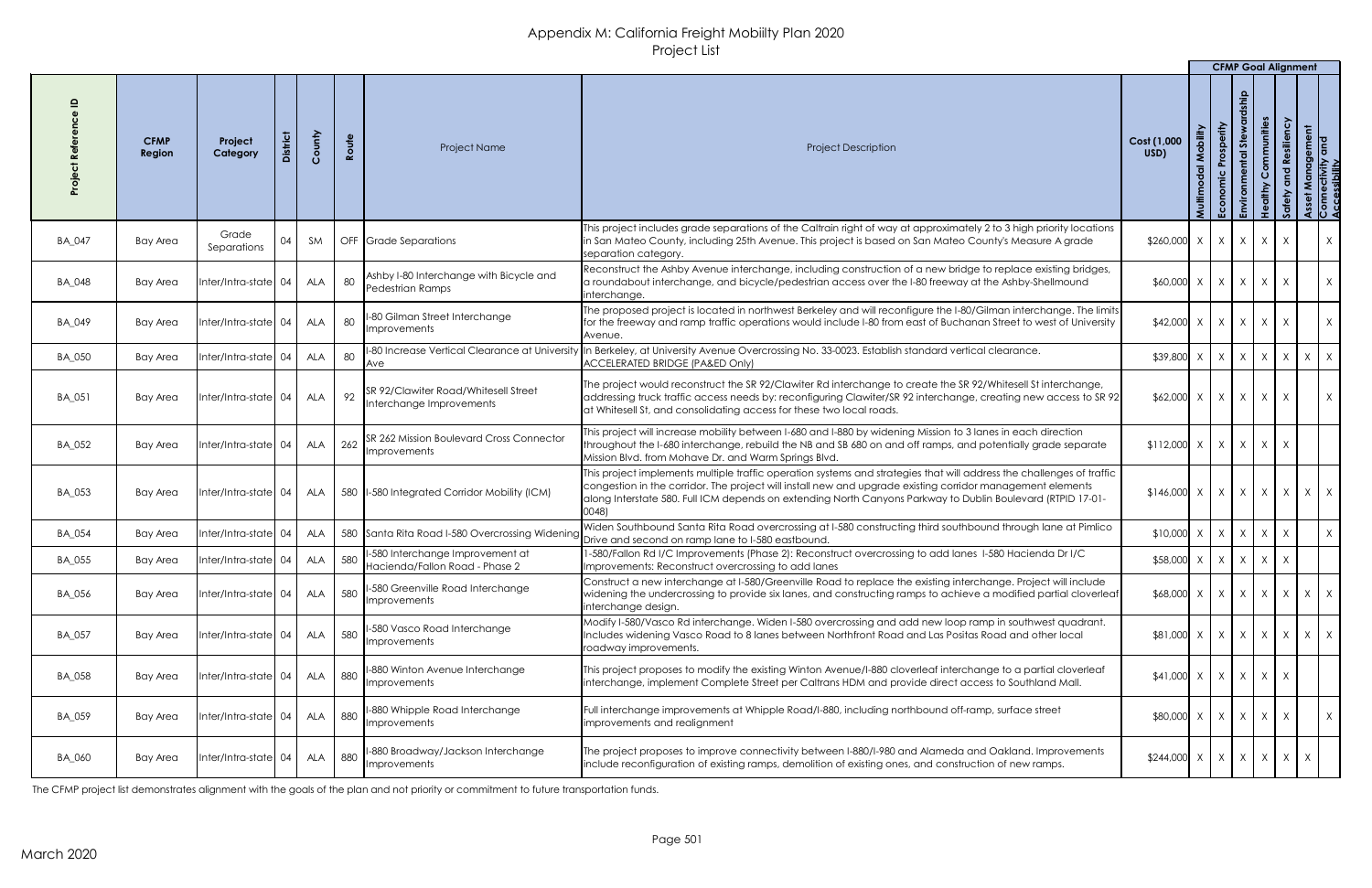|               |                       |                        |            |                               |                                                                                                                                                                                                                                                                                                                                                                                                                      |                                                                                                                                                                                                                                                                                                                                                                                            |                                                     |                    | <b>CFMP Goal Alignment</b> |        |                           |              |                                          |
|---------------|-----------------------|------------------------|------------|-------------------------------|----------------------------------------------------------------------------------------------------------------------------------------------------------------------------------------------------------------------------------------------------------------------------------------------------------------------------------------------------------------------------------------------------------------------|--------------------------------------------------------------------------------------------------------------------------------------------------------------------------------------------------------------------------------------------------------------------------------------------------------------------------------------------------------------------------------------------|-----------------------------------------------------|--------------------|----------------------------|--------|---------------------------|--------------|------------------------------------------|
|               | <b>CFMP</b><br>Region | Project<br>Category    | County     | Route                         | Project Name                                                                                                                                                                                                                                                                                                                                                                                                         | <b>Project Description</b>                                                                                                                                                                                                                                                                                                                                                                 | Cost (1,000<br>USD)                                 | Mobility<br>Multin | Prosperity<br>Economic     | $s$ te | Communities<br>Resiliency |              | Management<br>lectivity and<br>ssibility |
| BA_061        | Bay Area              | $Inter/Intra-state$ 04 | ALA        |                               | 1-880 Express Lanes: Northbound from<br>880 Hegenberger to Lewelling and bridge<br><i>limprovements</i>                                                                                                                                                                                                                                                                                                              | I-880 Northbound express lane from Lewelling Blvd to Hegenberger Rd. and reconstruct bridges at Davis Street<br>and Marina Boulevard - widen to add an express lane and reconstruct bridges                                                                                                                                                                                                | $$221,000$ X                                        |                    |                            |        | X<br>$\mathsf{X}$         |              | X                                        |
| BA_062        | <b>Bay Area</b>       | Inter/Intra-state 04   | <b>ALA</b> | 880                           | 1-880 Industrial Parkway Interchange<br>Reconstruction                                                                                                                                                                                                                                                                                                                                                               | Reconstruct the I-880/Industrial Parkway interchange to provide a northbound off-ramp and a southbound HOV<br>bypass lane on the southbound loop off-ramp. Reconstruct the bridge over I-880.                                                                                                                                                                                              | $$57,000$ X                                         |                    | $X$ $X$ $X$ $X$            |        |                           |              | $X \mid X$                               |
| BA_063        | <b>Bay Area</b>       | Inter/Intra-state $04$ | <b>ALA</b> |                               | 1 880   I-880 to Mission Boulevard East-West<br><b>Connector</b>                                                                                                                                                                                                                                                                                                                                                     | Improved east-west connection between I-880 and Route 238 (Mission Blvd.) comprised of a combination of new<br>roadways along preserved ROW and improvements to existing roadways and intersections along Decoto Road,<br>Fremont Boulevard, Paseo Padre Parkway, Alvarado-Niles Road and Mission Boulevard.                                                                               | $$236,000 \times   X   X   X$                       |                    |                            |        |                           |              |                                          |
| BA_064        | <b>Bay Area</b>       | Inter/Intra-state 04   | ALA        |                               | 84 SR 84/I-680 Interchange Improvements and<br>680 SR 84 Widening                                                                                                                                                                                                                                                                                                                                                    | Construct interchange improvements for the Route 84/I-680 Interchange, widen Route 84 from Pigeon Pass to I-<br>680 and construct aux lanes on 1-680 between Andrade and Route 84.                                                                                                                                                                                                         | $$278,000 \times X \times X \times X \times X$      |                    |                            |        |                           |              |                                          |
| BA_065        | Bay Area              | Inter/Intra-state  04  | <b>ALA</b> |                               | 880/  I-880 Express Lanes in both directions:<br>237 Hegenberger/Lewelling to SR 237                                                                                                                                                                                                                                                                                                                                 | Express lane on I-880 in Alameda County from Lewelling Blvd to SR 237 Direct Connector in northbound direction,<br>Hegenberger Rd to SR 237 Direct Connector in the southbound direction- convert existing HOV lanes to express<br>lanes.                                                                                                                                                  | $$78,000 \times   \times   \times   \times$         |                    |                            |        |                           |              | $X \mid$                                 |
| BA_066        | Bay Area              | Inter/Intra-state 04   | ALA        | $\overline{\overline{O}}$ OFF | Community Impact reduction through<br>"receptor-side" mitigations - Invest in<br> "receptor side" mitigations to reduce impacts <br>on "fence-line" communities, including for<br>example, planting trees or other pollution<br>catchments between sources and<br>communities, investing in improved air<br>quality, air filtration, HVAC etc systems for<br>sensitive facilities located near freight<br>corridors. | Invest in "receptor side" mitigations to reduce impacts on "fence-line" communities, including for example,<br>planting trees or other pollution catchments between sources and communities, investing in improved air quality<br>air filtration, HVAC etc systems for sensitive facilities located near freight corridors.                                                                | \$10,000                                            |                    |                            |        |                           |              | $x \mid x \mid x \mid x \mid x \mid x$   |
| BA_067        | Bay Area              | Inter/Intra-state 04   | CC         |                               | <b>SR 4 Integrated Corridor Mobility</b>                                                                                                                                                                                                                                                                                                                                                                             | SR 4 Integrated Corridor Mobility from I-80 to SR 160, including adaptive ramp metering, advanced traveler<br>information, arterial management system, freeway management system, connected vehicle applications                                                                                                                                                                           | $$15,000 \times \times \times \times \times \times$ |                    |                            |        |                           | $\mathsf{X}$ | $X \mid X$                               |
| BA_068        | <b>Bay Area</b>       | Inter/Intra-state  04  | <b>CC</b>  |                               | SR 4 Operational Improvements - Initial<br><b>Phases</b>                                                                                                                                                                                                                                                                                                                                                             | Various operational improvements on SR 4 between SR 242 and Bailey Road, including adding auxiliary lanes in<br>strategic locations along this corridor                                                                                                                                                                                                                                    | $$144,000$ X                                        |                    | $X \mid X \mid X$          |        | X                         |              | $X \mid X$                               |
| BA_069        | <b>Bay Area</b>       | Inter/Intra-state 04   | CC         | 80                            | Reconstruct I-80/San Pablo Dam Road<br>Interchange                                                                                                                                                                                                                                                                                                                                                                   | Phase 1 includes relocating El Portal Dr. on-ramp to WB I-80 to the north, extending the auxiliary lane along WB I-<br>80 between San Pablo Dam Rd off-ramp and El Portal Dr on-ramp, and reconstructing the Riverside Ave<br>pedestrian overcrossing. Phase 2 includes modifications to McBryde and SPDR I/C & Includes provisions for<br>bicyclists and pedestrians on San Pablo Dam Rd. | $$120,000 \times   X   X   X$                       |                    |                            |        |                           | $\mathsf{X}$ | $X \mid X$                               |
| <b>BA_070</b> | Bay Area              | Inter/Intra-state 04   | CC         | 80                            | I-80/Central Avenue Interchange<br>Modification - Phases 1 & 2                                                                                                                                                                                                                                                                                                                                                       | Construct new signals and changeable message signs to redirect I-80 westbound on-ramp traffic during<br>weekend peak periods to I-580, connect Pierce Street to San Mateo Street to relocate the traffic signal at Pierce<br>Street/Central Avenue to the San Mateo Street/Central Avenue intersection, and construct other necessary<br>improvements.                                     | $$26,000$ X                                         |                    | $X \mid X \mid X$          |        |                           | $\mathsf{X}$ | $X \mid X$                               |
| BA_071        | <b>Bay Area</b>       | $Inter/Intra-state$ 04 | CC         | 80                            | Road On-ramp Improvement                                                                                                                                                                                                                                                                                                                                                                                             | II-80 Eastbound and Westbound Pinole Valley Improve conditions for merging onto the I-80 mainline from the eastbound and westbound Pinole Valley Road<br>on-ramps to address vehicles accelerating uphill after stopping at ramp meter.                                                                                                                                                    | $$10,000$ X                                         |                    | $X \mid X \mid X$          |        | X                         |              | $X \mid X$                               |
| BA_072        | Bay Area              | Inter/Intra-state  04  | CC         |                               | II-80/SR 4 Interchange Improvements - New<br>Eastbound Willow Avenue Ramps                                                                                                                                                                                                                                                                                                                                           | New SR 4 eastbound offramp and onramp at Willow north of Palm Avenue and removal of Willow Hook Ramps                                                                                                                                                                                                                                                                                      | $$25,000 \times   \times   \times   \times  $       |                    |                            |        |                           | $\mathsf{X}$ | $X \mid X$                               |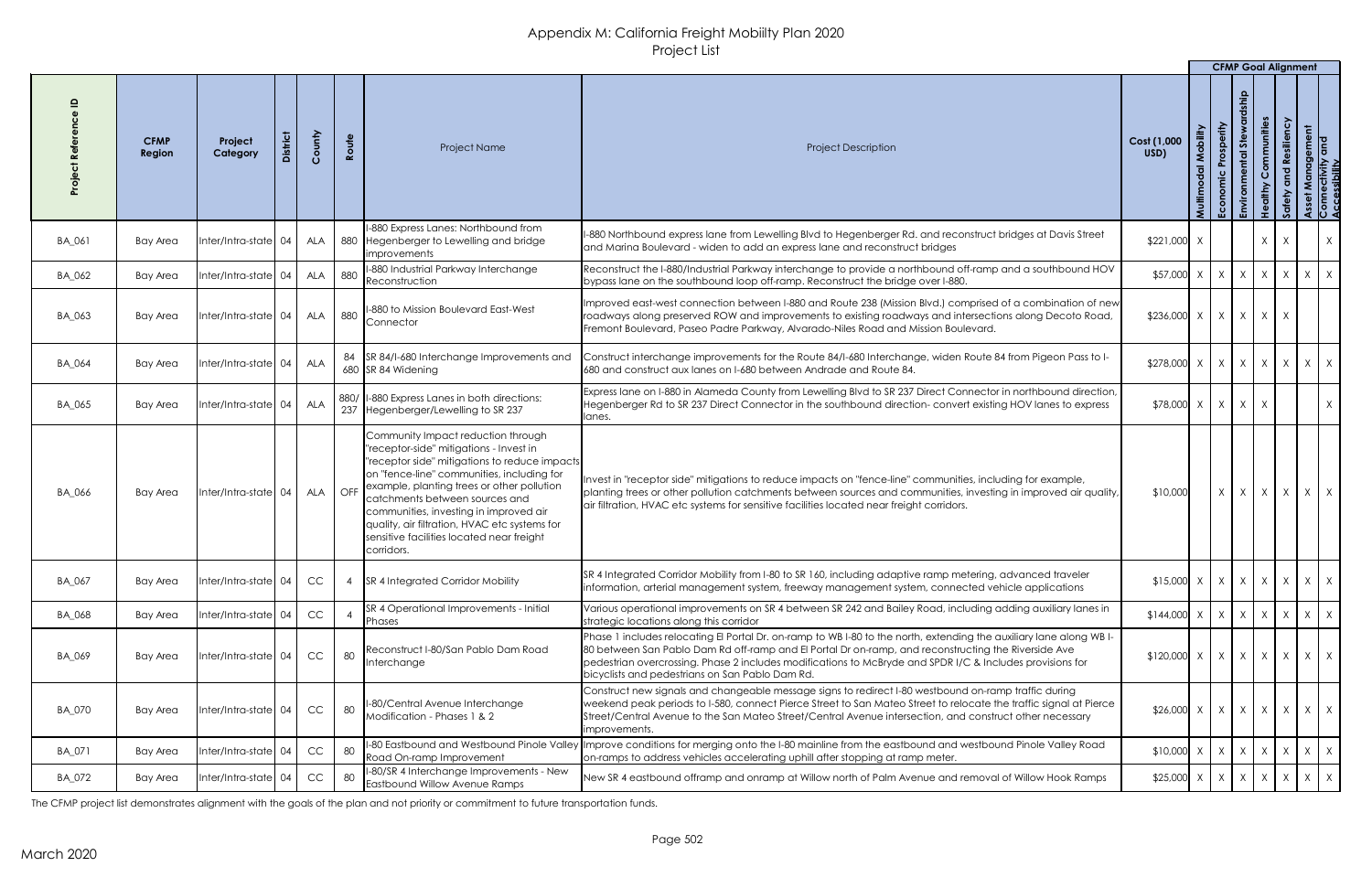|               |                       |                       |                   |             |                                                                                                                                                                                                                                                                                                                                                 |                                                                                                                                                                                                                                                                                                                                                                                                                            |                                                                                                                                                                                                                                                                                                                                                                                                                                       | <b>CFMP Goal Alignment</b> |   |                       |                                             |
|---------------|-----------------------|-----------------------|-------------------|-------------|-------------------------------------------------------------------------------------------------------------------------------------------------------------------------------------------------------------------------------------------------------------------------------------------------------------------------------------------------|----------------------------------------------------------------------------------------------------------------------------------------------------------------------------------------------------------------------------------------------------------------------------------------------------------------------------------------------------------------------------------------------------------------------------|---------------------------------------------------------------------------------------------------------------------------------------------------------------------------------------------------------------------------------------------------------------------------------------------------------------------------------------------------------------------------------------------------------------------------------------|----------------------------|---|-----------------------|---------------------------------------------|
|               | <b>CFMP</b><br>Region | Project<br>Category   | County            | Route       | Project Name                                                                                                                                                                                                                                                                                                                                    | <b>Project Description</b>                                                                                                                                                                                                                                                                                                                                                                                                 | Cost (1,000<br>USD)                                                                                                                                                                                                                                                                                                                                                                                                                   | Prosperity                 | あ | Communities<br>silien | t Management<br>nectivity and<br>sssibility |
| BA_073        | <b>Bay Area</b>       | Inter/Intra-state 04  | CC                | 680         | I-680/SR 4 Interchange Improvements -<br>Phases 1-3                                                                                                                                                                                                                                                                                             | Improve I-680/SR 4 interchange by implementing: direct connectors for NB I-680 to WB SR 4 (Ph1) & WB SR 4 to SB I-<br>680 (Ph2), & widening SR 4 btw SR 242 & Morello from 2 to 3 lanes per direction (Ph3). The 2-lane direct<br>connectors will replace a single lane loop ramp & a single lane diagonal ramp, respectively.                                                                                             | $\left  x \right  292,000 \left  x \right  100 \left  x \right  100 \left  x \right  100 \left  x \right  100 \left  x \right  100 \left  x \right  100 \left  x \right  100 \left  x \right  100 \left  x \right  100 \left  x \right  100 \left  x \right  100 \left  x \right  100 \left  x \right  100 \left  x \right  100 \left  x \right  100 \left  x \right  100 \left  x \right  100 \left  x \right  100 \left  x \right $ |                            |   |                       | $\mathsf{X}$                                |
| BA_074        | <b>Bay Area</b>       | Inter/Intra-state  04 | <b>CC</b>         |             | Kirker Pass Road Northbound Truck Climbing<br>OFF Lane, Clearbrook Drive to Crest of Kirker Pass<br> Road                                                                                                                                                                                                                                       | This project will add NB truck climbing lane from Clearbrook Drive in the City of Concord to a point 1,000 beyond<br>the crest of Kirker Pass Road. The addition will include a 12-foot dedicated truck climbing lane and a Class II bike<br>lane within an 8-foot paved shoulder.                                                                                                                                         | $\{19,000 \mid X \mid X \mid X \mid X \mid X \mid X \}$                                                                                                                                                                                                                                                                                                                                                                               |                            |   |                       | $\mathsf{X}$                                |
| <b>BA_075</b> | <b>Bay Area</b>       |                       |                   |             | Implement Marin Sonoma Narrows HOV<br>Inter/Intra-state   04   MRN   101   Lane and corridor improvements Phase 2<br>(Marin County)                                                                                                                                                                                                             | Extend U.S. 101 HOV lane from Atherton Avenue to Marin/Sonoma County line in the northbound direction and<br>from Rowland Boulevard to Marin/Sonoma County line in southbound direction. This project will complete the<br>HOV lane system in Marin County from Richardson Bay Bridge to Marin/Sonoma County line.                                                                                                         | $$136,000 \times   \times   \times   \times$                                                                                                                                                                                                                                                                                                                                                                                          |                            |   |                       | X                                           |
| BA_076        | Bay Area              | Inter/Intra-state  04 | <b>MULT</b><br>CO | 580/<br>880 | I-80 Express Lanes: Westbound Bay Bridge<br>Approaches                                                                                                                                                                                                                                                                                          | Express Lanes on the four westbound SFOBB bridge approaches: (1) I-80 direct connector from Powell Street to<br>SFOBB metering lights (1.8 miles); (2) I-580 from I-80 junction to metering lights (1 mile); (3) I-880/880S direct<br>connector from 14th Street to metering lights (1.5 miles); (4) West Grand Ave/I-880 direct connector to metering<br>lights (0.7 miles) - convert existing HOV lanes to express lanes | $$18,000$ $\times$ $\times$ $\times$ $\times$                                                                                                                                                                                                                                                                                                                                                                                         |                            |   |                       | $X \mid$                                    |
| BA_077        | Bay Area              | Inter/Intra-state  04 | CO                |             | Climate Program: TDM and Emission<br>Reduction Technology - MTC Climate<br>Initiatives Program includes transportation<br>MULT   OFF   demand management (TDM) strategies, car<br>sharing, vanpool incentives, alternative<br>fuel/vehicle initiatives, targeted<br>transportation alternatives, trip caps and<br>commuter benefits ordinances. | Climate Program: TDM and Emission Reduction Technology - MTC Climate Initiatives Program includes<br>transportation demand management (TDM) strategies, car sharing, vanpool incentives, alternative fuel/vehicle<br>initiatives, targeted transportation alternatives, trip caps and commuter benefits ordinances.                                                                                                        | $$535,000 \times   X   X   X$                                                                                                                                                                                                                                                                                                                                                                                                         |                            |   | $\mathsf{X}$          |                                             |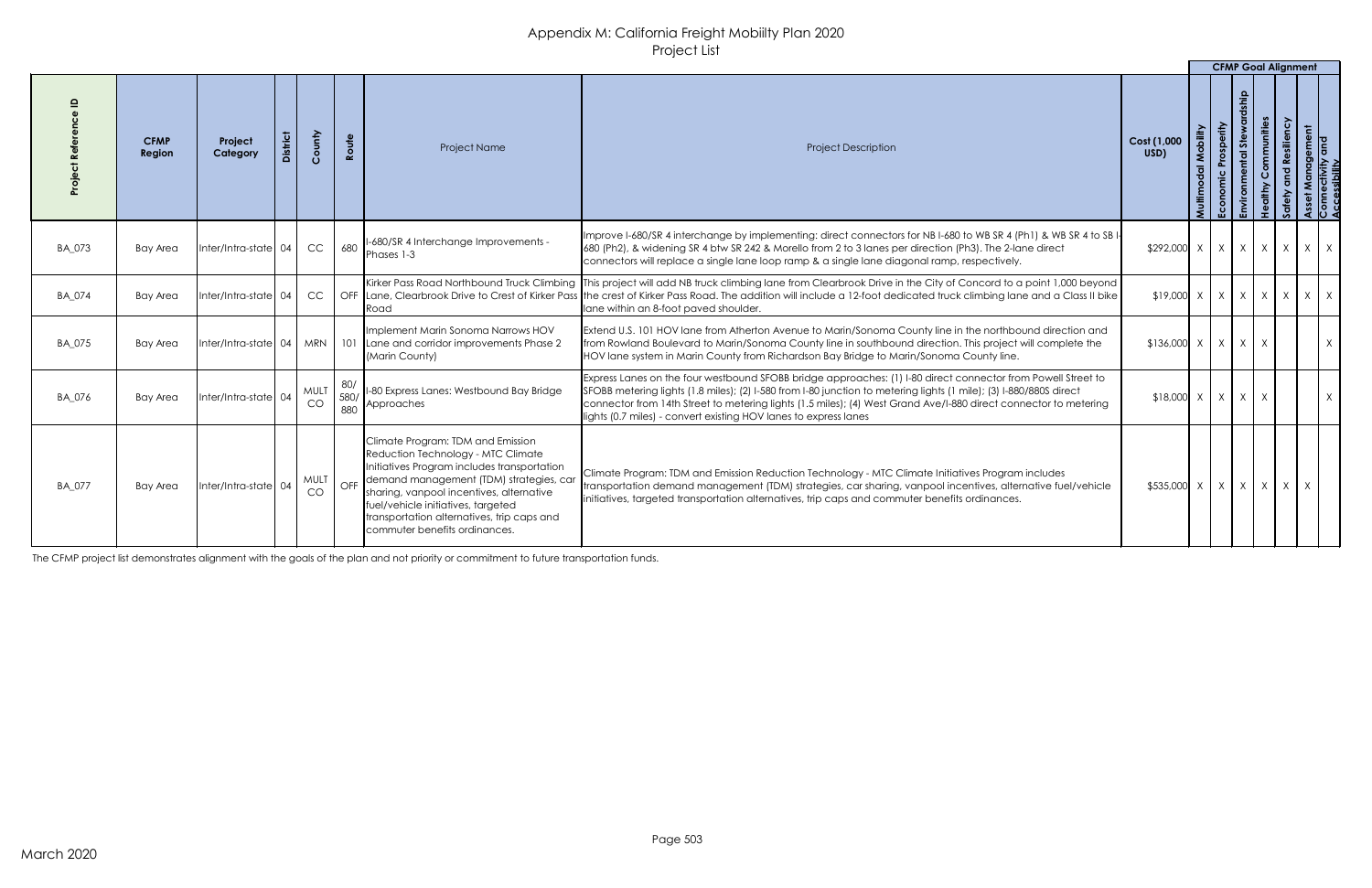|               |                       |                      |                   |                                                                                                                                                                                                                                                                                                                                                                                                                                                                                                                                                                                                                                                                                                                                                                       |                                                                                                                                                                                                                                                                                                                                                                                                                                                                                                                                                                                                                                                                                                                                                                                                                                                                                                                                                                                                                                       |                     |        |                        | <b>CFMP Goal Alignment</b>      |                   |               |
|---------------|-----------------------|----------------------|-------------------|-----------------------------------------------------------------------------------------------------------------------------------------------------------------------------------------------------------------------------------------------------------------------------------------------------------------------------------------------------------------------------------------------------------------------------------------------------------------------------------------------------------------------------------------------------------------------------------------------------------------------------------------------------------------------------------------------------------------------------------------------------------------------|---------------------------------------------------------------------------------------------------------------------------------------------------------------------------------------------------------------------------------------------------------------------------------------------------------------------------------------------------------------------------------------------------------------------------------------------------------------------------------------------------------------------------------------------------------------------------------------------------------------------------------------------------------------------------------------------------------------------------------------------------------------------------------------------------------------------------------------------------------------------------------------------------------------------------------------------------------------------------------------------------------------------------------------|---------------------|--------|------------------------|---------------------------------|-------------------|---------------|
|               | <b>CFMP</b><br>Region | Project<br>Category  | County            | Route<br>Project Name                                                                                                                                                                                                                                                                                                                                                                                                                                                                                                                                                                                                                                                                                                                                                 | <b>Project Description</b>                                                                                                                                                                                                                                                                                                                                                                                                                                                                                                                                                                                                                                                                                                                                                                                                                                                                                                                                                                                                            | Cost (1,000<br>USD) | Multin | Prosperity<br>Economic | ommunities<br>ste               |                   | lement<br>and |
| BA_078        | Bay Area              | Inter/Intra-state 04 | <b>MULT</b><br>CO | Bay Area Forward - This program includes a<br>variety of operational and multimodal<br>improvements, including: active traffic<br>management - upgrades to all existing ramp<br>meters to adaptive, implementing hard<br>shoulder running lanes, contra-flow lanes,<br>queue warning, and ramp modifications;<br>arterial operations - implementation of<br>traditional time-of-day signal timing<br>OFF Coordination, adaptive traffic signal control<br>monitoring devices, ped/bike detection,<br>(V2I) strategies; Managed Lanes<br>Implementation Plan - pilot express bus<br>service for routes not currently served by<br>operators; expands park-and-ride facilities<br>throughout the region; and supports pilot<br>deployment of shared-mobility solutions. | Bay Area Forward - This program includes a variety of operational and multimodal improvements, including:<br>active traffic management - upgrades to all existing ramp meters to adaptive, implementing hard shoulder<br>running lanes, contra-flow lanes, queue warning, and ramp modifications; arterial operations - implementation<br>of traditional time-of-day signal timing coordination, adaptive traffic signal control systems, transit signal priority,<br>systems, transit signal priority, real-time traffic  real-time traffic monitoring devices, ped/bike detection, queue-jump lanes, etc; connected vehicles - pilot<br>deployments of vehicle-to-infrastructure (V2I) strategies; Managed Lanes Implementation Plan - pilot express bus<br>queue-jump lanes, etc; connected vehicles - service for routes not currently served by operators; expands park-and-ride facilities throughout the region; and<br>pilot deployments of vehicle-to-infrastructure supports pilot deployment of shared-mobility solutions. | \$995,000 X         |        | X                      | $x \mid x \mid x \mid x \mid x$ |                   |               |
| BA_079        | <b>Bay Area</b>       | Inter/Intra-state 04 | <b>MULT</b><br>CO | <b>Regional Transportation Emergency</b><br>Management Program - This program<br>OFF enhances first responders capabilities to<br>clear traffic incidents and respond to major<br>emergencies through integrated corridor<br>management.                                                                                                                                                                                                                                                                                                                                                                                                                                                                                                                              | Regional Transportation Emergency Management Program - This program enhances first responders capabilities<br>o clear traffic incidents and respond to major emergencies through integrated corridor management.                                                                                                                                                                                                                                                                                                                                                                                                                                                                                                                                                                                                                                                                                                                                                                                                                      | $$25,000$ X         |        |                        |                                 |                   | $X \mid X$    |
| <b>BA_080</b> | Bay Area              | Inter/Intra-state 04 | <b>MULT</b><br>CO | OFF MTC Express Lane Program Cost                                                                                                                                                                                                                                                                                                                                                                                                                                                                                                                                                                                                                                                                                                                                     | Includes non-corridor activities such as centralized toll system activities, start-up program management,<br>contingency and capitalized O&M.                                                                                                                                                                                                                                                                                                                                                                                                                                                                                                                                                                                                                                                                                                                                                                                                                                                                                         | $$113,000$ X X      |        |                        | X<br>$\times$                   |                   | X             |
| BA_081        | <b>Bay Area</b>       | Inter/Intra-state 04 | MULT<br>CO        | Goods Movement Clean Fuels and Impact<br>Reduction Program - Program for<br>implementing recommendations of the<br>VAR Freight Emission Reduction Action Plan and<br>developing programs for impact reduction<br>in neighborhoods with high levels of freight<br>activity.                                                                                                                                                                                                                                                                                                                                                                                                                                                                                            | Goods Movement Clean Fuels and Impact Reduction Program - Program for implementing recommendations of<br>the Freight Emission Reduction Action Plan and developing programs for impact reduction in neighborhoods<br>with high levels of freight activity.                                                                                                                                                                                                                                                                                                                                                                                                                                                                                                                                                                                                                                                                                                                                                                            | \$350,000 X         |        | X                      | $X \mid X$                      | $\vert$ X $\vert$ | $X \mid X$    |
| BA_082        | Bay Area              | Inter/Intra-state 04 | <b>NAP</b>        | 29 SR 29 Gateway                                                                                                                                                                                                                                                                                                                                                                                                                                                                                                                                                                                                                                                                                                                                                      | Construct SR 29 to 6-lanes for cars and improved conditions for other travel modes from American Canyon Road<br>to Napa Junction Road                                                                                                                                                                                                                                                                                                                                                                                                                                                                                                                                                                                                                                                                                                                                                                                                                                                                                                 | $$32,000$ X         |        | X                      | X<br>X                          | $\mathsf{X}$      | $\mathsf{X}$  |
| <b>BA_083</b> | Bay Area              | Inter/Intra-state 04 | <b>NAP</b>        | Soscol Junction<br>221                                                                                                                                                                                                                                                                                                                                                                                                                                                                                                                                                                                                                                                                                                                                                | Improvements at SR 29/SR 221/ Soscol Ferry Road.                                                                                                                                                                                                                                                                                                                                                                                                                                                                                                                                                                                                                                                                                                                                                                                                                                                                                                                                                                                      | $$61,000$ X X       |        |                        | X<br>$\mathsf{X}$               |                   | X             |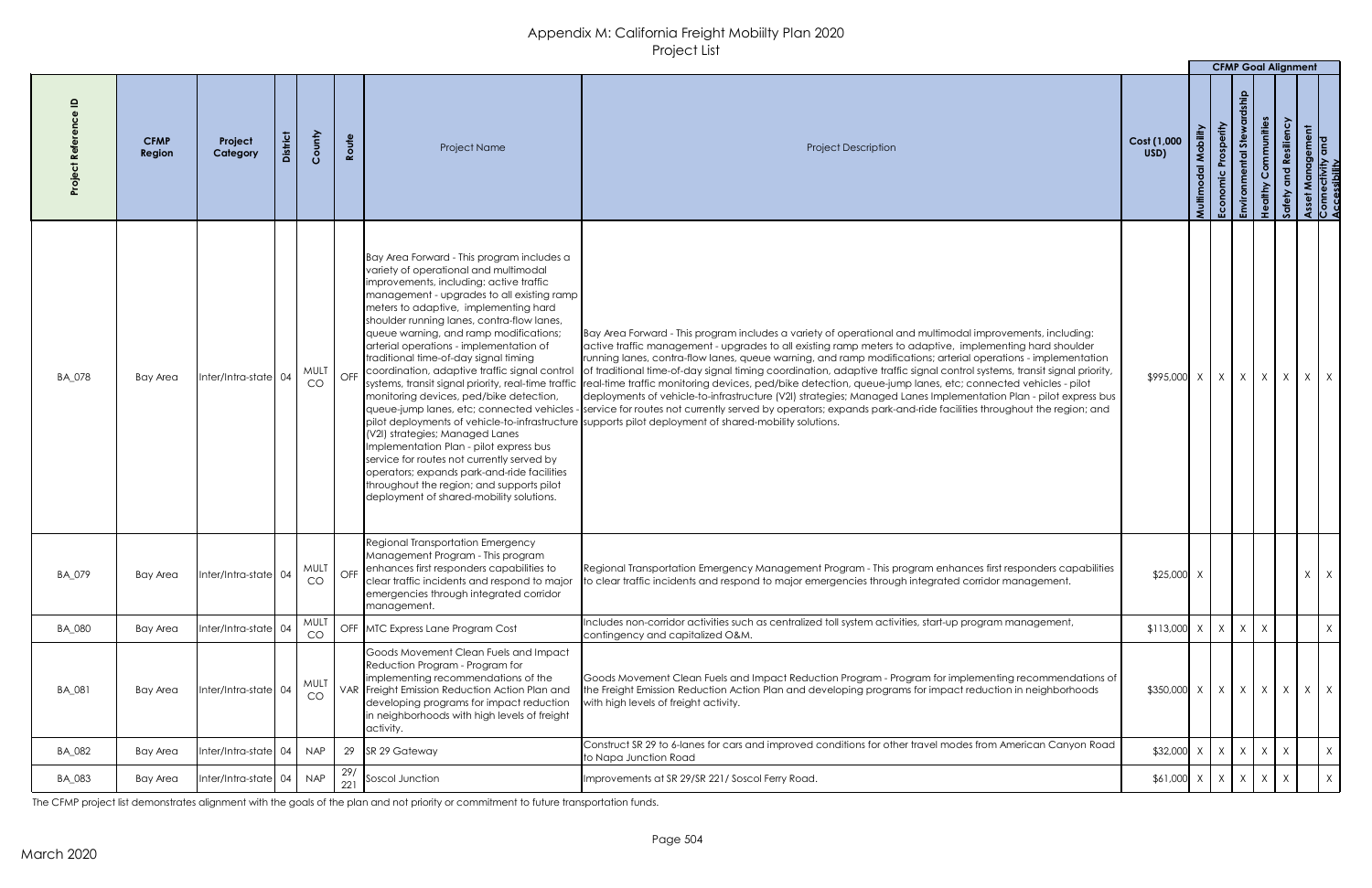|               |                       |                              |                 |        |       |                                                                                                               |                                                                                                                                                                                                                                                                                                                                                                                                                                 |                                                           |                   | <b>CFMP Goal Alignment</b>         |                                            |                              |                                                       |
|---------------|-----------------------|------------------------------|-----------------|--------|-------|---------------------------------------------------------------------------------------------------------------|---------------------------------------------------------------------------------------------------------------------------------------------------------------------------------------------------------------------------------------------------------------------------------------------------------------------------------------------------------------------------------------------------------------------------------|-----------------------------------------------------------|-------------------|------------------------------------|--------------------------------------------|------------------------------|-------------------------------------------------------|
|               | <b>CFMP</b><br>Region | Project<br>Category          | <b>District</b> | County | Route | Project Name                                                                                                  | <b>Project Description</b>                                                                                                                                                                                                                                                                                                                                                                                                      | Cost (1,000<br>USD)                                       | Villipo<br>Multir | Prosperity<br>5te<br>Economic<br>虛 | Communities<br>althy<br>$\frac{\phi}{\pm}$ | Resiliency<br>$\overline{Q}$ | Asset Management<br>Connectivity and<br>Accessibility |
| BA_084        | Bay Area              | Inter/Intra-state 04         |                 | SCL    |       | J.S. 101 Southbound/Trimble Rd./De La Cruz<br>101 Blvd./Central Expressway Interchange<br><b>Improvements</b> | Improve interchange at U.S. 101 southbound Trimble Road/De la Cruz Boulevard/Central Expressway.                                                                                                                                                                                                                                                                                                                                | $$53,000 \times   \times   \times   \times  $             |                   |                                    |                                            | $\chi$                       | $\mathsf{X}$                                          |
| <b>BA_085</b> | <b>Bay Area</b>       | Inter/Intra-state 04         |                 | SCL    | 101   | J.S. 101/Blossom Hill Rd. Interchange<br><b>Improvements</b>                                                  | Widen interchange at U.S. 101/Blossom Hill Road.                                                                                                                                                                                                                                                                                                                                                                                | $$28,000$ X                                               |                   | $X \mid X \mid X$                  |                                            | $\lambda$                    | $X \mid$                                              |
| BA_086        | <b>Bay Area</b>       | Inter/Intra-state 04         |                 | SCL    | 101   | J.S. 101/Old Oakland Rd. Interchange<br>Improvements                                                          | Improve interchange at U.S. 101/Old Oakland Road.                                                                                                                                                                                                                                                                                                                                                                               | $$28,000 \times   \times   \times   \times  $             |                   |                                    |                                            | $\chi$                       | X                                                     |
| BA_087        | Bay Area              | Inter/Intra-state 04         |                 | SCL    |       | U.S. 101 Interchanges Improvements: San<br>101   Antonio Rd. to Charleston Rd./Rengstorff<br>IAve.            | Improve U.S. 101 interchanges at San Antonio Road to Charleston Road/Rengstorff Avenue including new<br>auxiliary lane.                                                                                                                                                                                                                                                                                                         | $$40,000 \times   X   X   X$                              |                   |                                    |                                            | $\mathsf{X}$                 | X                                                     |
| <b>BA_088</b> | <b>Bay Area</b>       | Inter/Intra-state 04         |                 | SCL    | 101   | J.S. 101/Zanker Rd./SkyPort Dr./Fourth St.<br>Interchange Improvements                                        | Construct a new interchange at U.S. 101/Zanker Road/SkyPort Drive/Fourth Street                                                                                                                                                                                                                                                                                                                                                 | $$161,000$ X                                              |                   | $\vert x \vert x \vert x$          |                                            |                              | X                                                     |
| BA_089        | <b>Bay Area</b>       | Inter/Intra-state 04         |                 | SCL    | 101   | J.S. 101/Mabury Rd./Taylor St. Interchange<br><b>Improvements</b>                                             | Construct interchange at U.S. 101/Mabury Road/Taylor Street                                                                                                                                                                                                                                                                                                                                                                     | $$82,000$ X                                               |                   | $X \mid X \mid X$                  |                                            | $\lambda$                    | X                                                     |
| <b>BA_090</b> | <b>Bay Area</b>       | $Inter/Intra-state$ 04   SCL |                 |        |       | J.S. 101/Shoreline Blvd. Interchange<br>Improvements                                                          | Interchange improvements at Shoreline Boulevard.                                                                                                                                                                                                                                                                                                                                                                                | $\vert x \vert \vert x \vert \vert x \vert \vert x \vert$ |                   |                                    |                                            |                              | X.                                                    |
| BA_091        | Bay Area              | Inter/Intra-state 04         |                 | SCL    |       | U.S. 101 Express Lanes: Whipple Ave. in San                                                                   | 101 Mateo County to Cochrane Road in Morgan Convert HOV Lanes to express lane and add a second express lane in some segments.                                                                                                                                                                                                                                                                                                   | $$507,000 \times   \times   \times   \times$              |                   |                                    |                                            |                              | X                                                     |
| BA_092        | <b>Bay Area</b>       | $Inter/Intra-state$ 04       |                 | SCL    |       | U.S. 101 Corridor - Includes:<br>U.S. 101 Widening to 6 lanes                                                 | U.S. 101 Corridor - Includes:<br>U.S. 101 Widening to 6 lanes                                                                                                                                                                                                                                                                                                                                                                   | $$460,000$ X                                              |                   | X                                  |                                            |                              | X                                                     |
| BA_093        | <b>Bay Area</b>       | Inter/Intra-state 04         |                 | SCL    | 101   | U.S. 101/Buena Vista Ave. Interchange<br>Improvements                                                         | Construct a full interchange at U.S. 101 and Buena Vista Avenue in Gilroy. The interchange includes a flyover<br>southbound on-ramp to braid with the existing truck exit at the CHP Inspection Station. Off-ramp diagonal ramps<br>will be constructed.                                                                                                                                                                        | $$40,000 \times   \times   \times   \times  $             |                   |                                    |                                            | $\chi$                       | X                                                     |
| BA_094        | Bay Area              | Inter/Intra-state 04         |                 | SCL    |       | 101   U.S. 101/SR 25 Interchange Project - Phase 1                                                            | The project consists of reconfiguring the interchange at U.S. 101 and SR 25 just south of the City of Gilroy in Santa<br>Clara County, connecting SR 25 and Santa Teresa Boulevard, and widening the existing freeway from 4 to 6<br>lanes from the Monterey Street interchange to the U.S. 101/SR 25 interchange.                                                                                                              | $$203,000 \times   X   X   X   X   X$                     |                   |                                    |                                            |                              | $X \mid X$                                            |
| BA_095        | Bay Area              | Inter/Intra-state 04         |                 | SCL    |       | 880   1-880 Express Lanes: SR 237 to U.S. 101                                                                 | Convert existing HOV lane to an express lane in both directions between SR 237 and U.S. 101                                                                                                                                                                                                                                                                                                                                     | $$28,000$ X                                               |                   | $X \mid X \mid X$                  |                                            | $\lambda$                    | X                                                     |
| BA_096        | Bay Area              | Inter/Intra-state 04         |                 | SCL    | OFF   | Multimodal Streetscape in Santa Clara<br>county                                                               | Projects in this category implement multimodal or complete streets elements throughout Santa Clara County<br>including but not limited to Los Gatos Boulevard, Monterey Road, Shoreline Boulevard, Stevens Creek Road,<br>Downtown Sunnyvale Complete Streets, Wedgewood Avenue, West San Carlos, and Winchester Boulevard. This<br>category also includes intersection improvements for non-expressways in Santa Clara County. | $$446,000$ X                                              |                   | X                                  |                                            | X<br>$\chi$                  | X                                                     |
| BA_097        | Bay Area              | Inter/Intra-state 04         |                 | SF     |       | 101/ HOV/HOT Lanes on U.S. 101 and I-280 in San<br>280 Francisco                                              | Phase 1 (full implementation): Convert an existing mixed traffic lane and/or shoulder/excess ROW in each<br>direction to HOV 3+ lanes on U.S. 101 from SF/SM County line to I-280 interchange and on I-280 from U.S. 101<br>interchange to 6th Street off ramp to enhance carpool and transit operations during peak periods.                                                                                                   | $$43,000$ $\times$ $\times$ $\times$ $\times$ $\times$    |                   |                                    |                                            |                              | $X \mid$                                              |
| BA_098        | Bay Area              | Inter/Intra-state 04         |                 | SM     | 101   | mprove U.S. 101/Woodside Road<br>nterchange                                                                   | Modifies the Woodside Road Interchange at U.S. 101.                                                                                                                                                                                                                                                                                                                                                                             | $$171,000$ X                                              |                   | $\mathsf{X}$<br>$\mathsf{X}$       |                                            |                              | $X \mid X$                                            |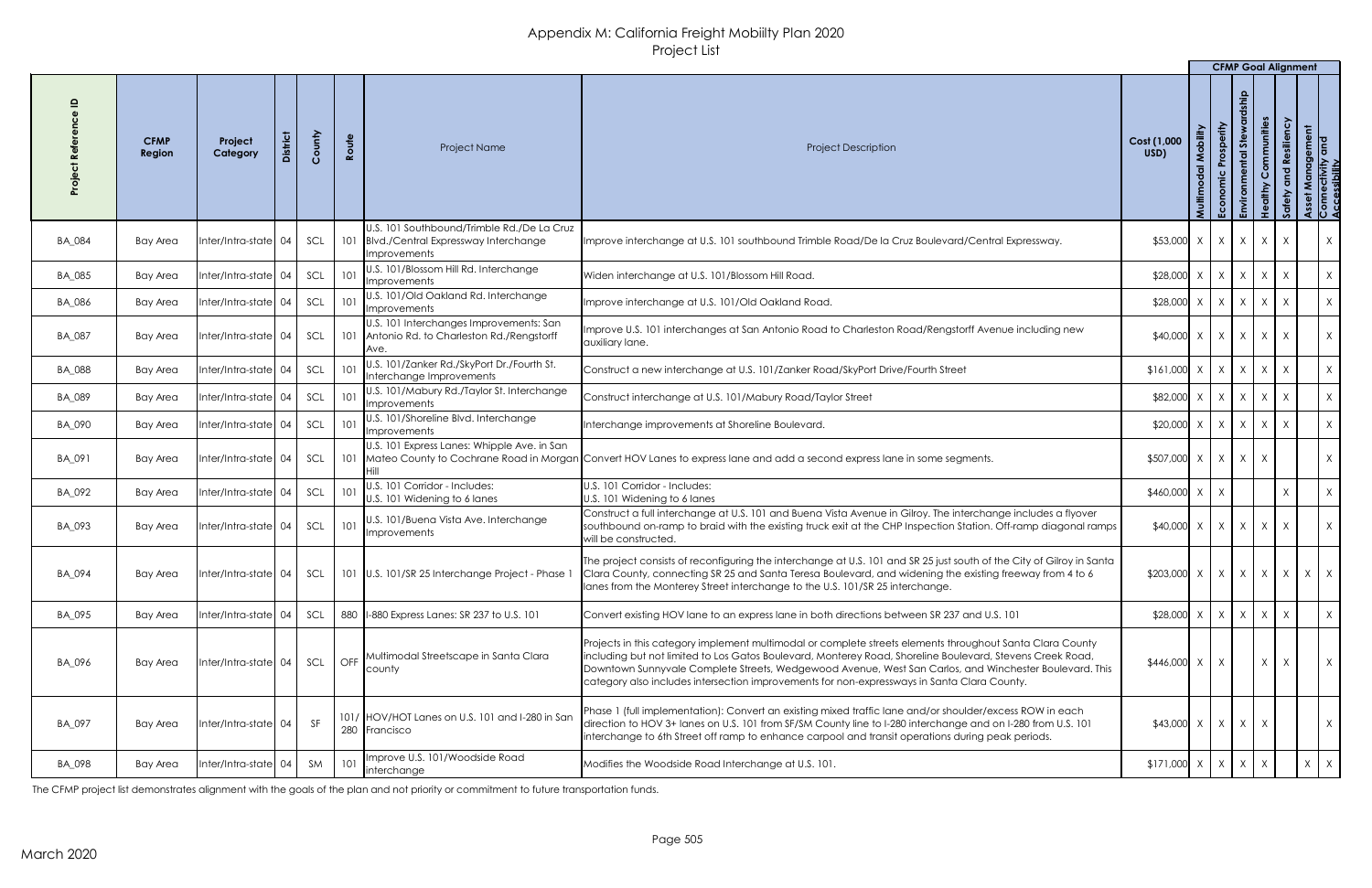|                      |                              |                        |                 |        |              |                                                                                                                                                  |                                                                                                                                                                                                                                                                                                                                                                                                                         |                               |                        | <b>CFMP Goal Alignment</b> |                      |                                                     |                                                       |              |
|----------------------|------------------------------|------------------------|-----------------|--------|--------------|--------------------------------------------------------------------------------------------------------------------------------------------------|-------------------------------------------------------------------------------------------------------------------------------------------------------------------------------------------------------------------------------------------------------------------------------------------------------------------------------------------------------------------------------------------------------------------------|-------------------------------|------------------------|----------------------------|----------------------|-----------------------------------------------------|-------------------------------------------------------|--------------|
|                      | <b>CFMP</b><br><b>Region</b> | Project<br>Category    | <b>District</b> | County | Route        | <b>Project Name</b>                                                                                                                              | <b>Project Description</b>                                                                                                                                                                                                                                                                                                                                                                                              | Cost (1,000<br>USD)<br>Multim | Prosperity<br>Economic | Stewa<br>ntal              | Communities<br>dithy | Resiliency<br>$\overline{\mathbf{C}}$<br><b>Sol</b> | Asset Management<br>Connectivity and<br>Accessibility |              |
| <b>BA_099</b>        | <b>Bay Area</b>              | Inter/Intra-state 04   |                 | SM     | 101          | Phased                                                                                                                                           | Improve operations at U.S. 101 near Route 92 $ _{\sf U.S.}$ 101 operational improvements near Route 92. Project may have phased construction.                                                                                                                                                                                                                                                                           | $$258,000$ X                  | X                      | $X \mid X$                 |                      |                                                     | $X \mid X$                                            |              |
| BA_100               | <b>Bay Area</b>              | Inter/Intra-state 04   |                 | SM     | 101          | Add northbound and southbound modified<br>auxiliary lanes and/ or implementation of<br>managed lanes on U.S. 101 from I-380 to SF<br>County line | Add northbound and southbound modified auxiliary lanes and/ or implementation of managed lanes on U.S.<br>101 from I-380 to SF County line                                                                                                                                                                                                                                                                              | \$222,000 X                   | X                      |                            | X                    |                                                     |                                                       |              |
| <b>BA_101</b>        | Bay Area                     | Inter/Intra-state 04   |                 | SM     |              | 101   U.S. 101 Interchange at Peninsula Avenue                                                                                                   | Construct southbound on and off ramps to U.S. 101 at Peninsula Ave to add on and off ramps from southbound<br>101.                                                                                                                                                                                                                                                                                                      | \$89,000 X                    | X                      | $X$ $X$ $X$                |                      |                                                     |                                                       | X            |
| BA_102               | <b>Bay Area</b>              | Inter/Intra-state 04   |                 | SM     |              | 101 U.S. 101 Produce Avenue Interchange                                                                                                          | Construct a new interchange on U.S. 101 at Produce Avenue, connecting Utah Avenue on the east side of U.S.<br>101 to San Mateo Avenue on the west side of U.S. 101. This will allow for reconfiguration of the existing<br>southbound ramps at Produce Ave and AirPort Blvd, as well incorporation of the northbound off- and on- ramps<br>at S. AirPort Blvd into the interchange design.                              | $$146,000$ X                  | X                      |                            |                      | $x \mid x \mid x \mid x \mid x$                     |                                                       |              |
| BA_103               | Bay Area                     | Inter/Intra-state  04  |                 | SM     | $82/$<br>OFF | Multimodal Streetscape                                                                                                                           | Projects in this category implement multimodal or complete streets elements, including but not limited to projects<br>such as Grimmer Boulevard Greenway, Telegraph Avenue Complete Streets, West Grand Avenue Complete<br>Streets, Hearst Avenue Complete Streets                                                                                                                                                      | $$289,000$ X                  |                        |                            | $\mathsf{X}$         | X                                                   |                                                       | $\mathsf{X}$ |
| BA_104               | <b>Bay Area</b>              | Inter/Intra-state 04   |                 | SOL    | 80           | I-80 Express Lanes in both directions:<br>Carquinez Bridge to Bay Bridge                                                                         | Express Lanes on westbound I-80 from Carquinez Bridge Toll Plaza to Powell St Direct Connector on eastbound I-<br>80 from Powell St Direct Connector to Cummings Skyway. Add new express lane on eastbound I-80 from<br>Cummings Skyway to Carquinez Bridge.                                                                                                                                                            | $  X  $ 000,18\$              | $\vert$ X $\vert$      | $X \mid X$                 |                      |                                                     |                                                       | X            |
| BA_105               | <b>Bay Area</b>              | Inter/Intra-state 04   |                 | SOL    | 80           | 1-80 WB Truck Scales                                                                                                                             | Project upgrades existing truck scales on WB I-80 in Solano County. Existing westbound truck scales are located<br>on the most congested freeway segment of I-80 in Solano County. Scales are outdated and cannot process the<br>current and future truck volumes on WB I-80. Trucks are slow to enter and leave the scales because of short<br>ramps, adding to existing traffic congestion and safety issues on I-80. | $$170,000$ X                  | X                      |                            |                      | $x \mid x \mid x \mid x \mid x$                     |                                                       |              |
| BA_106               | <b>Bay Area</b>              | Inter/Intra-state  04  |                 | SOL    | 80           | I-80 Express Lanes in both directions: Airbase<br>Parkway to Red Top Road                                                                        | Express Lanes on I-80 in Solano County from Red Top Road to Air Base Parkway - convert existing HOV lanes to<br>express lanes                                                                                                                                                                                                                                                                                           | \$44,000                      | X                      |                            | X                    |                                                     |                                                       | X            |
| BA_107               | <b>Bay Area</b>              | Inter/Intra-state 04   |                 | SOL    | 80           | I-80 Express Lanes in both directions: Airbase<br>Parkway to I-505                                                                               | I-80 Solano Express Lanes from Air Base to I-505-widen to add an express lane in each direction                                                                                                                                                                                                                                                                                                                         | $$136,000$ X                  | X                      | $X \mid X$                 |                      |                                                     |                                                       | X            |
| BA_108               | <b>Bay Area</b>              | Inter/Intra-state 04   |                 | SOL    | -80          | II-80/I-680/SR 12 Interchange (Packages 2-7)                                                                                                     | Packages 2-7 provide direct connectivity from I-680 NB to SR 12 WB, widens I-680 and I-80 near the interchange,<br>and improves connections to Red Top road off-ramp. Express lane direct connectors are included in RTPID 17-10-<br>0061.                                                                                                                                                                              | \$380,000 X                   | X                      | $X \mid X \mid X$          |                      |                                                     | $X \mid X$                                            |              |
| BA_109               | <b>Bay Area</b>              | Inter/Intra-state  04  |                 | SON    |              | 101 Hearn Avenue Interchange                                                                                                                     | The project would replace the existing Hearn Avenue overcrossing bridge with a new bridge to accommodate<br>four traffic lanes with bike lanes and sidewalks on both sides of the roadway. The project would also increase the<br>bridge height clearance and improve ramp connections to U.S. 101 and provide continuous bike lanes and<br>sidewalks between Corby Avenue and Santa Rosa Avenue                        | \$36,000 X                    | X                      |                            |                      | $x \mid x \mid x \mid x \mid x$                     |                                                       |              |
| <b>BA_110</b>        | <b>Bay Area</b>              | Inter/Intra-state   04 |                 | SON    |              | 101 Arata Lane Interchange                                                                                                                       | Construction of the Northbound on-ramp to U.S. 101 will complete the Arata Lane interchange with U.S. 101. This<br>project also includes the relocation of a Portion of Los Amigos Road north of Arata Lane. Rights of way have<br>been obtained in prior phases.                                                                                                                                                       | $$4,000$ X                    | X                      |                            |                      | $x \mid x \mid x \mid x \mid x$                     |                                                       |              |
| $CC$ <sub>-111</sub> | <b>Central Coast</b>         | Rail Systems           | 0.5             | SB     | OFF          | UP Rail Bridge Replacement and Cabrillo<br><b>Boulevard Bike/Ped Improvements</b>                                                                | Replacement of the UPRR bridge at Cabrillo Blvd for improved operations and coastal access for peds and bikes                                                                                                                                                                                                                                                                                                           | $$25,000$ X                   |                        |                            |                      | $X$ $X$ $X$ $X$ $X$                                 |                                                       |              |
| $CC$ <sub>-112</sub> | <b>Central Coast</b>         | Rail Systems           |                 | SCR    | OFF          | Santa Cruz Branch Line Freight Service<br><b>Upgrades</b>                                                                                        | Upgrade rail line to FRA Class 2 to a condition for reasonable ongoing maintenance into the future. Upgrade<br>crossings, replace jointed rail with continuously welded rail, upgrade signals, and replace ties                                                                                                                                                                                                         | $$25,000$ X                   |                        |                            |                      | $\chi$                                              | $X \mid X$                                            |              |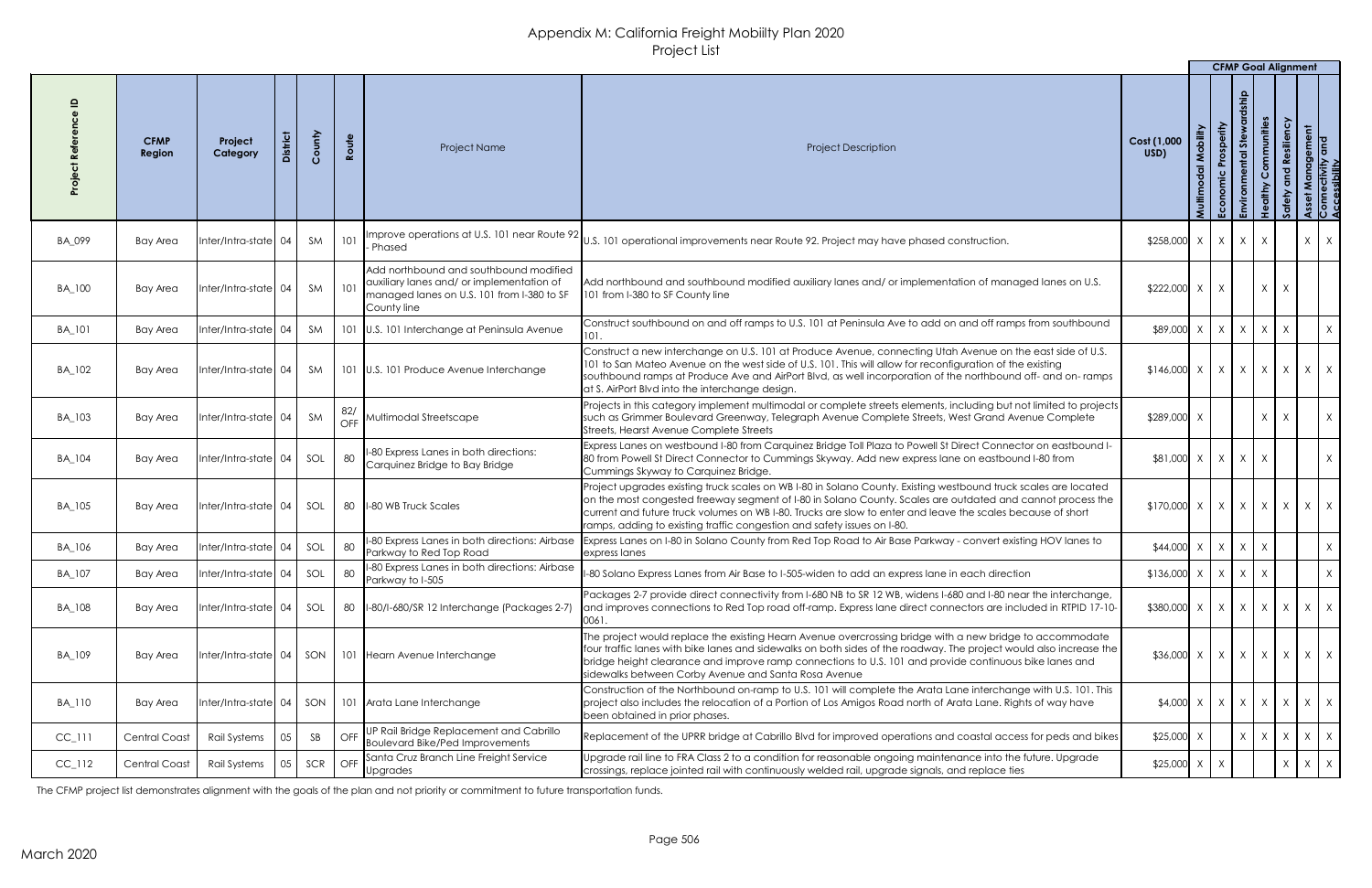|                      |                                                    |                     |                         |            |       |                                                                                                                                                                                                                |                                                                                                                                                                                                                                                                                                                                                                                                                                                                                                                                                                                                                                                                                                                                                     |                     |                                      | <b>CFMP Goal Alignment</b> |                                                                |                                                    |   |                                                       |
|----------------------|----------------------------------------------------|---------------------|-------------------------|------------|-------|----------------------------------------------------------------------------------------------------------------------------------------------------------------------------------------------------------------|-----------------------------------------------------------------------------------------------------------------------------------------------------------------------------------------------------------------------------------------------------------------------------------------------------------------------------------------------------------------------------------------------------------------------------------------------------------------------------------------------------------------------------------------------------------------------------------------------------------------------------------------------------------------------------------------------------------------------------------------------------|---------------------|--------------------------------------|----------------------------|----------------------------------------------------------------|----------------------------------------------------|---|-------------------------------------------------------|
|                      | <b>CFMP</b><br>Region                              | Project<br>Category | <b>District</b>         | County     | Route | Project Name                                                                                                                                                                                                   | <b>Project Description</b>                                                                                                                                                                                                                                                                                                                                                                                                                                                                                                                                                                                                                                                                                                                          | Cost (1,000<br>USD) | Mobility<br>$\overline{a}$<br>Multin | Prosperity<br>Economic     | Communities<br>あ<br><b>Ipfu</b><br>althy<br>$\frac{9}{5}$<br>品 | ssiliency<br>$\mathbf{e}$<br>$\overline{2}$<br>ပ္တ |   | Asset Management<br>Connectivity and<br>Accessibility |
| $CC_113$             | <b>Central Coast</b>                               | Rail Systems        | 05                      | SCR        |       | Santa Cruz County Regional Transportation<br>OFF Commission (SCCRTC) Railroad Infrastructure<br>Maintenance and Rehabilitation                                                                                 | Protect, maintain and rehabilitate the railroad infrastructure on the Santa Cruz Branch Rail Line including bridges,<br>track, drainage, culverts, signals, etc.                                                                                                                                                                                                                                                                                                                                                                                                                                                                                                                                                                                    | $$22,410$ X         |                                      |                            |                                                                | $\mathsf{X}$                                       |   | $X \mid X$                                            |
| $CC$ <sup>114</sup>  | Central Coast                                      | Rail Systems        |                         | SLO        | OFF   | Santa Maria Valley Railroad San Luis Obispo<br><b>Rail Yard Facility</b>                                                                                                                                       | Rebuild San Luis Obispo Rail Yard Facility; new track                                                                                                                                                                                                                                                                                                                                                                                                                                                                                                                                                                                                                                                                                               | \$3,479             |                                      |                            |                                                                |                                                    |   | $\sf X$                                               |
| $CC$ <sub>-115</sub> | <b>Central Coast</b>                               | <b>Rail Systems</b> | 05                      | SLO        |       | OFF Cuesta second main track                                                                                                                                                                                   | Add second track on north side of Cuesta Ridge to accommodate a second main rail line                                                                                                                                                                                                                                                                                                                                                                                                                                                                                                                                                                                                                                                               | \$165,000           |                                      |                            | $\mathsf{X}$<br>X                                              |                                                    |   | $X \mid$                                              |
| $CC$ <sub>-116</sub> | <b>Central Coast</b>                               | Rail Systems        | $\begin{array}{ c }$ 05 | SLO        |       | OFF UP Rail Tunnel Notching                                                                                                                                                                                    | Tunnel notching for Coast Subdivision tunnels on the Cuesta Grade tunnels (San Luis Obispo Co) and at<br>Chatsworth (Ventura County) to allow for Union Pacific intermodal freight train movements providing operational<br>flexibility and reliability on their network in California.                                                                                                                                                                                                                                                                                                                                                                                                                                                             | TBD X               |                                      |                            |                                                                |                                                    |   | X                                                     |
| $CC$ <sub>-117</sub> | <b>Central Coast</b>                               | Rail Systems        | 05                      | SLO        |       | OFF UP main line Centralized Traffic Control (PM<br>$[245 - 276]$                                                                                                                                              | Centralized Traffic Control (PM 245-276). Wellsona to Paso Robles curve realignments                                                                                                                                                                                                                                                                                                                                                                                                                                                                                                                                                                                                                                                                | \$94,000            |                                      |                            |                                                                | $\chi$                                             | X |                                                       |
| $CC$ <sub>-118</sub> | <b>Central Coast</b>                               | Rail Systems        | 05                      | SLO        | OFF   | UP main line Centralized Traffic Control (PM<br>$[205 - 230]$                                                                                                                                                  | Centralized Traffic Control (PM 205-230).                                                                                                                                                                                                                                                                                                                                                                                                                                                                                                                                                                                                                                                                                                           | \$25,000            |                                      |                            |                                                                | $\mathsf{X}$                                       |   |                                                       |
| $CC_1119$            | <b>Central Coast</b>                               | Rail Systems        | 05                      | SLO        |       | Fix low clearance issue for large freight trucks<br>  OFF   at overpasses. Some railroad and highway<br>overpasses create low clearance hazards for clearance hazards for wide/heavy loads<br>wide/heavy loads | Fix low clearance issue for large freight trucks at overpasses. Some railroad and highway overpasses create low                                                                                                                                                                                                                                                                                                                                                                                                                                                                                                                                                                                                                                     | \$15,000            |                                      |                            |                                                                | $\mathsf{X}$                                       |   |                                                       |
| $CC_1$ 120           | <b>Central Coast</b>                               | Rail Systems        | 05                      | SLO        |       |                                                                                                                                                                                                                | OFF  Henry to Santa Margarita curve realignments Henry to Santa Margarita curve realignments                                                                                                                                                                                                                                                                                                                                                                                                                                                                                                                                                                                                                                                        | \$45,000            |                                      |                            |                                                                |                                                    |   | $\mathsf{X}$                                          |
| $CC$ <sup>121</sup>  | <b>Central Coast</b>                               | Rail Systems        |                         | <b>SLO</b> |       | OFF Rail siding extension (Templeton) Templeton<br>to Henry curve alignments                                                                                                                                   | Rail siding extension (Templeton) Templeton to Henry curve alignments                                                                                                                                                                                                                                                                                                                                                                                                                                                                                                                                                                                                                                                                               | \$107,000           |                                      |                            |                                                                |                                                    |   | X                                                     |
| $CC_1$ 122           | <b>Central Coast</b>                               | Rail Systems        | 05                      | <b>SLO</b> |       | OFF Rail siding extension (Wellsona)                                                                                                                                                                           | New Wellsona siding (MP 206.6)                                                                                                                                                                                                                                                                                                                                                                                                                                                                                                                                                                                                                                                                                                                      | \$21,000            |                                      |                            |                                                                | $\lambda$                                          |   |                                                       |
| $CC_1$ 123           | <b>Central Coast</b>                               | Rail Systems        |                         | SLO        |       | OFF   Install power switches (McKay East) and<br>McKay to Wellsona curve realignments                                                                                                                          | Install power switches (McKay East) and McKay to Wellsona curve realignments                                                                                                                                                                                                                                                                                                                                                                                                                                                                                                                                                                                                                                                                        | $$15,000$ X         |                                      |                            |                                                                |                                                    |   | X                                                     |
| $CC_{124}$           | Central Coast   Inter/Intra-state   05   MON   156 |                     |                         |            |       | Interchange                                                                                                                                                                                                    | Install new interchange to convert SR 156 from two-lane conventional highway to four-lane expressway, and<br>Improve safety and operations. This segment is an important connector to the Monterey Peninsula between SR 1<br>SR 156 West Corridor Project - Castroville Blvd and U.S. 101. In addition to agricultural truck traffic, it serves local, commuter, and recreational traffic. The new<br>Interchange will remove two existing at-grade full intersections (Castroville Blvd and Monte Del Lago). It will<br>accomodate the future extension of Blackie Road, which will provide for direct connection between the major<br>freight agricultural hub in southern Castroville, allowing trucks to bypass neighborhoods and main streets. | $$48,000$ X         |                                      |                            | X                                                              | $\chi$                                             |   | $X \mid X$                                            |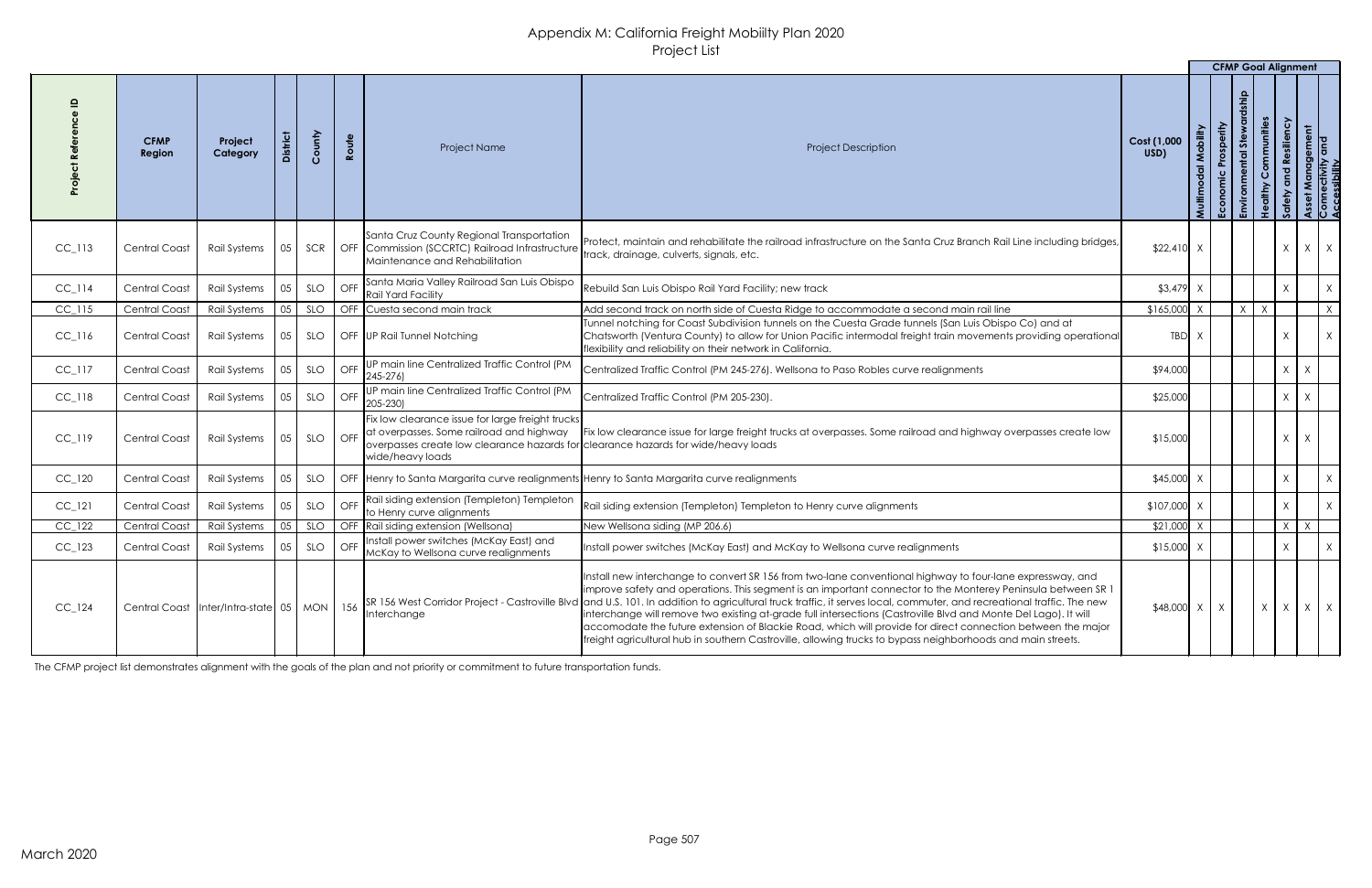|            |                       |                                    |        |       |                                                                                                                               |                                                                                                                                                                                                                                                                                                                                                                                                                                                                                                                                                                                                                                                                                                                                                                                                                                                                                                                                                                                                                                                                                                                                                                                                                                  |                     |              | <b>CFMP Goal Alignment</b> |          |              |               |   |
|------------|-----------------------|------------------------------------|--------|-------|-------------------------------------------------------------------------------------------------------------------------------|----------------------------------------------------------------------------------------------------------------------------------------------------------------------------------------------------------------------------------------------------------------------------------------------------------------------------------------------------------------------------------------------------------------------------------------------------------------------------------------------------------------------------------------------------------------------------------------------------------------------------------------------------------------------------------------------------------------------------------------------------------------------------------------------------------------------------------------------------------------------------------------------------------------------------------------------------------------------------------------------------------------------------------------------------------------------------------------------------------------------------------------------------------------------------------------------------------------------------------|---------------------|--------------|----------------------------|----------|--------------|---------------|---|
|            | <b>CFMP</b><br>Region | Project<br>Category                | County | Route | <b>Project Name</b>                                                                                                           | <b>Project Description</b>                                                                                                                                                                                                                                                                                                                                                                                                                                                                                                                                                                                                                                                                                                                                                                                                                                                                                                                                                                                                                                                                                                                                                                                                       | Cost (1,000<br>USD) |              | あ                          | munities |              | lement<br>and |   |
| $CC_{125}$ |                       | Central Coast Inter/Intra-state 05 | SB     | 101   | South Coast U.S. 101 HOV Lanes (Phases 4D<br>$ $ and $4E $                                                                    | Add one HOV lane in each direction on U.S. 101 between the cities of Carpinteria and Santa Barbara. It will<br>provide long-life 40-year pavement on all lanes. This project is located on a critical portion of U.S. 101 which<br>serves high volumes of interregional travelers and freight carriers. The project will reduce delay by over 13,500<br>passenger hours per day and is part of a larger multimodal transportation solution that integrates highway<br>improvements with regional transit (rail and bus) service expansion. This project will improve reliability for all<br>vehicles, including freight, and will encourage a modal shift to other forms of transportation. Completion of this<br>project will substantially improve goods movement, interregional travel, and nationwide commerce by<br>limproving reliability and safety on U.S. 101. U.S. 101 is critical for interregional travel and goods movement<br>between the San Francisco Bay Area and the Los Angeles basin. It supports the region's agricultural industry,<br>responsible for over \$10 billion and 23 million tons of goods each year. U.S. 101 serves a strategic role in national<br>defense and the energy production sector. |                     |              |                            |          |              |               | X |
| $CC_{126}$ |                       |                                    |        |       | $\Big $ Central Coast $\Big $ Inter/Intra-state 05 $\Big $ SB $\Big $ 101 $\Big $ San Ysidro Interchange in Montecito/(SB-101 | Install roundabout at U.S. 101 on- and off-ramps at San Ysidro Rd/Jameson to improve operations. There is an<br>existing bottleneck at northbound U.S. 101 and San Ysidro Road that produces close to 6,000 hours of annual<br>delay. This bottleneck typically lasts close to one hour, and appears approximately 50 days per year. Project will<br>accommodate trucks and will reduce idling time spent by trucks serving businesses along local roads. It will<br>provide improved active transportation mobility and connectivity.                                                                                                                                                                                                                                                                                                                                                                                                                                                                                                                                                                                                                                                                                           | $$10,000$ X         |              | $X \mid X \mid X$          |          | $\mathbf{V}$ |               |   |
| $CC_{127}$ |                       | Central Coast Inter/Intra-state 05 | SBT    |       | 25 SR 25 Expressway Conversion Phase 1                                                                                        | Convert SR 25 from a two-lane undivided conventional highway to a four-lane expressway expressway from<br>Hollister to SR 156. The conversion would improve operation and safety through reduction of at-grade turning<br>movements and driveway openings, improving the primary connection between Hollister and Santa Clara<br>County for agricultural traffic as well as local, regional, and interregional passenger traffic.                                                                                                                                                                                                                                                                                                                                                                                                                                                                                                                                                                                                                                                                                                                                                                                                | $$62,000 \times X$  |              | X                          |          | $\chi$       |               |   |
| $CC_{128}$ |                       | Central Coast Inter/Intra-state 05 | SCR    |       | Santa Cruz Highway 1 HOV/ (SCR-1-<br>7.672/15.822)                                                                            | The HOV Lane project would expand the existing four-lane highway to a six-lane facility by adding one HOV<br>lane in each direction next to the median and auxiliary lanes on the outside in each direction. The project is<br>anticipated to reduce recurrent congestion on SR 1, which experiences several bottlenecks in the southbound<br>and northbound directions. Travel time delays due to congestion are experienced by commuters, transit users,<br>commerce, and emergency vehicles. It will also promote the use of alternative transportation modes as means<br>to increase system capacity, encourage carpooling and ridesharing, and improve safety. Improving conditions<br>on SR 1 would reduce cut-through traffic on local streets. The HOV project would include multiple bike/ped<br>overcrossings to expand the opportunities for active users to safely cross SR 1.                                                                                                                                                                                                                                                                                                                                       | \$61,980            | $\mathsf{X}$ |                            | X        | $\chi$       | X             |   |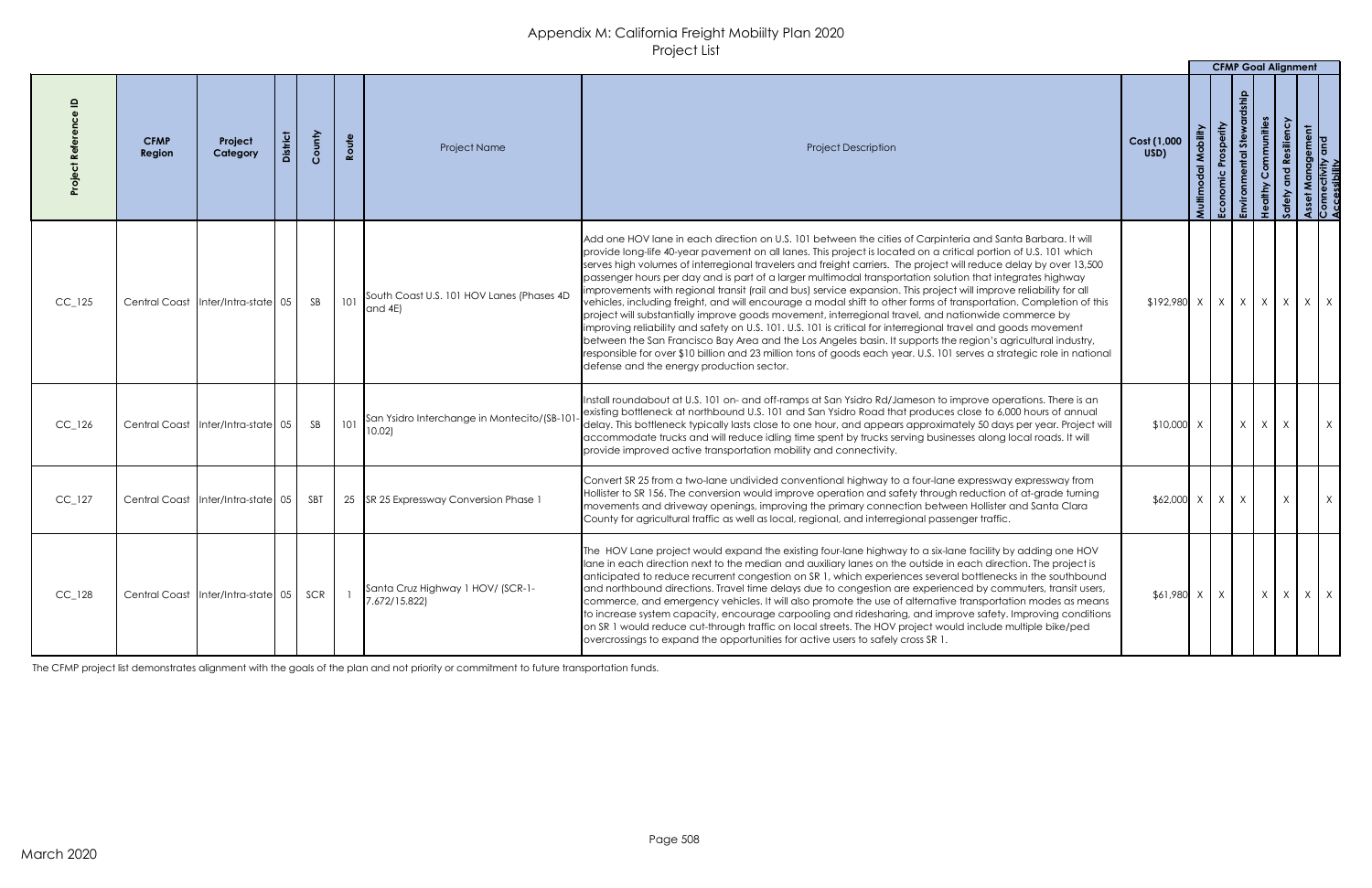|                      |                                        |                                        |                 |        |       |                                                                             |                                                                                                                                                                                                                                                                                                                                                                                                                                                                                                                                                                                                                                                                                                                                                                                                                                                                                                                                                                                                                                                                                                |                     |                     |          |                         |            | <b>CFMP Goal Alignment</b> |
|----------------------|----------------------------------------|----------------------------------------|-----------------|--------|-------|-----------------------------------------------------------------------------|------------------------------------------------------------------------------------------------------------------------------------------------------------------------------------------------------------------------------------------------------------------------------------------------------------------------------------------------------------------------------------------------------------------------------------------------------------------------------------------------------------------------------------------------------------------------------------------------------------------------------------------------------------------------------------------------------------------------------------------------------------------------------------------------------------------------------------------------------------------------------------------------------------------------------------------------------------------------------------------------------------------------------------------------------------------------------------------------|---------------------|---------------------|----------|-------------------------|------------|----------------------------|
|                      | <b>CFMP</b><br>Region                  | Project<br>Category                    | <b>District</b> | County | Route | Project Name                                                                | <b>Project Description</b>                                                                                                                                                                                                                                                                                                                                                                                                                                                                                                                                                                                                                                                                                                                                                                                                                                                                                                                                                                                                                                                                     | Cost (1,000<br>USD) | Mobility<br>Multimo |          | al Stewar<br><b>FEE</b> | siliency   |                            |
| $CC_{129}$           |                                        | Central Coast   Inter/Intra-state   05 |                 | SCR    |       | Santa Cruz Hwy 1 Aux Lanes-State Park -<br>Bay/Porter (SCR-1-12.088/13.192) | The project will construct northbound and southbound auxiliary lanes between the Bay Avenue/Porter Street and  <br>State Park Drive interchanges and replace the existing Capitola Avenue local roadway overcrossing. This section<br>of Highway 1 is one of the busiest in the county, providing access to the City of Capitola, Soquel and Aptos<br>villages, and Cabrillo College. The auxiliary lanes will connect the on-ramps with the next off-ramp, thereby<br>extending the weaving and merging distance between the ramps, improving traffic operations, and reducing<br>cutthrough traffic diverting to local streets and neighborhoods.<br>The new Capitola Avenue overcrossing will include enhanced bicycle and pedestrian facilities to improve<br>connectivity for bicyclists and pedestrians between Soquel Drive to the north and the future Coastal Rail Trail to<br>the south. The overcrossing, soundwalls and retaining walls will incorporate aesthetic treatments consistent with<br>the visual character of the corridor and the adjacent community.                  | \$73,000 X          |                     | $\times$ | $\mathsf{X}$            | $\chi$     |                            |
| $CC_{1}$ 130         | Central Coast   Inter/Intra-state   05 |                                        |                 | SCR    | OFF   | Santa Cruz Hwy 1 Aux Lanes - 41st-Soquel<br>Segment                         | [The Highway 1 41st/Soquel Auxiliary Lanes Project extends approximately 1.4 miles along Highway 1 between 41st<br>Avenue in Capitola and Soquel Drive in Live Oak. The project proposes to add northbound and southbound<br>auxiliary lanes between the two interchanges and to construct a new bicycle and pedestrian overcrossing at<br>Chanticleer Avenue. Historically, this section of Highway 1 has been the busiest in the county serving over 100,000<br>vehicles a day, facilitating connection for agricultural traffic generating in Watsonville. It will help provide access<br>to the primary regional commercial/retail activity centers on 41st Avenue and regional medical facilities located<br>on Soquel Drive. The auxiliary lanes will connect the on-ramps with the next off-ramp, thereby extending the<br>weaving and merging distance between the ramps, improving traffic operations, and reducing cutthrough<br>Itraffic diverting to local streets and neighborhoods. The project is being designed to be compatable with a<br>proposed Bus on Shoulder operation. | $$32,100$ X         |                     |          | $\chi$                  |            | $X \mid X$                 |
| $CC$ <sub>-131</sub> | Central Coast   Inter/Intra-state   05 |                                        |                 | SLO    | 41    | SR 41 North of Wye Truck Climbing Lane/ (<br>SLO-41-47.90 / 48.0)           | Build truck climbing lane to facilitate tractor-trailer and other slow-vehicle passing maneuvers                                                                                                                                                                                                                                                                                                                                                                                                                                                                                                                                                                                                                                                                                                                                                                                                                                                                                                                                                                                               | $$22,976$ X   X   X |                     |          |                         | $X \mid X$ |                            |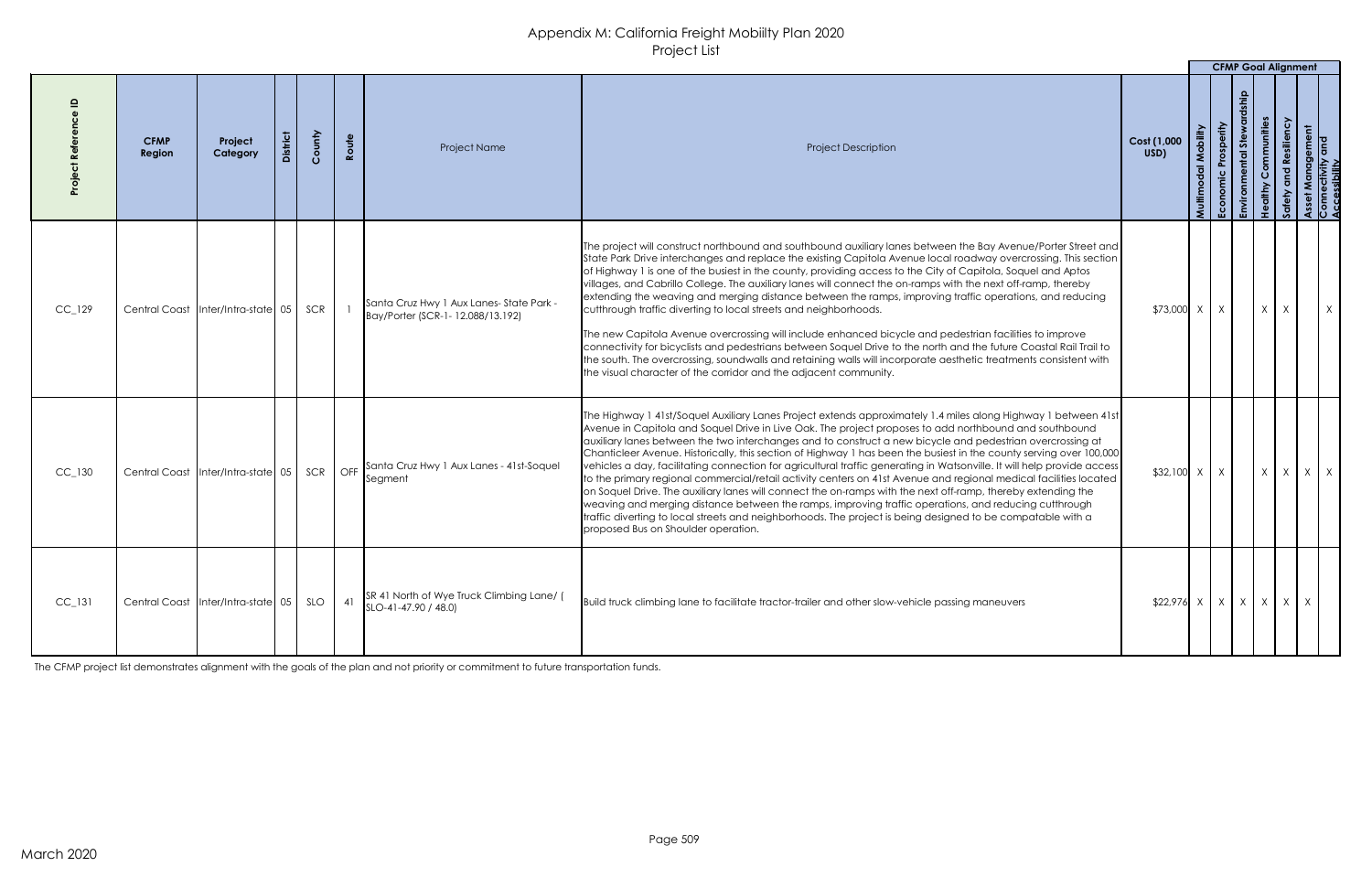|            |                       |                                         |        |       |                                                                      |                                                                                                                                                                                                                                                                                                                                                                                                                                                                                                                                                                                                                                                                                                                                                                                                                                                                                                                                                                                                                                                                                                                                                                                                                                                                                                                                                                                                                                                                                                                                                                                                       |                     |        | <b>CFMP Goal Alignment</b>  |              |              |            |
|------------|-----------------------|-----------------------------------------|--------|-------|----------------------------------------------------------------------|-------------------------------------------------------------------------------------------------------------------------------------------------------------------------------------------------------------------------------------------------------------------------------------------------------------------------------------------------------------------------------------------------------------------------------------------------------------------------------------------------------------------------------------------------------------------------------------------------------------------------------------------------------------------------------------------------------------------------------------------------------------------------------------------------------------------------------------------------------------------------------------------------------------------------------------------------------------------------------------------------------------------------------------------------------------------------------------------------------------------------------------------------------------------------------------------------------------------------------------------------------------------------------------------------------------------------------------------------------------------------------------------------------------------------------------------------------------------------------------------------------------------------------------------------------------------------------------------------------|---------------------|--------|-----------------------------|--------------|--------------|------------|
|            | <b>CFMP</b><br>Region | Project<br>Category                     | County | Route | <b>Project Name</b>                                                  | <b>Project Description</b>                                                                                                                                                                                                                                                                                                                                                                                                                                                                                                                                                                                                                                                                                                                                                                                                                                                                                                                                                                                                                                                                                                                                                                                                                                                                                                                                                                                                                                                                                                                                                                            | Cost (1,000<br>USD) | Multim | Prosperity<br>ゟ<br>Economic | ommunities   |              |            |
| $CC_{132}$ |                       | Central Coast   Inter/Intra-state   05  | SLO    |       | 46 SR 46E Antelope Grade                                             | This project will convert a two-lane conventional highway into a four-lane divided expressway. This project will<br>Improve congestion, enhance safety and provide passing opportunities, reduce driver frustration, improve the<br>facilitation of goods movement, improve recreational travel and major east/west route from the San Joaquin<br>Valley and Interstate 5 to the Central Coast and U.S. 101.<br>Heavy trucks and RV's comprise a very high percentage of the total traffic on this portion of Route 46. These<br>vehicles typically experience a reduction in running speed of 31 km/h. There are limited passing opportunities on<br>this segment, which contributes to driver frustration and passing miscalculations. Traffic volumes are expected to<br>grow at a rate that is correspondingly higher than local population growth predictions. Growth in traffic volumes<br>here will instead reflect the State of California growth rate overall, and traffic volumes on Route 46 will climb<br>proportionally. Route 46 will continue to serve as a vital conduit for traffic to and from the San Joaquin Valley<br>region and beyond to the Central Coast.                                                                                                                                                                                                                                                                                                                                                                                                                    | $$97,500$ X         |        | X                           |              | $\mathsf{X}$ | $X \mid X$ |
| $CC_{133}$ |                       | Central Coast Inter/Intra-state 05      | SLO    |       | 46 SR 46E / Union Rd. improvements                                   | New interchange/overcrossing                                                                                                                                                                                                                                                                                                                                                                                                                                                                                                                                                                                                                                                                                                                                                                                                                                                                                                                                                                                                                                                                                                                                                                                                                                                                                                                                                                                                                                                                                                                                                                          | \$37,750            |        |                             |              |              |            |
| $CC_{134}$ |                       | Central Coast   Inter/Intra-state   05  | SLO    |       | 46 Highway 46 Wye Segment                                            | Convert two-lane conventional highway to four-lane expressway and construct grade-separated interchange at<br>the junction of SR 46 and SR 41. This project would enhance safety, improve operations, improve the facilitation<br>of goods movement, improve recreational travel using the major east/west routes from the San Joaquin Valley<br>and Interstate 5 to the Central Coast and U.S. 101. Heavy trucks and RV's comprise a very high percentage of the<br>total traffic on this portion of Route 46/41 Wye intersection. This project would construct improvements at the Wye<br>to eliminate the conflict point with the heavy traffic left-turning cross movements from eastbound Highway 46<br>onto northbound Highway 41 with a grade separation. The project realigns the existing two-lane configuration<br>and allows for the eventual completion of the four-lane divided expressway<br>Vehicles typically experience a reduction in running speed of 31 km/h. There are limited passing opportunities on<br>this corridor, which contributes to driver frustration and passing miscalculations. Traffic volumes are expected to<br>grow at a rate that is correspondingly higher than local population growth projections. Growth in traffic volumes<br>here will instead reflect the State of California growth rate overall, and traffic volumes on Route 46 will climb<br>proportionally. Route 46/41 will continue to serve as a vital conduit for traffic to and from the San Joaquin Valley<br>region and beyond, through the Temblor Mountain Range, to the Central Coast. | $$92,742$ X         |        | X                           |              | X            | $X \mid X$ |
| $CS_135$   |                       | Central Sierra   Inter/Intra-state   09 | INY    |       | 395 Olancha / Cartago - Construct Four-Lane                          | Convert 2-lane conventional highway to a four-lane expressway on US 395 in Inyo County to improve safety,<br>improve multimodal access through shoulder widening, build/improve drainage and wildlife crossing structures,<br>improve rural community lifeline access, improve freight access and goods movement.                                                                                                                                                                                                                                                                                                                                                                                                                                                                                                                                                                                                                                                                                                                                                                                                                                                                                                                                                                                                                                                                                                                                                                                                                                                                                     | \$137,900           |        | X<br>$X -$                  |              | $\chi$       | X          |
| $CS_136$   |                       | Central Sierra   Inter/Intra-state   10 | CAL    |       | Wagon Trail Expressway on new alignment<br>(Wagon Trail Realignment) | Wagon Trail Expressway on new alignment (Wagon Trail Realignment)                                                                                                                                                                                                                                                                                                                                                                                                                                                                                                                                                                                                                                                                                                                                                                                                                                                                                                                                                                                                                                                                                                                                                                                                                                                                                                                                                                                                                                                                                                                                     | $$71,458$ X         |        |                             | $\mathsf{X}$ | $\mathsf{X}$ | $X \mid X$ |
| $CS_137$   | Central Sierra        | Inter/Intra-state   10   MPA            |        | 49    | Old Highway Bridge Right of Way<br>Obtainment                        | Old Highway Bridge Right of Way Obtainment                                                                                                                                                                                                                                                                                                                                                                                                                                                                                                                                                                                                                                                                                                                                                                                                                                                                                                                                                                                                                                                                                                                                                                                                                                                                                                                                                                                                                                                                                                                                                            | $$4,100$ X          |        |                             | X            |              | $X \mid X$ |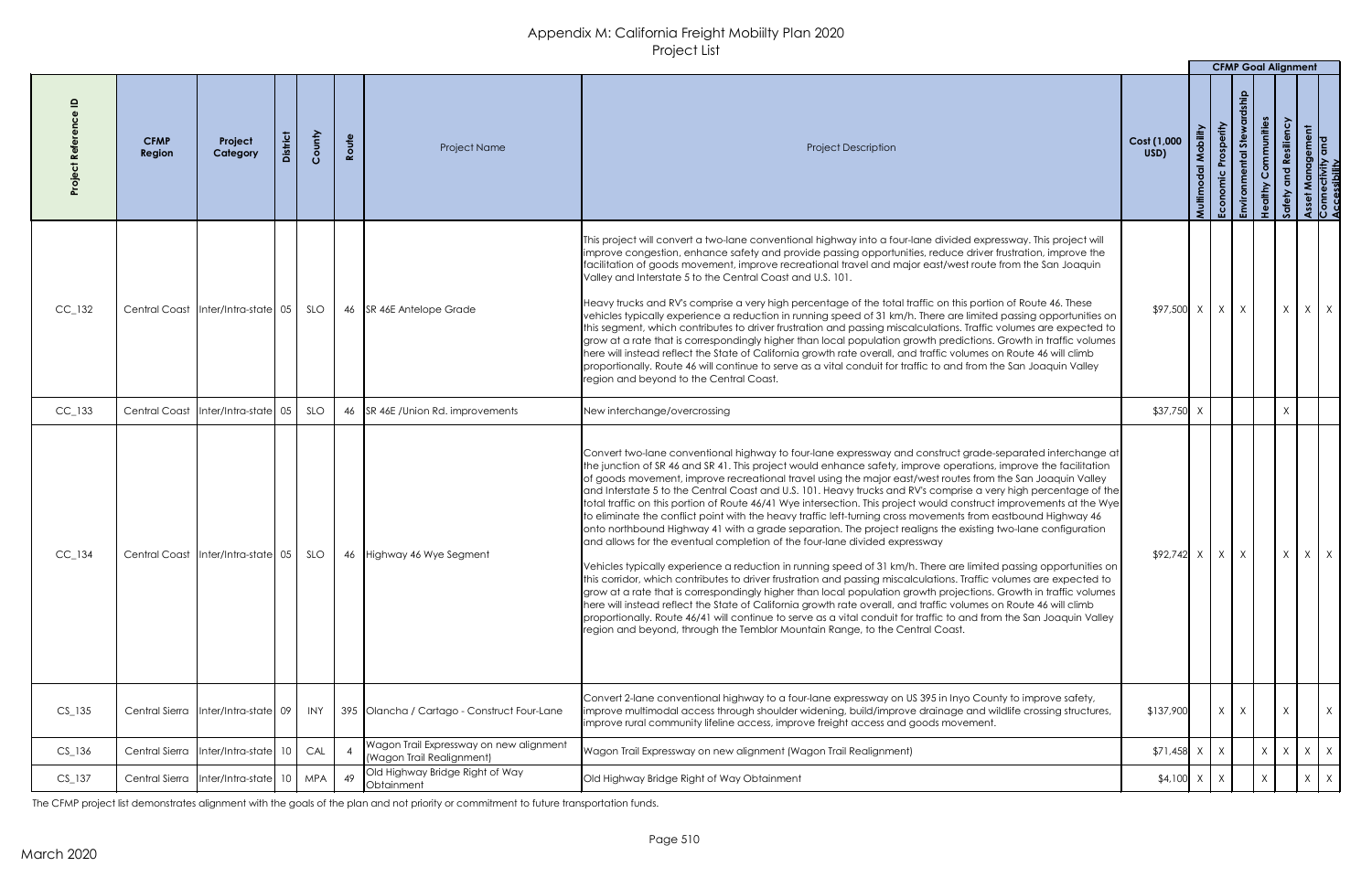|          |                       |                                                                             |           |        |       |                                                                                                                                                                                                                                                                                                                                                                                                                                                                                                                                                                                |                                                                                                                                                                                                                                                                                                                                                                                                                                                                                                                                                                                        |                                                                | <b>CFMP Goal Alignment</b> |            |                   |   |            |
|----------|-----------------------|-----------------------------------------------------------------------------|-----------|--------|-------|--------------------------------------------------------------------------------------------------------------------------------------------------------------------------------------------------------------------------------------------------------------------------------------------------------------------------------------------------------------------------------------------------------------------------------------------------------------------------------------------------------------------------------------------------------------------------------|----------------------------------------------------------------------------------------------------------------------------------------------------------------------------------------------------------------------------------------------------------------------------------------------------------------------------------------------------------------------------------------------------------------------------------------------------------------------------------------------------------------------------------------------------------------------------------------|----------------------------------------------------------------|----------------------------|------------|-------------------|---|------------|
|          | <b>CFMP</b><br>Region | Project<br>Category                                                         |           | County | Route | Project Name                                                                                                                                                                                                                                                                                                                                                                                                                                                                                                                                                                   | <b>Project Description</b>                                                                                                                                                                                                                                                                                                                                                                                                                                                                                                                                                             | Cost (1,000<br>USD)                                            |                            | <b>Ste</b> | <b>immunities</b> |   |            |
| $CS_138$ | Central Sierra        |                                                                             |           |        |       | Inter/Intra-state   10   MPA   140   Install Passing Lanes                                                                                                                                                                                                                                                                                                                                                                                                                                                                                                                     | Install Passing Lanes                                                                                                                                                                                                                                                                                                                                                                                                                                                                                                                                                                  | $$2,900$ X                                                     |                            | X          |                   |   | X          |
| $CS_139$ | Central Sierra        | Inter/Intra-state 10   TUO                                                  |           |        |       | 108 Peaceful Oak Ramps                                                                                                                                                                                                                                                                                                                                                                                                                                                                                                                                                         | Peaceful Oak Ramps                                                                                                                                                                                                                                                                                                                                                                                                                                                                                                                                                                     | $$6,497$ X                                                     | X                          |            | X<br>$X \mid$     | X |            |
| $CS_140$ | Central Sierra        | $\left  \right $ Inter/Intra-state $\left  \right $ 10 $\left  \right $ TUO |           |        |       | Install traffic signal and geometric<br>120 limprovements; In Tuolumne County at SR<br>120/108 Yosemite Junction -- Cost TBD                                                                                                                                                                                                                                                                                                                                                                                                                                                   | Install traffic signal and geometric improvements ; In Tuolumne County at SR 120/108 Yosemite Junction                                                                                                                                                                                                                                                                                                                                                                                                                                                                                 | $$2,450$ X                                                     | X                          |            | $\times$<br>X     |   | $X \mid X$ |
| $CV_141$ | Central Valley        | Rail Systems   03   PLA                                                     |           |        |       | On the Union Pacific mainline, from near the<br>Sacramento and Placer County boarder to<br>the Roseville Station area in Placer County:<br>Construct a layover facility, install various<br>Union Pacific Railroad Yard track<br>improvements, required signaling, and<br>80 Construct the most northern eight miles of<br>third mainline track between Sacramento<br>and Roseville (largely all in Placer County),<br>which will allow up to two additional round<br>trips (for a total of three round trips) between<br>Sacramento and Roseville (Phase 1)<br>$ $ (CAL18320) | On the Union Pacific mainline, from near the Sacramento and Placer County boarder to the Roseville Station<br>area in Placer County: Construct a layover facility, install various Union Pacific Railroad Yard track improvements,<br>required signaling, and construct the most northern eight miles of third mainline track between Sacramento and<br>Roseville (largely all in Placer County), which will allow up to two additional round trips (for a total of three round<br>trips) between Sacramento and Roseville (Phase 1) (CAL18320)                                        | $\{83,535 \mid X \mid X \mid X \mid X \mid X \mid X \mid X \}$ |                            |            |                   |   |            |
| $CV_142$ | <b>Central Valley</b> | Rail Systems                                                                | $\mid$ 03 | PLA    |       | OFF Capitol Corridor Third Track - Phase One                                                                                                                                                                                                                                                                                                                                                                                                                                                                                                                                   | On the UP mainline, from Elvas Tower in Sacramento County to Roseville Station in Placer County: Construct third<br>track. Project involves: extension of freight lead track; construction of track and signal improvements;<br>construction of satellite maintenance facility and other associated improvements; and possible relocation of the<br>Roseville rail station to address conflicting train movements that affect capacity. Project improvements will<br>permit service capacity increases for Capitol Corridor in Placer County, with up to ten round trips to Roseville. |                                                                |                            |            |                   |   |            |
| $CV_143$ | <b>Central Valley</b> | Rail Systems                                                                | 03        |        |       | At Watt Ave and UPRR crossing, replace or<br>rebuild existing railroad bridge to extend<br>structure with a longer span to create more<br>horizontal clearance above Watt Ave.<br>Construct new adjacent span with a third<br>SAC   OFF   railroad track. Watt Ave from Roseville Road<br>to Peacekeeper Way, widen to<br>accommodate buffered bicycle lanes and<br>pedestrian facilities. Watt at Roseville Road<br>and at Peacekeeper Way, modify signals for<br>bicycle lanes. Also modify existing storm<br>water pump station (SAC25260)                                  | At Watt Ave and UPRR crossing, replace or rebuild existing railroad bridge to extend structure with a longer span<br>to create more horizontal clearance above Watt Ave. Construct new adjacent span with a third railroad track.<br>Watt Ave from Roseville Road to Peacekeeper Way, widen to accommodate buffered bicycle lanes and<br>pedestrian facilities. Watt at Roseville Road and at Peacekeeper Way, modify signals for bicycle lanes. Also<br>modify existing storm water pump station (SAC25260)                                                                           | $$80,000$ X                                                    | $X \mid X \mid X$          |            | X                 |   | $X \mid X$ |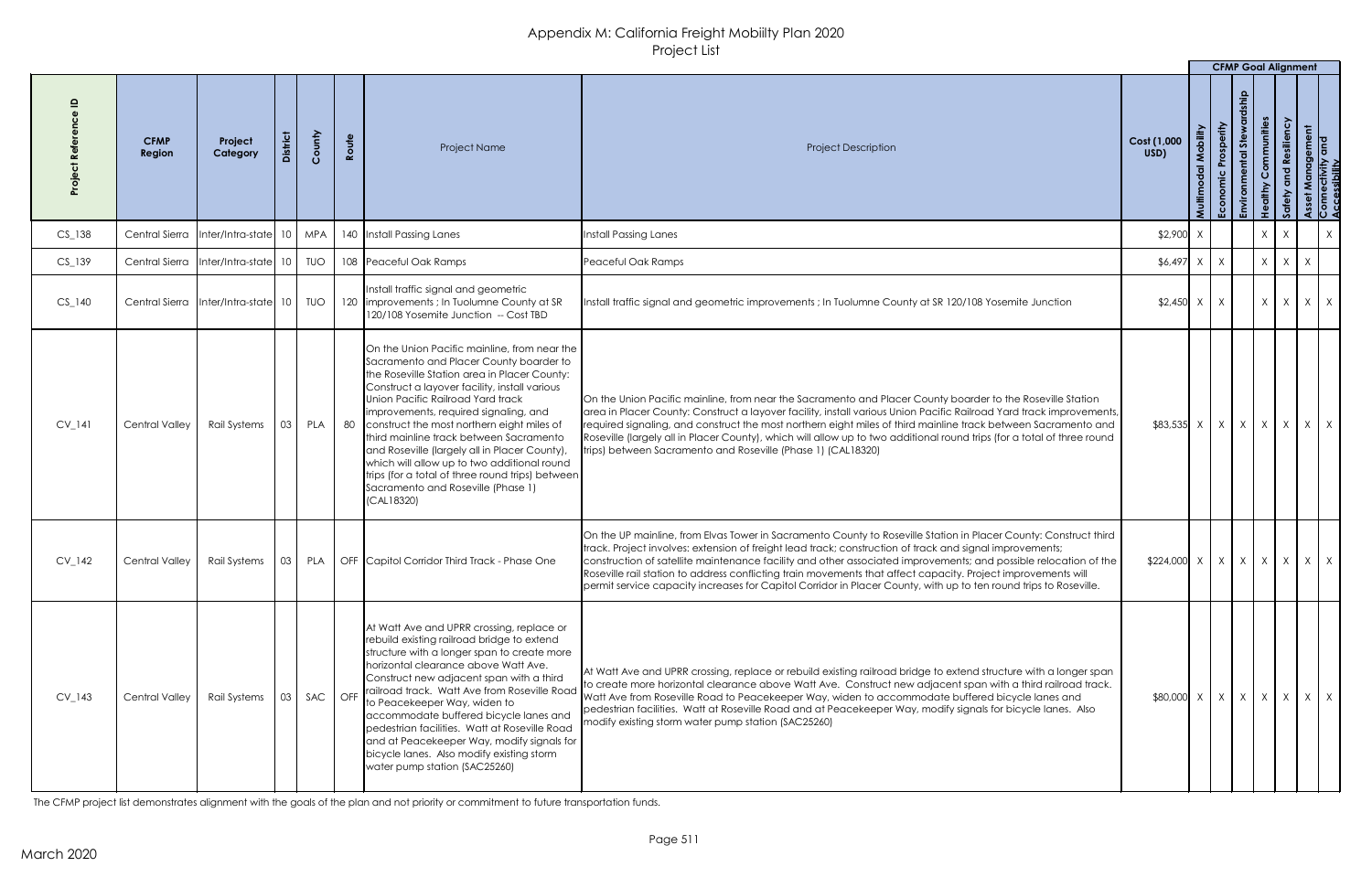|          |                              |                                         |    |        |       |                                                                                                                                                                                                                                                                                                                                                                                                                                                                                                                                                                                                                                                                                                       |                                                                                                                                                                                                                                                                                                                                                                                                                                                                                                                                                                                                                                                                        |                                                                                                                                                                                         |          | <b>CFMP Goal Alignment</b>          |             |                      |                   |                                     |  |
|----------|------------------------------|-----------------------------------------|----|--------|-------|-------------------------------------------------------------------------------------------------------------------------------------------------------------------------------------------------------------------------------------------------------------------------------------------------------------------------------------------------------------------------------------------------------------------------------------------------------------------------------------------------------------------------------------------------------------------------------------------------------------------------------------------------------------------------------------------------------|------------------------------------------------------------------------------------------------------------------------------------------------------------------------------------------------------------------------------------------------------------------------------------------------------------------------------------------------------------------------------------------------------------------------------------------------------------------------------------------------------------------------------------------------------------------------------------------------------------------------------------------------------------------------|-----------------------------------------------------------------------------------------------------------------------------------------------------------------------------------------|----------|-------------------------------------|-------------|----------------------|-------------------|-------------------------------------|--|
|          | <b>CFMP</b><br><b>Region</b> | Project<br>Category                     |    | County | Route | Project Name                                                                                                                                                                                                                                                                                                                                                                                                                                                                                                                                                                                                                                                                                          | <b>Project Description</b>                                                                                                                                                                                                                                                                                                                                                                                                                                                                                                                                                                                                                                             | Cost (1,000<br>USD)                                                                                                                                                                     | Mobility | Prosperity<br>$rac{c}{E}$<br>Econor | <b>Stew</b> | Communities<br>althy | Resiliency        | anagement<br>:tivity and<br>lbility |  |
| $CV_144$ | <b>Central Valley</b>        | Rail Systems                            | 03 | YOL    |       | Design, environmental clearance, and<br><b>OFF</b> permitting of the Yolo Rail Realignment<br>Project, Phase 2A (YOL19288)                                                                                                                                                                                                                                                                                                                                                                                                                                                                                                                                                                            | Design, environmental clearance, and permitting of the Yolo Rail Realignment Project, Phase 2A (YOL19288)                                                                                                                                                                                                                                                                                                                                                                                                                                                                                                                                                              | $$10,500$ $\times$ $\times$ $\times$ $\times$ $\times$ $\times$                                                                                                                         |          |                                     |             |                      | X                 | $X \mid X$                          |  |
| $CV_145$ | <b>Central Valley</b>        | Grade<br>Separations                    | 03 | PLA    |       | In the City of Roseville, construct 4 lane<br>bridge over UPRR tracks and Industrial Ave<br>OFF on westbound Blue Oaks Blvd between<br>Foothills Blvd and Washington Blvd to widen<br>existing 4 lane roadway to 8 lanes (PLA25752)                                                                                                                                                                                                                                                                                                                                                                                                                                                                   | In the City of Roseville, construct 4 lane bridge over UPRR tracks and Industrial Ave on westbound Blue Oaks Blvd<br>between Foothills Blvd and Washington Blvd to widen existing 4 lane roadway to 8 lanes (PLA25752)                                                                                                                                                                                                                                                                                                                                                                                                                                                 | $$23,000$ X                                                                                                                                                                             |          |                                     |             |                      | $\mathsf{X}$      | $X \mid X$                          |  |
| $CV_146$ | <b>Central Valley</b>        | Grade<br>Separations                    |    | SJ     |       | OFF Stockton Diamond Grade Separation Project                                                                                                                                                                                                                                                                                                                                                                                                                                                                                                                                                                                                                                                         | Stockton Diamond Grade Separation Project - Grade separation (like Colton Crossing) to untangle BNSF, UP, San<br>Joaquin's and ACE trains at the existing at-grade Stockton Diamond                                                                                                                                                                                                                                                                                                                                                                                                                                                                                    | \$200,000                                                                                                                                                                               |          |                                     |             | X                    | $\mathsf{X}$      | $X \mid X$                          |  |
| CV_147   |                              | Central Valley   Inter/Intra-state 03   |    | ED     | 50    | At the intersection of Camino Heights Drive<br>and Vista Terra Drive, roadway widening,<br>construct a roundabout, upgrade drainage<br>Ifacilities. Near Placerville and Camino, from<br>0.1 miles west of Still Meadows Road to 0.1<br>mile east of Upper Carson Road, construct<br>concrete median barrier, widen outside<br>shoulders, and add<br>acceleration/deceleration lanes at local<br>road connection (PM R22.0 to 24.3) and/or<br>associated operational and safety<br>improvements on and adjacent to U.S. 50.<br>Construct mainline undercrossing (PM 23.48)<br>to allow extension of Ponderado Road<br>eastward to connect with Carson Road on<br>the north side of U.S. 50 (CAL18190) | At the intersection of Camino Heights Drive and Vista Terra Drive, roadway widening, construct a roundabout,<br>upgrade drainage facilities. Near Placerville and Camino, from 0.1 miles west of Still Meadows Road to 0.1 mile<br>east of Upper Carson Road, construct concrete median barrier, widen outside shoulders, and add<br>acceleration/deceleration lanes at local road connection (PM R22.0 to 24.3) and/or associated operational and<br>safety improvements on and adjacent to U.S. 50. Construct mainline undercrossing (PM 23.48) to allow extension<br>of Ponderado Road eastward to connect with Carson Road on the north side of U.S. 50 (CAL18190) | $$50,270$ X                                                                                                                                                                             |          |                                     |             | X                    | $X \mid X \mid X$ |                                     |  |
| $CV_148$ |                              | Central Valley   Inter/Intra-state   03 |    | PLA    | 65    | <b>SR 65 Capacity &amp; Operational Improvements</b><br>Phase 2                                                                                                                                                                                                                                                                                                                                                                                                                                                                                                                                                                                                                                       | SR 65, from Galleria Blvd. to Lincoln Blvd., make capacity and operational improvements. Phase 2: From Galleria<br>Blvd. to Blue Oaks Blvd., widen from 5 to 7 lanes with 1 carpool lane southbound and 1 general purpose lane<br>northbound, and construct auxiliary lanes from Galleria Blvd. to Pleasant Grove Blvd on northbound and<br>southbound SR 65, including widening Galleria Blvd. southbound off-ramp, Pleasant Grove Blvd. southbound on-<br>ramp, and Blue Oaks Blvd. southbound on-ramps and northbound on-ramp.                                                                                                                                      | $$35,250$ X                                                                                                                                                                             |          |                                     |             |                      | $\chi$            | $X \mid X$                          |  |
| $CV_149$ |                              | Central Valley   Inter/Intra-state   03 |    | PLA    |       | In Placer County on Sunset Blvd, widen from<br>State Route 65 to Cincinnati Ave from 2 to 6<br>65   Ianes. Project includes widening Industrial<br>BIvd/UPRR overcrossing from 2 to 6 lanes<br>(PLA25044)                                                                                                                                                                                                                                                                                                                                                                                                                                                                                             | In Placer County on Sunset Blvd, widen from State Route 65 to Cincinnati Ave from 2 to 6 lanes. Project includes<br>widening Industrial Blvd/UPRR overcrossing from 2 to 6 lanes (PLA25044)                                                                                                                                                                                                                                                                                                                                                                                                                                                                            | $\left  \frac{1}{2} \right $ x $\left  \frac{1}{2} \right $ x $\left  \frac{1}{2} \right $ x $\left  \frac{1}{2} \right $ x $\left  \frac{1}{2} \right $ x $\left  \frac{1}{2} \right $ |          |                                     |             |                      |                   |                                     |  |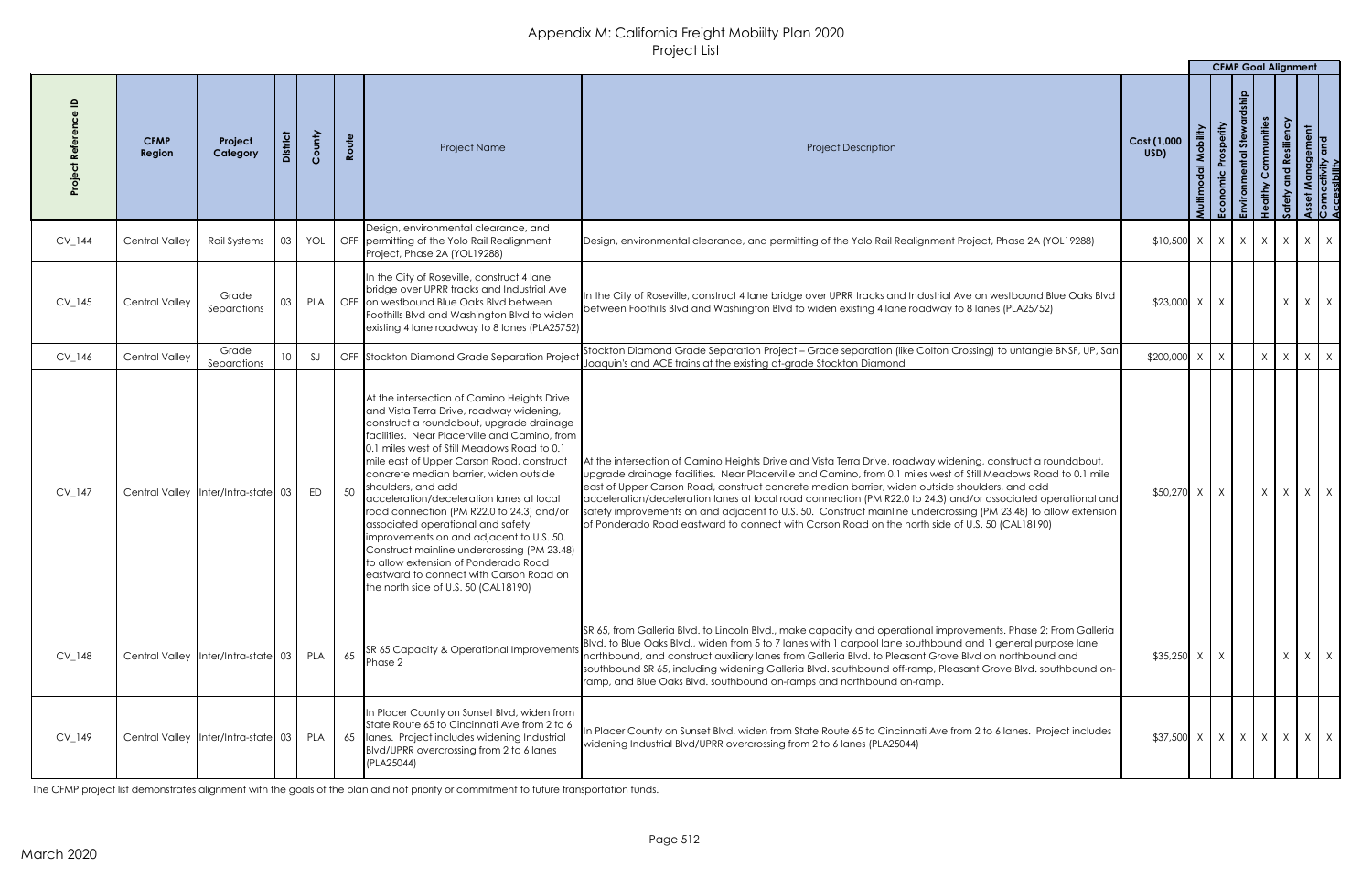|            |                       |                                         |                 |         |       |                                                                                                                                                                                                                                                                                                                                                                                                                                                                                                                 |                                                                                                                                                                                                                                                                                                                                                                                                                                                                                                                                                                                  |                     |                | <b>CFMP Goal Alignment</b> |           |              |                        |                                    |
|------------|-----------------------|-----------------------------------------|-----------------|---------|-------|-----------------------------------------------------------------------------------------------------------------------------------------------------------------------------------------------------------------------------------------------------------------------------------------------------------------------------------------------------------------------------------------------------------------------------------------------------------------------------------------------------------------|----------------------------------------------------------------------------------------------------------------------------------------------------------------------------------------------------------------------------------------------------------------------------------------------------------------------------------------------------------------------------------------------------------------------------------------------------------------------------------------------------------------------------------------------------------------------------------|---------------------|----------------|----------------------------|-----------|--------------|------------------------|------------------------------------|
|            | <b>CFMP</b><br>Region | Project<br>Category                     | <b>District</b> | County  | Route | <b>Project Name</b>                                                                                                                                                                                                                                                                                                                                                                                                                                                                                             | <b>Project Description</b>                                                                                                                                                                                                                                                                                                                                                                                                                                                                                                                                                       | Cost (1,000<br>USD) | $\overline{z}$ | Prosperity<br><b>ISI</b>   | mmunities |              | inagement<br>ivity and |                                    |
| $CV_150$   |                       | Central Valley   Inter/Intra-state 03   |                 | PLA     | 80    | In Roseville and Rocklin: Between SR 65 and<br>Rocklin Rd. on eastbound I-80, and east of<br>Douglas Blvd. to west of Riverside Ave. on<br>westbound I-80; Construct eastbound I-80<br>auxiliary lane, including two-lane off-ramp to<br>Rocklin Rd, and construct 5th lane on<br>westbound I-80, including reducing Douglas<br>Boulevard off-ramp from 2-lanes to 1-lane.<br>(PLA25576)                                                                                                                        | In Roseville and Rocklin: Between SR 65 and Rocklin Rd. on eastbound I-80, and east of Douglas Blvd. to west of<br>Riverside Ave. on westbound I-80; Construct eastbound I-80 auxiliary lane, including two-lane off-ramp to Rocklin<br>Rd, and construct 5th lane on westbound I-80, including reducing Douglas Boulevard off-ramp from 2-lanes to 1-<br>lane. (PLA25576)                                                                                                                                                                                                       | $$18,655$ X         |                | $\mathsf{X}$               | X         | $\mathsf{X}$ | X <sub>1</sub>         | $\mathsf{X}$                       |
| $CV_151$   |                       | Central Valley   Inter/Intra-state   03 |                 | PLA     | 65    | In Placer County: Between Douglas Blvd.<br>and Rocklin Road; Reconfigure I-80/SR 65<br>interchange to widen southbound to<br>eastbound ramp from 1 to 2 lanes, replace<br>with a new 3 lane direct flyover ramp<br>(including full middle structure for East<br>Roseville Viaduct), construct collector-<br>distributor roadway parallel to eastbound I-<br>80 between Eureka Road off-ramp and SR<br>65, and widen Taylor Road from 2 to 4 lanes<br>between Roseville Parkway and Pacific<br>Street (PLA25649) | existing eastbound to northbound loop ramp In Placer County: Between Douglas Blvd. and Rocklin Road; Reconfigure I-80/SR 65 interchange to widen<br>southbound to eastbound ramp from 1 to 2 lanes, replace existing eastbound to northbound loop ramp with a<br>Inew 3 lane direct flyover ramp (including full middle structure for East Roseville Viaduct), construct collector-<br>distributor roadway parallel to eastbound I-80 between Eureka Road off-ramp and SR 65, and widen Taylor Road<br>from 2 to 4 lanes between Roseville Parkway and Pacific Street (PLA25649) | $$250,000$ X        |                | X                          | X         | $\lambda$    |                        | $X \mid X$                         |
| $CV_152$   |                       | Central Valley   Inter/Intra-state   03 |                 | PLA     |       | In Placer County, Baseline Rd from Watt Ave<br>OFF to future 16th Street, widen from 2 to 4 lanes<br>(Phase 1, West Portion) (PLA15105)                                                                                                                                                                                                                                                                                                                                                                         | In Placer County, Baseline Rd from Watt Ave to future 16th Street, widen from 2 to 4 lanes (Phase 1, West Portion)<br>(PLA15105)                                                                                                                                                                                                                                                                                                                                                                                                                                                 | $$19,200$ X         |                | $\mathsf{X}$               | X         | $\mathsf{X}$ | $X \mid$               | $X$ <sup><math>\prime</math></sup> |
| $CV_1$ 153 |                       | Central Valley   Inter/Intra-state   03 |                 | PLA OFF |       | In Placer County, Baseline Road from Sutter<br>County to Future 16th St, widen from 2 to 4<br>Ianes (Baseline Road Widening Phase 2, West Widening Phase 2, West Portion) (PLA25463)<br>Portion) (PLA25463)                                                                                                                                                                                                                                                                                                     | In Placer County, Baseline Road from Sutter County to Future 16th St, widen from 2 to 4 lanes (Baseline Road                                                                                                                                                                                                                                                                                                                                                                                                                                                                     | $$29,000 \times$    |                | X                          | X         | $\chi$       |                        | $X \mid X$                         |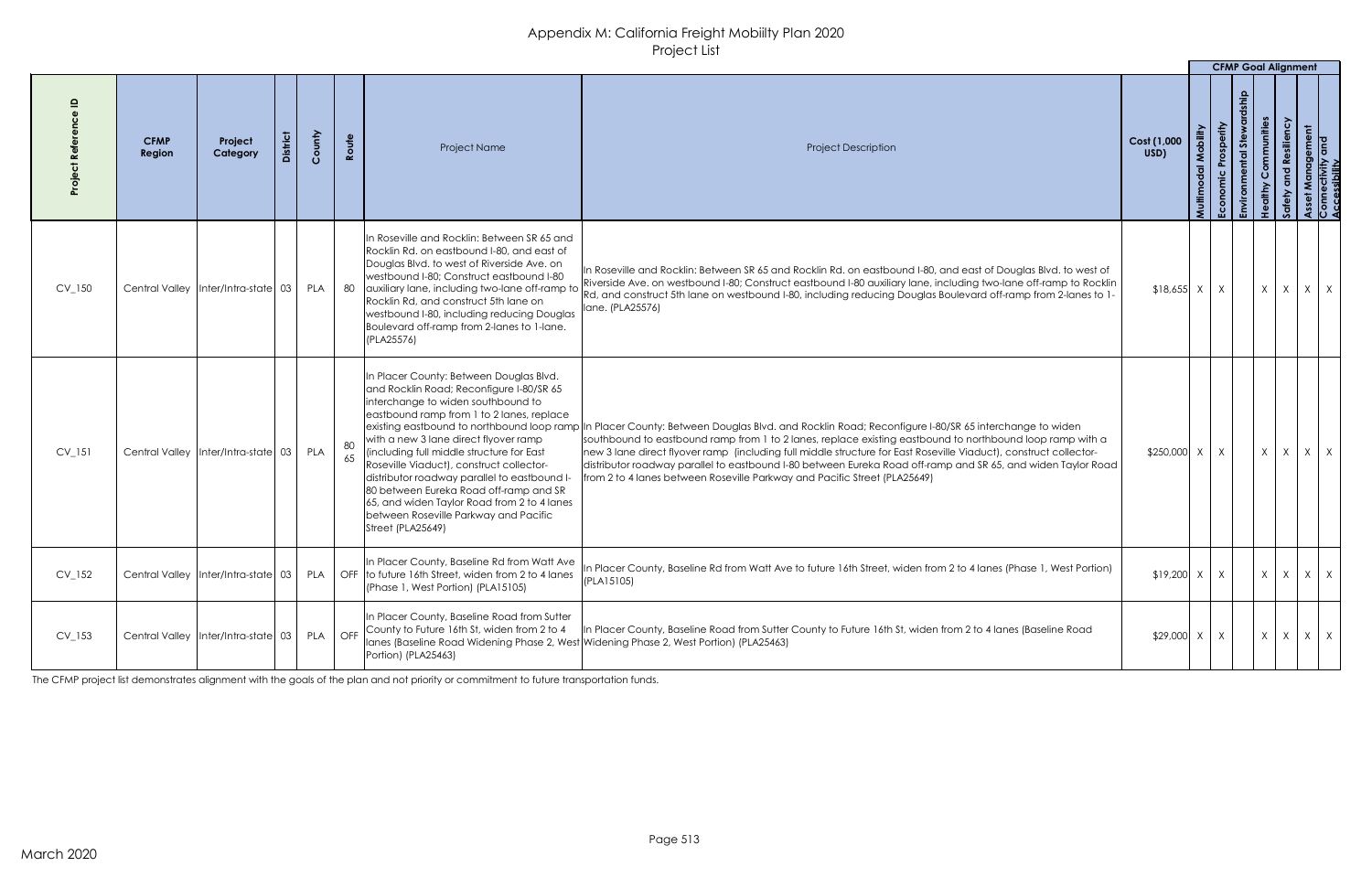|            |                       |                                         |                 |        |       |                                                                                                                                                                                                                                                                                                                                                                                                                              |                                                                                                                                                                                                                                                                                                                                                                                                     |                     |       | <b>CFMP Goal Alignment</b>                                            |                  |              |                                           |
|------------|-----------------------|-----------------------------------------|-----------------|--------|-------|------------------------------------------------------------------------------------------------------------------------------------------------------------------------------------------------------------------------------------------------------------------------------------------------------------------------------------------------------------------------------------------------------------------------------|-----------------------------------------------------------------------------------------------------------------------------------------------------------------------------------------------------------------------------------------------------------------------------------------------------------------------------------------------------------------------------------------------------|---------------------|-------|-----------------------------------------------------------------------|------------------|--------------|-------------------------------------------|
|            | <b>CFMP</b><br>Region | Project<br>Category                     | <b>District</b> | County | Route | <b>Project Name</b>                                                                                                                                                                                                                                                                                                                                                                                                          | <b>Project Description</b>                                                                                                                                                                                                                                                                                                                                                                          | Cost (1,000<br>USD) | Multi | rosperity<br>あ<br>$\overline{\sigma}$<br>$\overline{\mathbf{c}}$<br>ᇛ | ommunities<br>Ĭ. |              | Management<br> ectivity and<br>!ssibility |
| $CV_154$   | <b>Central Valley</b> | $\vert$ Inter/Intra-state $\vert$ 03    |                 | PLA    |       | In Placer County between SR 65 and Foothills<br>Blvd, construct phase 1 of Placer Parkway,<br>including upgrading the SR 65/Whitney<br>Ranch Parkway interchange to include a<br>OFF southbound slip off-ramp, southboud loop<br>on-ramp, northbound loop on-ramp, six-lane<br>bridge over SR 65, and four-lane roadway<br>extension from SR 65 (Whitney Ranch<br>Parkway) to Foothills Blvd (PLA25299)                      | In Placer County between SR 65 and Foothills Blvd, construct phase 1 of Placer Parkway, including upgrading the<br>SR 65/Whitney Ranch Parkway interchange to include a southbound slip off-ramp, southboud loop on-ramp,<br>northbound loop on-ramp, six-lane bridge over SR 65, and four-lane roadway extension from SR 65 (Whitney<br>Ranch Parkway) to Foothills Blvd (PLA25299)                | \$70,000 X          |       | X                                                                     | X                | $\mathsf{X}$ | $\mathsf{X}$<br>X                         |
| $CV_155$   |                       | Central Valley   Inter/Intra-state 03   |                 | PLA    |       | In the City of Roseville, north of Pleasant<br>Grove Blvd and south of Blue Oaks Blvd,<br>construct roadway segment between<br>Foothills Blvd and Washington Blvd,<br>OFF extending Roseville Parkway from it's current<br>termination point at Washington Blvd,<br>through to Foothills Blvd. The segment will<br>include a bridge over Industrial Blvd and the<br>UPRR tracks (PLA25711)                                   | In the City of Roseville, north of Pleasant Grove Blvd and south of Blue Oaks Blvd, construct roadway segment<br>between Foothills Blvd and Washington Blvd, extending Roseville Parkway from it's current termination point at<br>Washington Blvd, through to Foothills Blvd. The segment will include a bridge over Industrial Blvd and the UPRR<br>tracks (PLA25711)                             | $$22,500$ X         |       | X                                                                     | $X \mid X$       |              | $X \mid X$                                |
| $CV_1$ 156 |                       | Central Valley   Inter/Intra-state   03 |                 | PLA    | OFF   | In Roseville, widen Washington Blvd from 2 to<br>4 lanes, including widening the Andora<br>Underpass under the UPRR tracks, between<br>Sawtell Rd and just south of Pleasant Grove<br>Blvd. and construct bicycle and pedestrian<br> improvements adjacent to roadway. (CMAQ  <br>funds are for bicycle and pedestrian<br>improvements only. Emission Benefits in<br>kg/day: 0.9 ROG, 0.51 NOx, 0.16 PM10)<br>$ $ (PLA25501) | n Roseville, widen Washington Blvd from 2 to 4 lanes, including widening the Andora Underpass under the UPRR<br>tracks, between Sawtell Rd and just south of Pleasant Grove Blvd. and construct bicycle and pedestrian<br>limprovements adjacent to roadway. (CMAQ funds are for bicycle and pedestrian improvements only. Emission<br>Benefits in kg/day: 0.9 ROG, 0.51 NOx, 0.16 PM10) (PLA25501) | $$32,612$ X   X     |       | $\times$                                                              | $X \mid X$       |              | $X \mid X$                                |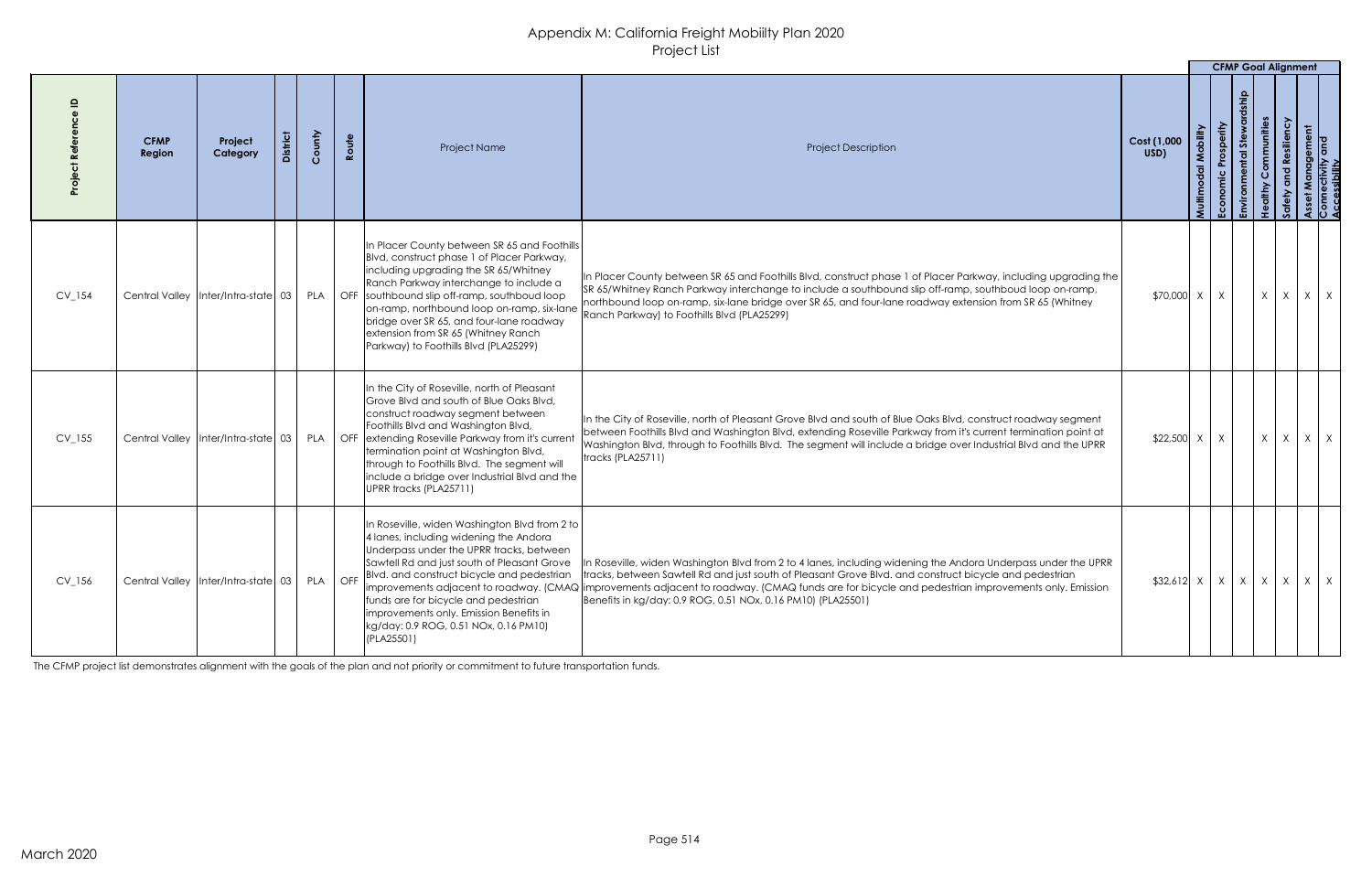|          |                       |                                         |         |        |                |                                                                                                                                                                                                                                                                                                                                                                                                                                                                                                                                                                                                                                                                                                                                                                                                                                                                                                                                             |                                                                                                                                                                                                                                                                                                                                                                                                                                                                                                                                                                                                                                                                                                                                                                                                                                                                                                                                                                                                                                                                                               |                     |                  | <b>CFMP Goal Alignment</b> |            |                   |                                                                   |
|----------|-----------------------|-----------------------------------------|---------|--------|----------------|---------------------------------------------------------------------------------------------------------------------------------------------------------------------------------------------------------------------------------------------------------------------------------------------------------------------------------------------------------------------------------------------------------------------------------------------------------------------------------------------------------------------------------------------------------------------------------------------------------------------------------------------------------------------------------------------------------------------------------------------------------------------------------------------------------------------------------------------------------------------------------------------------------------------------------------------|-----------------------------------------------------------------------------------------------------------------------------------------------------------------------------------------------------------------------------------------------------------------------------------------------------------------------------------------------------------------------------------------------------------------------------------------------------------------------------------------------------------------------------------------------------------------------------------------------------------------------------------------------------------------------------------------------------------------------------------------------------------------------------------------------------------------------------------------------------------------------------------------------------------------------------------------------------------------------------------------------------------------------------------------------------------------------------------------------|---------------------|------------------|----------------------------|------------|-------------------|-------------------------------------------------------------------|
|          | <b>CFMP</b><br>Region | Project<br>Category                     | istrict | County | Route          | <b>Project Name</b>                                                                                                                                                                                                                                                                                                                                                                                                                                                                                                                                                                                                                                                                                                                                                                                                                                                                                                                         | <b>Project Description</b>                                                                                                                                                                                                                                                                                                                                                                                                                                                                                                                                                                                                                                                                                                                                                                                                                                                                                                                                                                                                                                                                    | Cost (1,000<br>USD) | obility<br>Multi | あ                          | ommunities | <b>Resiliency</b> |                                                                   |
| $CV_157$ |                       | Central Valley   Inter/Intra-state 03   |         | SAC    | 5 <sup>5</sup> | As part of the I-5 Managed Lanes Project<br>from 1.4 miles south of I-5/U.S. 50 interchange<br>to 0.4 miles south of the Yolo County line (26)<br>total lane miles), construct auxiliary lanes<br>land extend deceleration and acceleration<br>lanes in both directions on 1-5 from 0.4 mile<br>north of the southbound SR 99/I-5 Connector<br>OC (24-0241F) to the Yolo County line.<br>Intelligent transportation system (ITS)<br>infrastructure will be added to actively<br>manage recurrent and non-recurrent<br>congestion. This corridor is experiencing<br>recurring congestion during peak commute<br>periods and the congestion is expected to<br>lincrease as suburban development<br>continues in Sacramento and surrounding<br>[areas (4H58)]                                                                                                                                                                                  | As part of the I-5 Managed Lanes Project from 1.4 miles south of I-5/U.S. 50 interchange to 0.4 miles south of the<br>Yolo County line (26 total lane miles), construct auxiliary lanes and extend deceleration and acceleration lanes<br>in both directions on I-5 from 0.4 mile north of the southbound SR 99/I-5 Connector OC (24-0241F) to the Yolo<br>County line. Intelligent transportation system (ITS) infrastructure will be added to actively manage recurrent and<br>non-recurrent congestion. This corridor is experiencing recurring congestion during peak commute periods and<br>the congestion is expected to increase as suburban development continues in Sacramento and surrounding<br>areas (4H581)                                                                                                                                                                                                                                                                                                                                                                      | $$17,000$ X         |                  |                            |            |                   | $X$ $\mid$ $X$ $\mid$ $X$ $\mid$ $X$ $\mid$ $X$ $\mid$ $X$ $\mid$ |
| $CV_158$ |                       | Central Valley   Inter/Intra-state   03 |         | SAC    |                | In Sacramento County, I-5 at Metro Air<br>Parkway near Sacramento International<br>Airport, construct the first phae of a five-lane<br>partial clover Type L-9 interchange for Metro<br>Air Parkway at Interstate 5 (I-5). Construct a<br>three lane overcrossing facility with a<br>Imedian, bike lanes and a sidewalk on the<br>the north of the interchange and terminate<br>south of I-5 with a cul-de-sac. South Bayou<br>Rd will be realigned to provide the R/W for<br>partial completion of two-quadrant partial<br>a one-lane northbound I-5 exit ramp and<br>diagonal entrance ramp, one-lane<br>southbound I-5 exit ramp, a two-lane<br>southbound I-5 loop entrance ramp with<br>auxiliary lane, street lighting, striping, signs,<br>relocation of an existing drainage ditch on<br>the south side of the freeway, construction of<br>drainage improvements with the<br>interchange, and relocation of utilities<br>(SAC18150) | west side. Metro Air Parkway will connect on  In Sacramento County, I-5 at Metro Air Parkway near Sacramento International Airport, construct the first phae of<br>a five-lane partial clover Type L-9 interchange for Metro Air Parkway at Interstate 5 (I-5). Construct a three lane<br>overcrossing facility with a median, bike lanes and a sidewalk on the west side. Metro Air Parkway will connect<br>on the north of the interchange and terminate south of I-5 with a cul-de-sac. South Bayou Rd will be realigned to<br>provide the R/W for partial completion of two-quadrant partial cloverleaf interchange. Project also includes a<br>cloverleaf interchange. Project also includes one-lane northbound I-5 exit ramp and diagonal entrance ramp, one-lane southbound I-5 exit ramp, a two-lane<br>southbound I-5 loop entrance ramp with auxiliary lane, street lighting, striping, signs, relocation of an existing<br>drainage ditch on the south side of the freeway, construction of drainage improvements with the interchange,<br>and relocation of utilities (SAC18150) | $$24,139$ X         |                  |                            | X          |                   | $X \mid X \mid X$                                                 |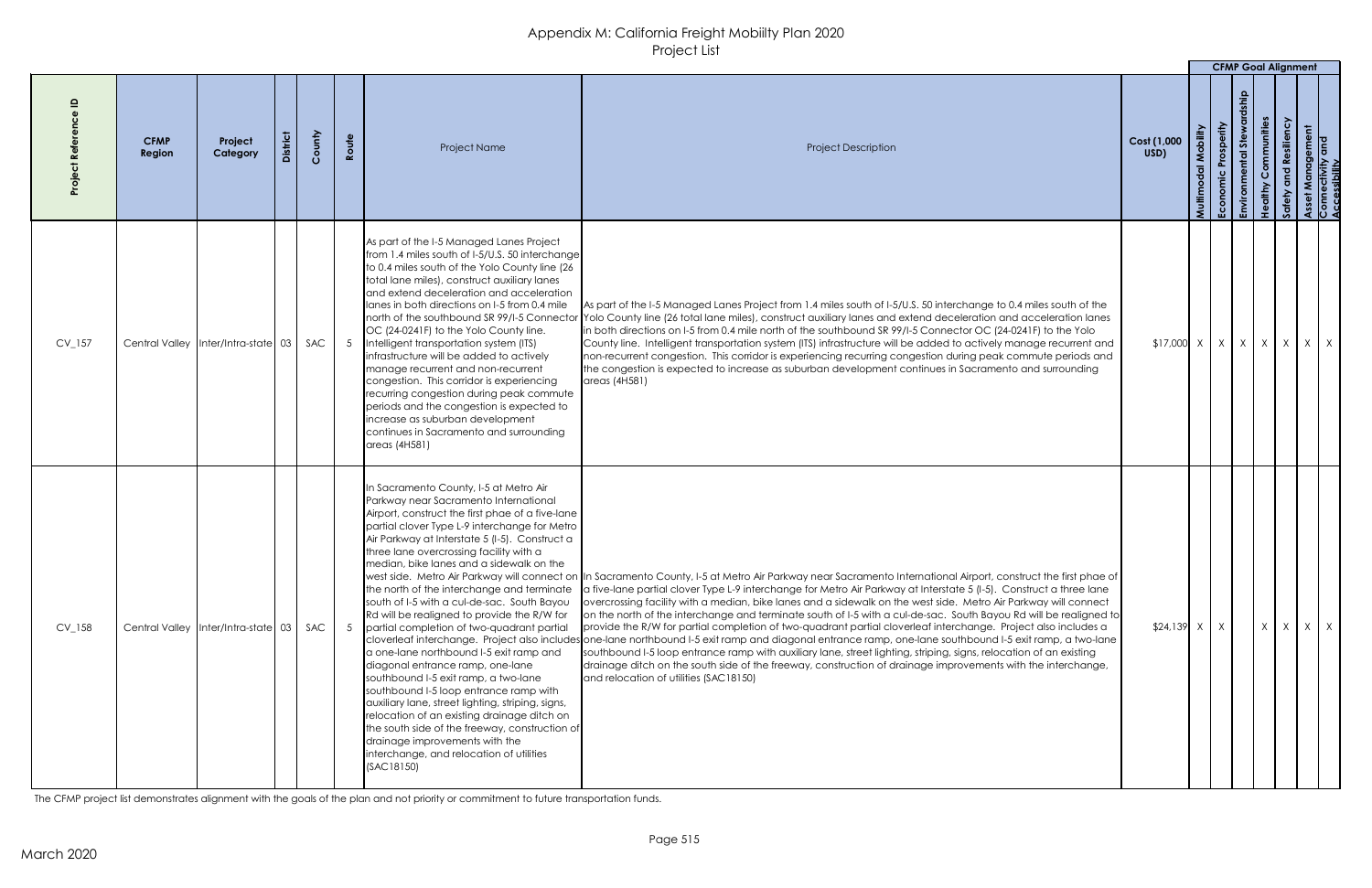|          |                       |                                                     |        |       |                                                                                                                                                                                                                                                                                                                                                                                                                                                                                                                                                                                                             |                                                                                                                                                                                                                                                                                                                                                                                                                                                                                                                                                                                                                                                                                |                                                         |        | <b>CFMP Goal Alignment</b> |                    |                                         |              |              |  |
|----------|-----------------------|-----------------------------------------------------|--------|-------|-------------------------------------------------------------------------------------------------------------------------------------------------------------------------------------------------------------------------------------------------------------------------------------------------------------------------------------------------------------------------------------------------------------------------------------------------------------------------------------------------------------------------------------------------------------------------------------------------------------|--------------------------------------------------------------------------------------------------------------------------------------------------------------------------------------------------------------------------------------------------------------------------------------------------------------------------------------------------------------------------------------------------------------------------------------------------------------------------------------------------------------------------------------------------------------------------------------------------------------------------------------------------------------------------------|---------------------------------------------------------|--------|----------------------------|--------------------|-----------------------------------------|--------------|--------------|--|
|          | <b>CFMP</b><br>Region | Project<br>Category                                 | County | Route | Project Name                                                                                                                                                                                                                                                                                                                                                                                                                                                                                                                                                                                                | <b>Project Description</b>                                                                                                                                                                                                                                                                                                                                                                                                                                                                                                                                                                                                                                                     | Cost (1,000<br>USD)                                     | Multin | osperity<br>Ecol           | $s$ te<br><u>ي</u> | ommunities<br>siliency<br>$\frac{9}{1}$ |              | ement<br>and |  |
| $CV_159$ |                       | Central Valley   Inter/Intra-state   03   SAC       |        |       | In Sacramento County at the Sacramento<br>12   River Bridge (Br#23-0024), SR 12 Rio Vista<br>Bridge improvements (CAL21283)                                                                                                                                                                                                                                                                                                                                                                                                                                                                                 | In Sacramento County at the Sacramento River Bridge (Br#23-0024), SR 12 Rio Vista Bridge improvements<br>(CAL21283)                                                                                                                                                                                                                                                                                                                                                                                                                                                                                                                                                            | $$22,860$ X                                             |        |                            |                    | $\mathsf{X}$                            |              | $X \mid X$   |  |
| $CV_160$ |                       | Central Valley   Inter/Intra-state 03               | SAC    |       | In Sacramento County on Jackson Highway<br>16 (SR 16), widen 4 lanes from South Watt Ave to<br>Grant Line Road (CAL15410)                                                                                                                                                                                                                                                                                                                                                                                                                                                                                   | In Sacramento County on Jackson Highway (SR 16), widen 4 lanes from South Watt Ave to Grant Line Road<br>(CAL15410)                                                                                                                                                                                                                                                                                                                                                                                                                                                                                                                                                            | $$100,000$ X                                            |        |                            |                    | $\chi$                                  |              | $X \mid X$   |  |
| $CV_161$ |                       | Central Valley   Inter/Intra-state   03   SAC       |        | 51    | SR 51, from J Street to Arden Way: Extend<br>managed lanes, widen the American River<br>Bridge to 10 lanes (4 lanes NB and SB plus<br>managed lane in both directions) and add<br>new Class IV bike path on the American<br>River Bridge, new auxiliary lane from<br>Exposition Blvd to E St in both directions, SB<br>auxiliary lane from Arden Way on-ramp to<br>$OC$ , Elvas UP, widen EB 160 and SR 51 $\,$<br>separation structure, and widen Tribute Rd<br>UC. (PE Only. Toll Credits for PE.). Toll Credits<br>for ENG. 0H931 (HOV) 0316000113 and 3F070<br>(American Rvr Br). 0312000054 (CAL20594) | SR 51, from J Street to Arden Way: Extend managed lanes, widen the American River Bridge to 10 lanes (4 lanes<br>NB and SB plus managed lane in both directions) and add new Class IV bike path on the American River Bridge,<br>new auxiliary lane from Exposition Blvd to E St in both directions, SB auxiliary lane from Arden Way on-ramp to<br>Exposition Blvd off-ramp, replace B St UP, A St OC, Elvas UP, widen EB 160 and SR 51 separation structure, and<br>Exposition Blvd off-ramp, replace B St UP, A St widen Tribute Rd UC. (PE Only. Toll Credits for PE.). Toll Credits for ENG. 0H931 (HOV) 0316000113 and 3F070<br>(American Rvr Br). 0312000054 (CAL20594) | $$483,000 \times x \times x \times x \times x \times x$ |        |                            |                    |                                         |              |              |  |
| $CV_162$ |                       | Central Valley   Inter/Intra-state   03   SAC       |        |       | Construct transition lanes on SR 51 NB from<br>51 Marconi Ave to Fulton Ave and SB from<br>Fulton Ave to Watt Ave (CAL20596)                                                                                                                                                                                                                                                                                                                                                                                                                                                                                | Construct transition lanes on SR 51 NB from Marconi Ave to Fulton Ave and SB from Fulton Ave to Watt Ave<br>(CAL20596)                                                                                                                                                                                                                                                                                                                                                                                                                                                                                                                                                         | $$84,700$ X                                             |        |                            |                    |                                         |              | $X \mid X$   |  |
| $CV_163$ |                       | Central Valley   Inter/Intra-state   03   SAC   OFF |        |       | In Sacramento County, construct new 4 lane<br>road (Easton Valley Parkway, Widening A)<br>from Hazel Ave to Prairie City Road<br>(SAC24529)                                                                                                                                                                                                                                                                                                                                                                                                                                                                 | In Sacramento County, construct new 4 lane road (Easton Valley Parkway, Widening A) from Hazel Ave to Prairie<br>City Road (SAC24529)                                                                                                                                                                                                                                                                                                                                                                                                                                                                                                                                          | $$36,000$ X                                             |        |                            |                    | $\mathsf{X}$                            |              | $X \mid X$   |  |
| $CV_164$ |                       | Central Valley   Inter/Intra-state   03   SAC       |        |       | In Sacramento County, on Hazel Avenue<br>between Folsom Boulevard and U.S.<br>Highway 50, multi-modal corridor<br>OFF limprovements, interchange improvements;<br>widen from 4 lanes to 6 lanes of Hazel<br>Avenue between Folsom Boulevard and U.S.<br>Highway 50 (SAC24255)                                                                                                                                                                                                                                                                                                                               | In Sacramento County, on Hazel Avenue between Folsom Boulevard and U.S. Highway 50, multi-modal corridor<br>improvements, interchange improvements; widen from 4 lanes to 6 lanes of Hazel Avenue between Folsom<br>Boulevard and U.S. Highway 50 (SAC24255)                                                                                                                                                                                                                                                                                                                                                                                                                   | $$82,563$ X                                             |        |                            |                    | $\mathsf{X}$                            |              | $X \mid X$   |  |
| CV 165   |                       |                                                     |        |       | Ave, widen from 4 to 6 lanes (SAC16500)                                                                                                                                                                                                                                                                                                                                                                                                                                                                                                                                                                     | Central Valley Inter/Intra-state 03   SAC   OFF On Madison Ave from Fair Oaks Blvd to Hazel On Madison Ave from Fair Oaks Blvd to Hazel Ave, widen from 4 to 6 lanes (SAC16500)                                                                                                                                                                                                                                                                                                                                                                                                                                                                                                | $$29,045$ X                                             |        | X                          |                    |                                         | $X \times X$ |              |  |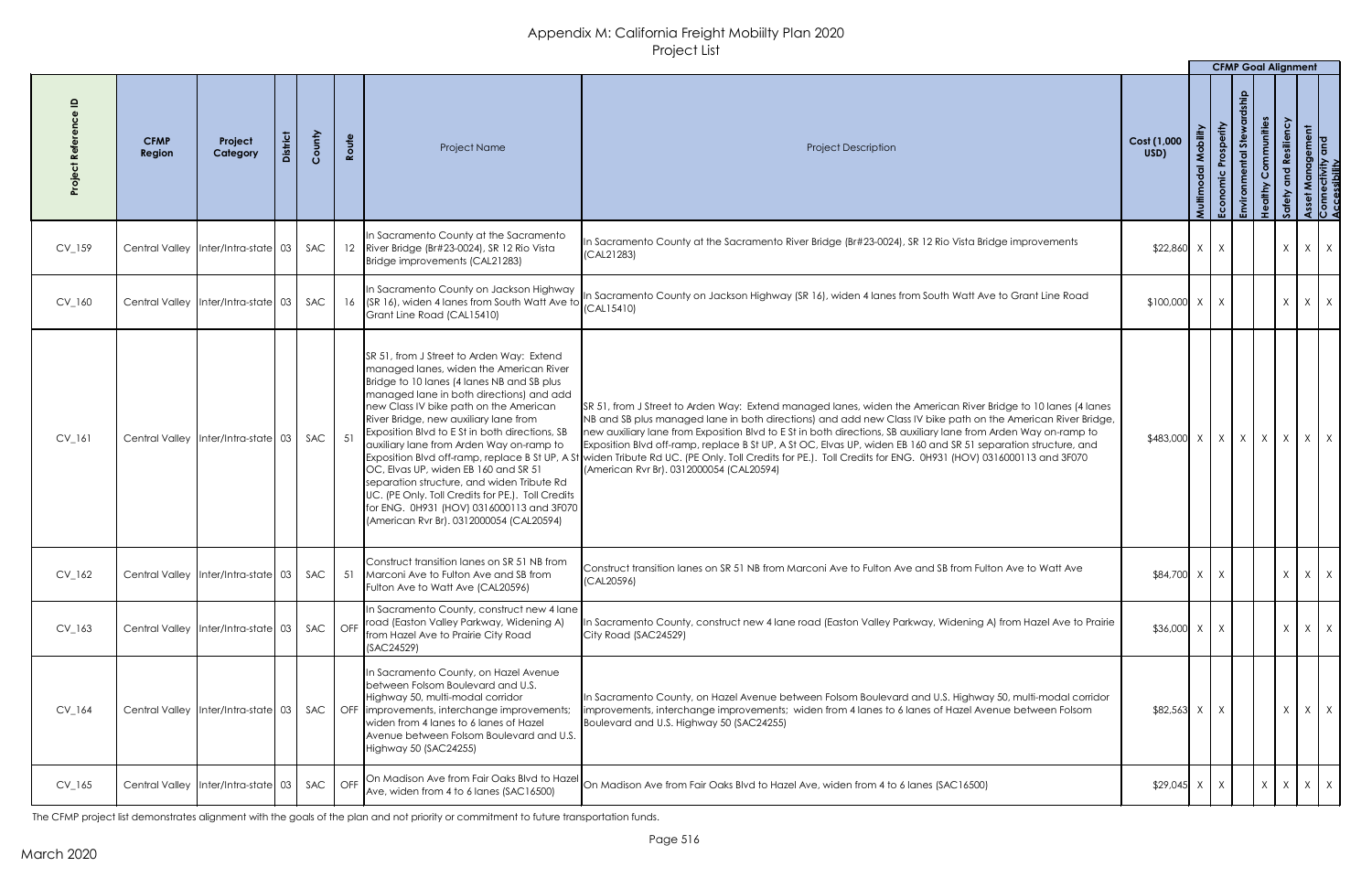|            |                       |                                         |        |          |                                                                                                                                                                                                                                                                                                                                                                                                                                                                                                                                                                                                                                                                                                                                                                          |                                                                                                                                                                                                                                                                                                                                                                                                                                                                                                                                                                                                                                                                                                                                       |                               |              | <b>CFMP Goal Alignment</b> |           |                   |            |   |
|------------|-----------------------|-----------------------------------------|--------|----------|--------------------------------------------------------------------------------------------------------------------------------------------------------------------------------------------------------------------------------------------------------------------------------------------------------------------------------------------------------------------------------------------------------------------------------------------------------------------------------------------------------------------------------------------------------------------------------------------------------------------------------------------------------------------------------------------------------------------------------------------------------------------------|---------------------------------------------------------------------------------------------------------------------------------------------------------------------------------------------------------------------------------------------------------------------------------------------------------------------------------------------------------------------------------------------------------------------------------------------------------------------------------------------------------------------------------------------------------------------------------------------------------------------------------------------------------------------------------------------------------------------------------------|-------------------------------|--------------|----------------------------|-----------|-------------------|------------|---|
|            | <b>CFMP</b><br>Region | Project<br>Category                     | County | Route    | <b>Project Name</b>                                                                                                                                                                                                                                                                                                                                                                                                                                                                                                                                                                                                                                                                                                                                                      | <b>Project Description</b>                                                                                                                                                                                                                                                                                                                                                                                                                                                                                                                                                                                                                                                                                                            | Cost (1,000<br>USD)           |              | ှေ                         | mmunities |                   |            |   |
| $CV_166$   |                       | Central Valley   Inter/Intra-state   03 | SAC    |          | Environmental will be for both this project<br>and the County of Sacramento project<br>SAC24249. Enviornmental completed for<br>White Rock Road Sunrise Blvd to Grant Line<br>Road. In the City of Ranch Cordova,<br>construction will include: On existing 6-lane<br>White Rock Rd., from Sunrise Blvd. to Luyung<br>Dr.: construct improvements, including Class<br>OFF III bikeway. On White Rock Rd from Luyung<br>Dr. to eastern City Limits: widen and<br>reconstruct from 2 to 4 lanes and construct<br>Class II bikeway. (CMAQ funds only to be<br>used for new bicycle facilities.) (Emission<br>Benefits in kg/day: 0.03 ROG, 0.03 NOx, 0.02<br>PM10). Additional construction will be<br>completed under the Sacramento County<br>project SAC24662 (SAC24470) | Environmental will be for both this project and the County of Sacramento project SAC24249. Enviornmental<br>completed for White Rock Road Sunrise Blvd to Grant Line Road. In the City of Ranch Cordova, construction will<br>Include: On existing 6-lane White Rock Rd., from Sunrise Blvd. to Luyung Dr.: construct improvements, including<br>Class II bikeway. On White Rock Rd from Luyung Dr. to eastern City Limits: widen and reconstruct from 2 to 4 lanes<br>and construct Class II bikeway. (CMAQ funds only to be used for new bicycle facilities.) (Emission Benefits in<br>kg/day: 0.03 ROG, 0.03 NOx, 0.02 PM10). Additional construction will be completed under the Sacramento<br>County project SAC24662 (SAC24470) |                               |              |                            |           |                   |            |   |
| $CV_167$   |                       | Central Valley   Inter/Intra-state   03 |        |          | In Folsom, White Rock Road from Prairie City<br>SAC   OFF Road to Carson Crossing Road, construct 4-<br>Iane expressway (SAC24250)                                                                                                                                                                                                                                                                                                                                                                                                                                                                                                                                                                                                                                       | n Folsom, White Rock Road from Prairie City Road to Carson Crossing Road, construct 4-lane expressway<br>(SAC24250)                                                                                                                                                                                                                                                                                                                                                                                                                                                                                                                                                                                                                   | $$66,000 \times$              | X            |                            |           | $\chi$            | $X \mid X$ |   |
| $CV_168$   |                       | Central Valley   Inter/Intra-state   03 | SAC    |          | In the City of Sacramento, in Sacramento<br>County, from 0.5 miles south of Interstate 5/<br>$\int$ VAR State Route 50 separation to I-5/I-80<br>Separation. Strengthen/replace structures for<br>permit load rating (BR#24-0267, 24-0068L, 24-<br>0068R) (3H390)                                                                                                                                                                                                                                                                                                                                                                                                                                                                                                        | In the City of Sacramento, in Sacramento County, from 0.5 miles south of Interstate 5/ State Route 50 separation<br>to I-5/I-80 Separation. Strengthen/replace structures for permit load rating (BR#24-0267, 24-0068L, 24-0068R)<br>(3H390)                                                                                                                                                                                                                                                                                                                                                                                                                                                                                          | $$60,000$ X                   | $\chi$       |                            |           | $\chi$            | X          | X |
| $CV_169$   |                       | Central Valley   Inter/Intra-state   03 | SOL    |          | 1-80 Kidwell Road IC to U.S. 50/1-5 IC and I-80<br>VAR West El Camino interchange. Construct<br>managed lanes; construct new separate<br>pedestrian/bike path (3H900) (CAL21276)                                                                                                                                                                                                                                                                                                                                                                                                                                                                                                                                                                                         | I-80 Kidwell Road IC to U.S. 50/I-5 IC and I-80 West El Camino interchange. Construct managed lanes; construct<br>new separate pedestrian/bike path (3H900) (CAL21276)                                                                                                                                                                                                                                                                                                                                                                                                                                                                                                                                                                | $$440,000 \times   X   X   X$ |              |                            |           | $X \mid X \mid X$ |            |   |
| CV_170     |                       | Central Valley   Inter/Intra-state   03 | SUT    | 20<br>99 | In Sutter County at existing SR 20/SR 99<br>0316000270                                                                                                                                                                                                                                                                                                                                                                                                                                                                                                                                                                                                                                                                                                                   | lintersection: SR 20/SR 99 interchange (1H770) In Sutter County at existing SR 20/SR 99 intersection: SR 20/SR 99 interchange (1H770) 0316000270                                                                                                                                                                                                                                                                                                                                                                                                                                                                                                                                                                                      | $$196,546$ X X                |              |                            |           | $\chi$            | $x \mid x$ |   |
| $CV_1$ 171 |                       | Central Valley   Inter/Intra-state   03 | SUT    | e        | In the City of Yuba City, 5th St/Bridge St<br>5th St crossing over the Feather River/2nd St,<br>Bridg between Marysville and Yuba City, replace<br>two-lane bridge with 4-lane bridge<br>(SUT10828)                                                                                                                                                                                                                                                                                                                                                                                                                                                                                                                                                                      | In the City of Yuba City, 5th St/Bridge St crossing over the Feather River/2nd St, between Marysville and Yuba<br>City, replace two-lane bridge with 4-lane bridge (SUT10828)                                                                                                                                                                                                                                                                                                                                                                                                                                                                                                                                                         | $$89,103$ X                   | $\mathsf{X}$ |                            | $\times$  | $X \mid X \mid X$ |            |   |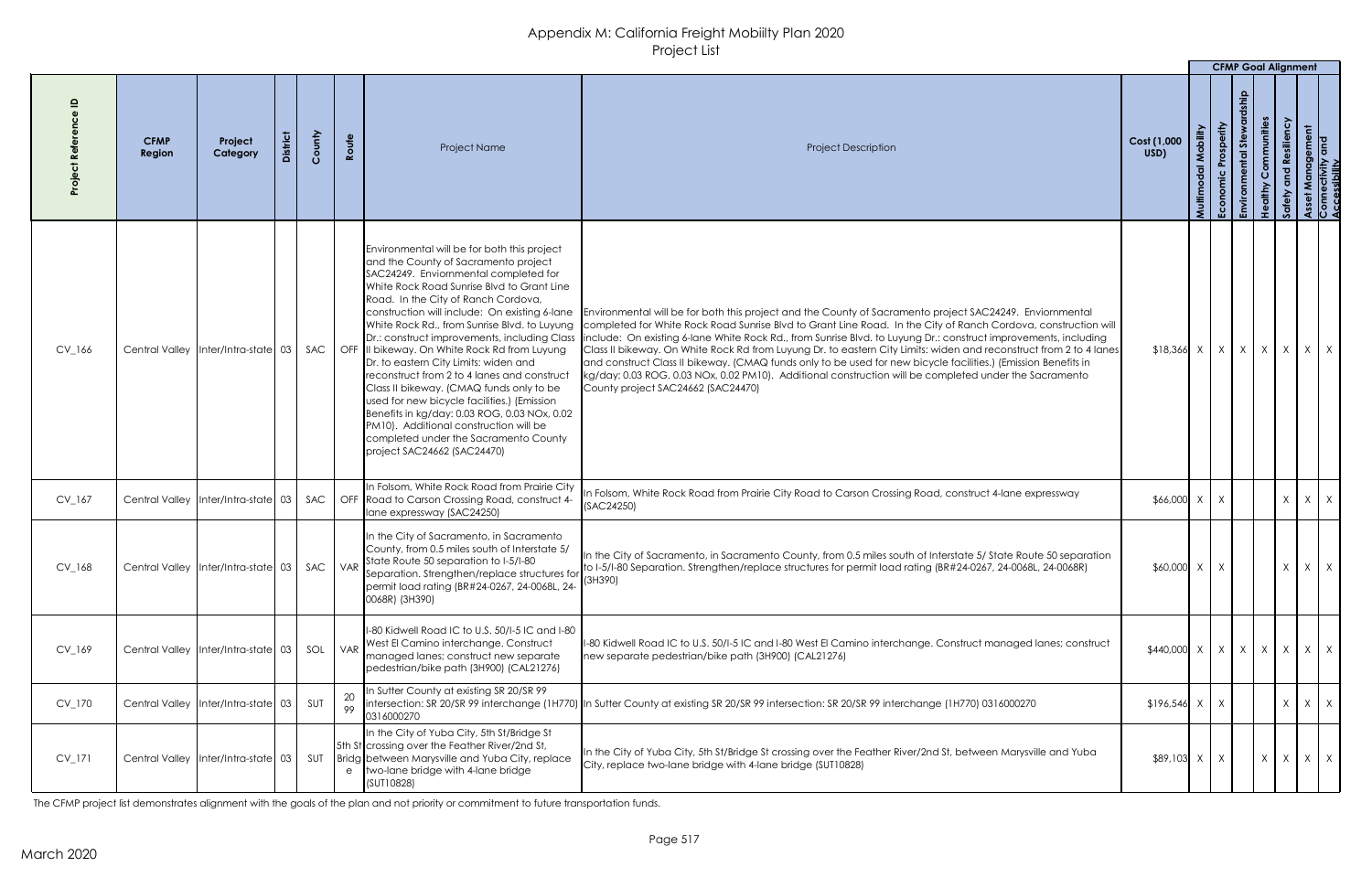|          |                       |                                         |            |       |                                                                                                                                                                                                                                                                                                                  |                                                                                                                                                                                                                                                                                                                                                                                                                                                        |                     |            |              | <b>CFMP Goal Alignment</b> |   |                              |
|----------|-----------------------|-----------------------------------------|------------|-------|------------------------------------------------------------------------------------------------------------------------------------------------------------------------------------------------------------------------------------------------------------------------------------------------------------------|--------------------------------------------------------------------------------------------------------------------------------------------------------------------------------------------------------------------------------------------------------------------------------------------------------------------------------------------------------------------------------------------------------------------------------------------------------|---------------------|------------|--------------|----------------------------|---|------------------------------|
|          | <b>CFMP</b><br>Region | Project<br>Category                     | County     | Route | Project Name                                                                                                                                                                                                                                                                                                     | <b>Project Description</b>                                                                                                                                                                                                                                                                                                                                                                                                                             | Cost (1,000<br>USD) | Prosperity | あ            | mmunities                  |   | nagement<br>/ity and<br>lity |
| CV_172   |                       | Central Valley Inter/Intra-state 03     | <b>YOL</b> |       | II-5 Colusa-Yolo bundle<br>(Accl'd Freight Bridge)                                                                                                                                                                                                                                                               | Increase vertical clearance on 5 structures: BR#22-0155 - YOL 5, CR 96 OC (PM R014.27); BR#22-0156 - YOL 5, CR<br>[95 OC (PM R015.85); BR#22-0157 - YOL 5, Zamora OC (PMR017.62); BR#15-0067 - COL 5, E Street OC (PM R017.98);<br>BR#15-0075 - COL 5, Lurline Ave OC (PM R022.74). Project has funds allocated to it for a PID. It is not currently<br>listed in the 2016 SACOG MTP/SCS but can be amended in at a future time. (EA 3H391) 0317000349 | $$53,692$ X   X     |            | $\mathsf{X}$ | $\chi$                     | X | $\times$                     |
| CV_173   |                       | Central Valley Inter/Intra-state 03     | YOL        |       | -5 Multiple structures. Raise structure or lower<br>roadway profile. (0F760)                                                                                                                                                                                                                                     | Raise structure or lower roadway profile. Project has funds allocated to it for a PID. It is not currently listed in the<br>2016 SACOG MTP/SCS but can be amended in at a future time. BR#22-0158 - YOL 5, WYE Line OC (PM 004.49);<br>BR#22-0139 - YOL 5, County Line Road OC (PM R028.92) (0F760)                                                                                                                                                    | $$18,315$ X X       |            | $\mathsf{X}$ | $\chi$                     | X | $\times$                     |
| CV_174   |                       | Central Valley   Inter/Intra-state 03   | <b>YOL</b> |       | Phase 2: Shoulder widening, curve<br>correction, left-turn channelization,<br>signalization and two-way left-turn lanes on<br>16 SR 16 near Cadenasso, from 0.4 mile west of<br>County Road 79 to 0.4 mile east of County<br>Road 79; also from Esparto to 0.2 mile west of<br>Route 505 (0314000272) (CAL20528) | Phase 2: Shoulder widening, curve correction, left-turn channelization, signalization and two-way left-turn lanes<br>on SR 16 near Cadenasso, from 0.4 mile west of County Road 79 to 0.4 mile east of County Road 79; also from<br>Esparto to 0.2 mile west of Route 505 (0314000272) (CAL20528)                                                                                                                                                      | \$37,299 X X        |            |              | $\chi$                     |   | $\vert x \vert x \vert$      |
| CV_175   |                       | Central Valley   Inter/Intra-state 03   | YOL        | 50    | Route 50 at various locations. Inductive loop<br>replacement.                                                                                                                                                                                                                                                    | Route 50 at various locations. Inductive loop replacement.                                                                                                                                                                                                                                                                                                                                                                                             | $$2,000$ X          | X          |              |                            |   | $X \mid X$                   |
| CV_176   |                       | Central Valley   Inter/Intra-state   03 | <b>YOL</b> | 50    | In Sacramento, Yolo, and El Dorado<br>Counties, ICM projects on U.S. 50 between<br>Enterprise Blvd in West Sacramento and<br>Cameron Park Drive in El Dorado County<br>(CAL21096)                                                                                                                                | In Sacramento, Yolo, and El Dorado Counties, ICM projects on U.S. 50 between Enterprise Blvd in West<br>Sacramento and Cameron Park Drive in El Dorado County (CAL21096)                                                                                                                                                                                                                                                                               | $$45,530$ X   X     |            | $\chi$       | $\chi$                     |   | $X \mid X$                   |
| $CV_177$ |                       | Central Valley Inter/Intra-state 03     | <b>YOL</b> | 80    | In Sacramento County in West Sacramento, I<br>80, at the Sacramento River Bridge and<br>Overhead #22-0026L/R (PM R11.3) (G13<br>Contingency Project - Rehabilitate Bridge<br>(Toll Credits). Toll Credits for ENG, ROW.<br>(0F250) 0300000075                                                                    | In Sacramento County in West Sacramento, I-80, at the Sacramento River Bridge and Overhead #22-0026L/R (PM)<br>[R11.3] (G13 Contingency Project - Rehabilitate Bridge (Toll Credits). Toll Credits for ENG, ROW. (0F250) 0300000075                                                                                                                                                                                                                    | $$39,479$ X X       |            | $\mathsf{X}$ | X                          |   | $\vert x \vert x \vert$      |
| CV_178   |                       | Central Valley   Inter/Intra-state 03   | YOL        | 80    | -80 various locations. Inductive loop<br>replacement.                                                                                                                                                                                                                                                            | I-80 various locations. Inductive loop replacement.                                                                                                                                                                                                                                                                                                                                                                                                    | $$2,000$ X          | X          |              | $\chi$                     |   | $X \mid X$                   |
| CV_179   |                       | Central Valley Inter/Intra-state 03     | YOL        | 80    | In Sacramento & Yolo County; Yolo 80 PM 9.2<br> / R9.552; Yolo 50 PM 0-3.156; Sac 50 PM L0-<br>17.5. Improve communications & install ITS<br>elements. (3H330) 0317000325                                                                                                                                        | In Sacramento & Yolo County; Yolo 80 PM 9.2 / R9.552; Yolo 50 PM 0-3.156; Sac 50 PM L0-17.5. Improve<br>communications & install ITS elements. (3H330) 0317000325                                                                                                                                                                                                                                                                                      | $$47,000$ X         | X          |              | $\mathsf{X}$               |   | $X \mid X \mid X$            |
| CV_180   |                       | Central Valley   Inter/Intra-state 03   | YOL        |       | Complete design and environmental<br>clearance of a proposed joint flood-<br>OFF protection improvement and transportation<br>connection linking Southport to the Port<br>Industrial Complex (YOL19434)                                                                                                          | Complete design and environmental clearance of a proposed joint flood-protection improvement and<br>transportation connection linking Southport to the Port Industrial Complex (YOL19434)                                                                                                                                                                                                                                                              | $$18,750$ X X       |            | $\mathsf{X}$ | $\chi$                     |   |                              |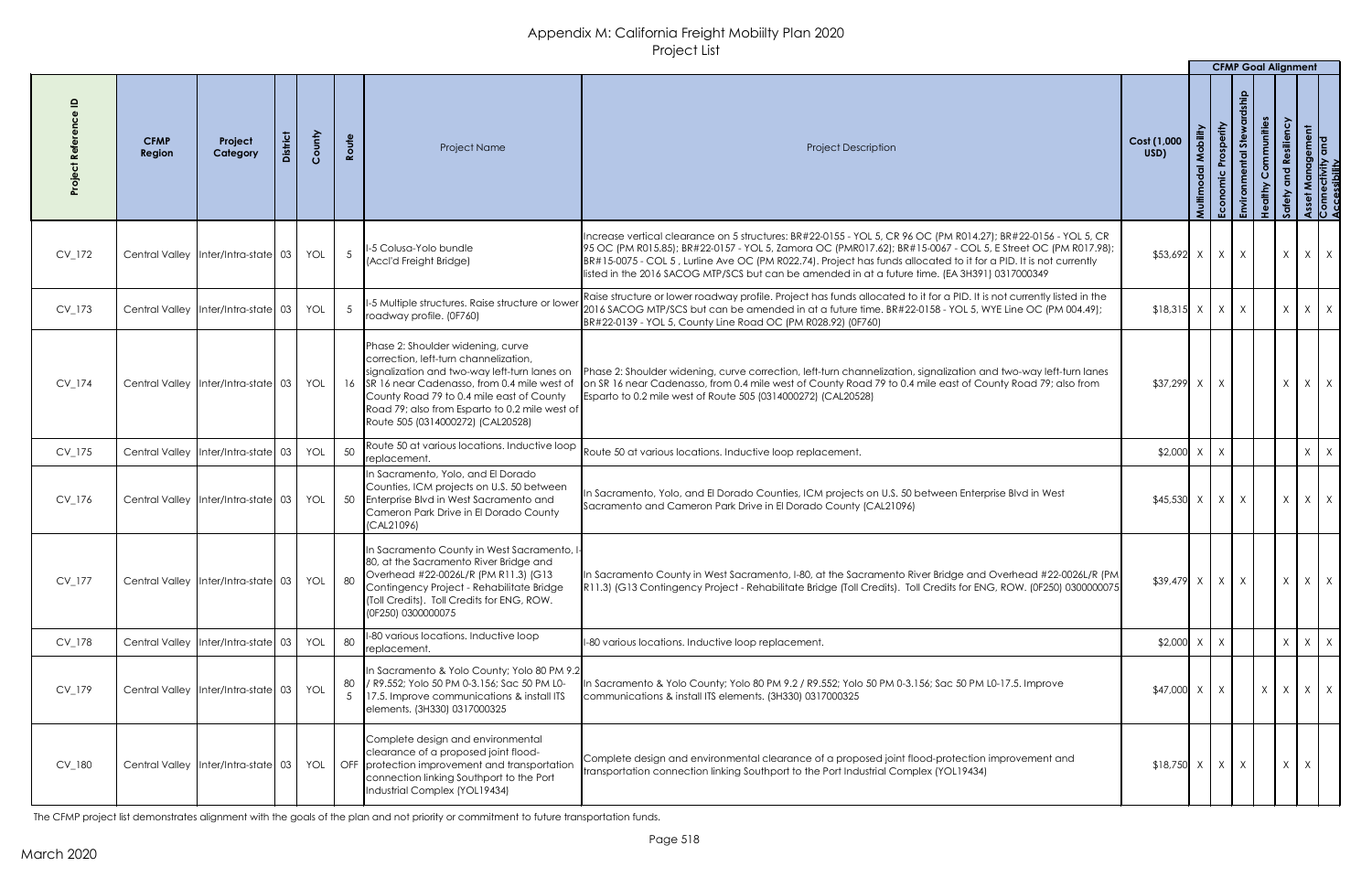|          |                              |                                               |                 |            |                                                                                                                       |                                                                                                                                                                                                                                                                                                                                                                                                                                                                                                                                                                                                                         |                     |              | <b>CFMP Goal Alignment</b>         |                            |                                               |                                                       |
|----------|------------------------------|-----------------------------------------------|-----------------|------------|-----------------------------------------------------------------------------------------------------------------------|-------------------------------------------------------------------------------------------------------------------------------------------------------------------------------------------------------------------------------------------------------------------------------------------------------------------------------------------------------------------------------------------------------------------------------------------------------------------------------------------------------------------------------------------------------------------------------------------------------------------------|---------------------|--------------|------------------------------------|----------------------------|-----------------------------------------------|-------------------------------------------------------|
|          | <b>CFMP</b><br><b>Region</b> | Project<br>Category                           | <b>District</b> | County     | Route<br><b>Project Name</b>                                                                                          | <b>Project Description</b>                                                                                                                                                                                                                                                                                                                                                                                                                                                                                                                                                                                              | Cost (1,000<br>USD) |              | Prosperity<br>5te<br>Economic<br>壶 | Communities<br>dithy<br>Ĭ. | siliency<br>്<br>പ<br>$\overline{\mathbf{C}}$ | Asset Management<br>Connectivity and<br>Accessibility |
| CV_181   |                              | Central Valley  Inter/Intra-state 06          |                 | <b>FRE</b> | RTE 41 2-LN EXPRWY to 4-LN EXPRWY North of<br>41<br>Elkhorn                                                           | RTE 41 2-LN EXPRWY to 4-LN EXPRWY North of Elkhorn                                                                                                                                                                                                                                                                                                                                                                                                                                                                                                                                                                      | \$65,000            |              | X<br>$\mathsf{X}$                  |                            | $\lambda$                                     |                                                       |
| CV_182   |                              | Central Valley   Inter/Intra-state   06       |                 | <b>FRE</b> | NB On-Ramp from Ashlan to NB Off-Ramp<br>41<br>Shaw Ave.                                                              | NB On-Ramp from Ashlan to NB Off-Ramp Shaw Ave.                                                                                                                                                                                                                                                                                                                                                                                                                                                                                                                                                                         | $$14,000$ X         |              |                                    |                            |                                               | $X \mid X$                                            |
| $CV_183$ |                              | Central Valley   Inter/Intra-state   06       |                 | <b>KER</b> | 46   Route 46 C/E Segment 4B                                                                                          | Widen 2-lane conventional highway to 4-lane conventional expressway                                                                                                                                                                                                                                                                                                                                                                                                                                                                                                                                                     | \$51,100            |              |                                    |                            | $\mathsf{X}$                                  | $X \mid X$                                            |
| CV_184   |                              | Central Valley   Inter/Intra-state   06       |                 | KER        | Centennial Connector Phase II: interchange<br>158/99 safety auxiliary lane improvements on<br>national truck corridor | Centennial Connector Phase II: interchange safety auxiliary lane improvements on national truck corridor                                                                                                                                                                                                                                                                                                                                                                                                                                                                                                                | $$62,300$ X         |              | $\chi$                             |                            | $\chi$                                        | $X \mid X$                                            |
| CV_185   |                              | Central Valley   Inter/Intra-state   06   MAD |                 |            | 4-LN Exwy on New Alignment<br>41                                                                                      | 4-LN Exwy on New Alignment                                                                                                                                                                                                                                                                                                                                                                                                                                                                                                                                                                                              | \$85,000            |              | X                                  | X                          | $\mathsf{X}$                                  |                                                       |
| CV_186   |                              | Central Valley   Inter/Intra-state   06   MAD |                 |            | 99<br>South Madera 6-Lane                                                                                             | 1.7 / 7.5 - Widen SR 99 from 4 to 6 lanes from Avenue 7 to Avenue 12                                                                                                                                                                                                                                                                                                                                                                                                                                                                                                                                                    | $$159,000$ X        |              | $\vert$ X $\vert$<br>$\mathsf{X}$  |                            | $\chi$                                        | $X \mid X$                                            |
| CV_187   | <b>Central Valley</b>        | Inter/Intra-state 06                          |                 | TUL        | 99<br><b>Tulare City Widening</b>                                                                                     | 25.5/30.6 Tulare - Avenue 200 to Prosperity Ave. Widen from 4 to 6 Lanes                                                                                                                                                                                                                                                                                                                                                                                                                                                                                                                                                | $$200,150$ X        |              | $\mathsf{X}$                       |                            | $\lambda$                                     | $X \mid X$                                            |
| CV_188   |                              | Central Valley   Inter/Intra-state 09         |                 | <b>KER</b> | 14 Freeman Gulch 3                                                                                                    | Convert 2-lane conventional highway to a four-lane expressway on SR 14 from PM 45.9-53.0 in Kern County to<br>improve safety, improve multimodal access through shoulder widening, build/improve drainage and wildlife<br>crossing structures, improve rural community lifeline access, improve freight access and goods movement.                                                                                                                                                                                                                                                                                      | \$47,000            |              | X                                  |                            |                                               | $\mathsf{X}$                                          |
| CV_189   |                              | Central Valley   Inter/Intra-state   09       |                 | KER        | 14 Freeman Gulch 2                                                                                                    | Convert 2-lane conventional highway to a four-lane expressway on SR 14 from PM 45.9-53.0 in Kern County to<br>improve safety, improve multimodal access through shoulder widening, build/improve drainage and wildlife<br>crossing structures, improve rural community lifeline access, improve freight access and goods movement.                                                                                                                                                                                                                                                                                      | \$68,000            |              | $X_{-}$                            |                            |                                               |                                                       |
| CV_190   |                              | Central Valley   Inter/Intra-state   09       |                 | KER        | 58 SR 58 Truck Climbing Lane                                                                                          | SR 58 Truck Climbing Lane: Construct eastbound truck climbing lane to improve air quality via throughput,<br>connectivity and accessibility of a major freight corridor from the Central Valley to parts east, improve safety by<br>removing slow moving trucks from steep grades, and improve the connectivity and resiliency of the freight<br>system to eastern markets.                                                                                                                                                                                                                                             | \$180,000           |              | X                                  |                            |                                               | X                                                     |
| CV_191   |                              | Central Valley   Inter/Intra-state 09         |                 | KER        | Upgrade SR 58 from PM M117.0 to PM R129.7<br>58<br>from an expressway to a restricted access<br>freeway.              | Upgrade SR 58 from PM M117.0 to PM R129.7 from an expressway to a restricted access controlled freeway to<br>Improve safety; improve bridges, pavement and structures; and better define the access and connectivity of the<br>highway to improve the freight system.                                                                                                                                                                                                                                                                                                                                                   | \$83,000            |              |                                    |                            |                                               | $\mathsf{X}$                                          |
| CV_192   |                              | Central Valley   Inter/Intra-state   10       |                 | MER        | PM R28.2/R37.3, South Bound Livingston<br>99<br>Widening from two to three lanes                                      | Caltrans proposes the construction of a new freeway lane in the southbound direction by widening the median.<br>The project is on State Route 99 (SR 99) and starts 0.80 miles south of the Hammatt Avenue Overcrossing located<br>at post mile (PM) R28.2 and ends at the Merced/Stanislaus County line located at PM R37.3 in Merced County.<br>The proposed Livingston Southbound Median Widening project (Project) will widen the existing two lane freeway<br>to a three lane freeway in the southbound direction to provide capacity needed to accommodate growth in<br>traffic forecasted through the year 2035. | $$37,420$ X         |              |                                    |                            |                                               |                                                       |
| CV_193   |                              | Central Valley   Inter/Intra-state   10       |                 | SJ         | PM 4.6/6.3, SR 99 and SR 120 Interchange<br>99<br>Improvements (west)                                                 | PM 4.6/6.3, SR 99 and SR 120 Interchange Improvements (west)                                                                                                                                                                                                                                                                                                                                                                                                                                                                                                                                                            | \$60,511            | $\mathsf{X}$ | X                                  | $\times$                   | $\mathsf{X}$                                  | $X \mid X$                                            |
| CV_194   |                              | Central Valley   Inter/Intra-state   10       |                 | SJ         | PM 0.8/2.0, Convert the existing compact<br><i>interchange</i>                                                        | 205 Diamond interchange to a partial cloverleaf PM 0.8/2.0, Convert the existing compact Diamond interchange to a partial cloverleaf interchange                                                                                                                                                                                                                                                                                                                                                                                                                                                                        | $$19,200$ X         |              | $\mathsf{X}$                       | $\times$                   |                                               | $X \mid X \mid X$                                     |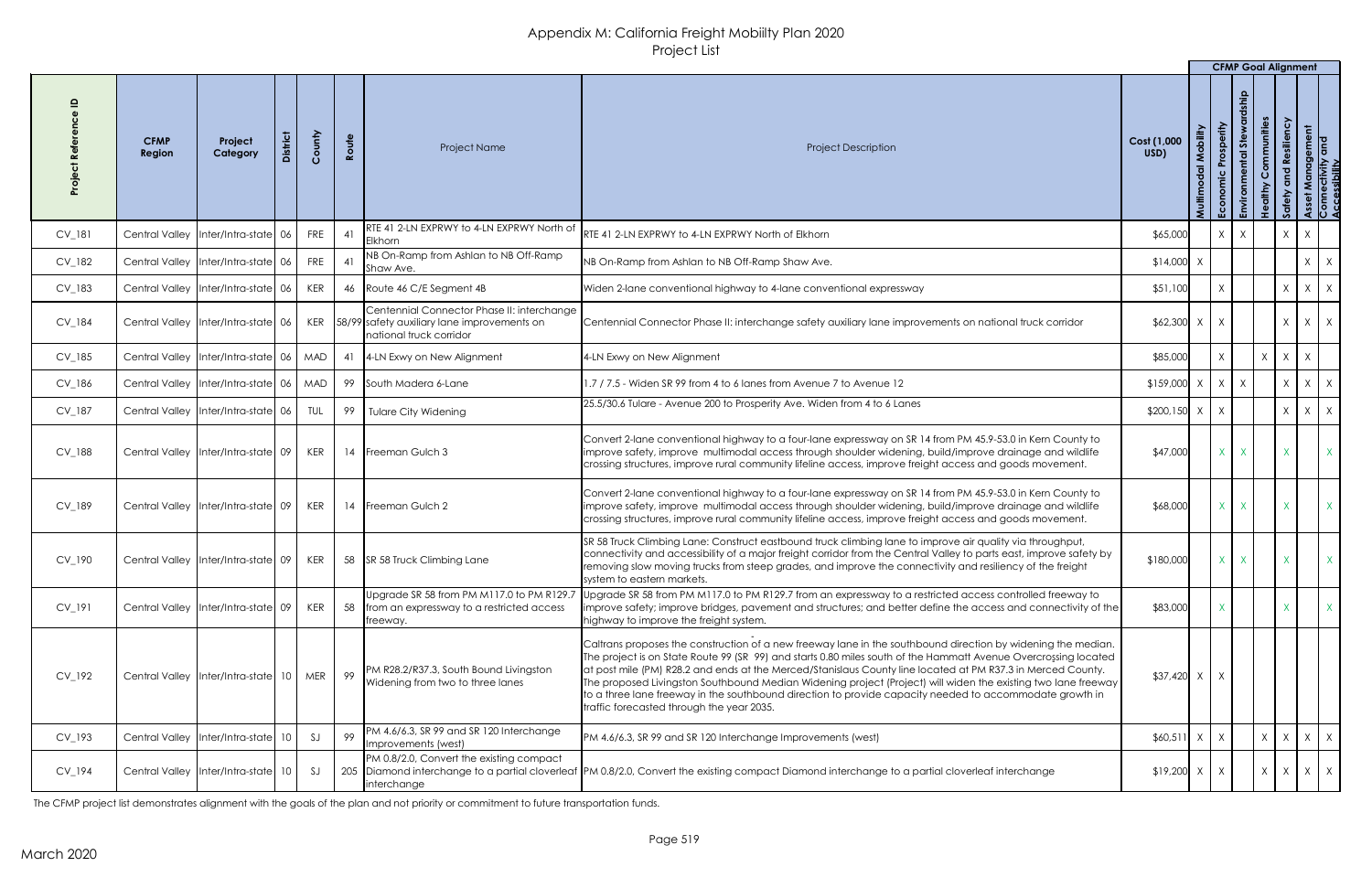|          |                       |                                                                             |                 |        |       |                                                                                                      |                                                                                                                                                                                                                                                                       |                     |        |                       | <b>CFMP Goal Alignment</b> |                          |                                    |                                             |
|----------|-----------------------|-----------------------------------------------------------------------------|-----------------|--------|-------|------------------------------------------------------------------------------------------------------|-----------------------------------------------------------------------------------------------------------------------------------------------------------------------------------------------------------------------------------------------------------------------|---------------------|--------|-----------------------|----------------------------|--------------------------|------------------------------------|---------------------------------------------|
|          | <b>CFMP</b><br>Region | Project<br>Category                                                         | <b>District</b> | County | Route | Project Name                                                                                         | <b>Project Description</b>                                                                                                                                                                                                                                            | Cost (1,000<br>USD) | Multin | rosperity<br>Economic | あ<br>ntal<br>虛             | Communities<br>althy     | silienc<br>$\overline{\mathbf{c}}$ | t Management<br>nectivity and<br>sssibility |
| CV_195   |                       | Central Valley   Inter/Intra-state                                          | 10 <sup>1</sup> | SI     | 580   | PM 13.0/14.2, Mountain House Parkway<br>(MHP) at I-580 Interchange                                   | PM 13.0/14.2, Mountain House Parkway (MHP) at I-580 Interchange                                                                                                                                                                                                       | $$5,760$ X          |        | X                     |                            | $X \mid X$               |                                    | $X \mid X$                                  |
| CV_196   |                       | Central Valley   Inter/Intra-state   10                                     |                 | SJ     |       | PM 12.6, /14.3, Convert the compact<br>580 diamond interchange to a Divergent<br>Diamond Interchange | PM 12.6, /14.3, Convert the compact diamond interchange to a Divergent Diamond Interchange                                                                                                                                                                            | $$22,000$ X         |        | $\mathsf{X}$          |                            | $X \mid$                 | X                                  | $X \mid X$                                  |
| CV_197   | <b>Central Valley</b> | $\left  \right $ Inter/Intra-state $\left  \right $ 10 $\left  \right $ STA |                 |        | 99    | SR 99/Service Rd/<br>Mitchell Rd Interchange                                                         | PM 9.5/R11.4, Construct a full interchange in a diverging diamond configuration at SR 99/Service Road, a partial<br>interchange with ramps connecting Mitchell Road and SR 99 to the south, and various improvements on the<br>local roads within the project limits. | $$134,000$ X        |        | X                     |                            |                          |                                    | X                                           |
| CV_198   |                       | Central Valley   Inter/Intra-state                                          | 10 <sup>°</sup> | STA    |       | 132 132 Extension Dakota to Gates                                                                    | 5.5/11.5, SR 132 Dakota Avenue to Gates Road Capacity Improvement                                                                                                                                                                                                     | $$117,000$ X        |        | $\mathsf{X}$          |                            | $\mathsf{X}$             |                                    |                                             |
| CV_199   |                       | Central Valley   Inter/Intra-state   10                                     |                 | STA    |       | State Route 99 to Dakota Ave (Phase 2 Ultimate<br>132 4 Iane facility with SR-99 connections)        | 11.0/15.0, Sta -132, 15.7/17.5, Sta 99, 99 to Dakota, 2 to 4 lanes                                                                                                                                                                                                    | $$160,000$ $x$ $x$  |        |                       |                            | $\vee$                   |                                    | $X \mid X$                                  |
| $CV_200$ |                       | Central Valley   Inter/Intra-state   10                                     |                 | STA    |       | <b>OFF North County Corridor</b>                                                                     | STA-108,120-R27.5/R45.5.10.5/R12.5 to Tully Road: Construct a two to six lane expressway.                                                                                                                                                                             | \$680,000           |        | X                     |                            | X<br>$\mathsf{X}$        |                                    | $X \mid X$                                  |
| $CV_201$ |                       | Central Valley   Inter/Intra-state   10   STA                               |                 |        |       | OFF   Crows Landing Road                                                                             | On Crows Landing Road, replace and upgrade the San Joaquin River Bridge-- Seismic Bridge replacement - 3-<br>lane Bridge                                                                                                                                              | \$18,000            | X      | X                     |                            | $\mathsf{X}$             |                                    | X                                           |
| CV_202   |                       | Central Valley   Inter/Intra-state   10                                     |                 | STA    |       | OFF Dale Road Widening I                                                                             | Widen Dale Road from 4 to 6 lanes, from Pelandale Avenue to Kiernan Road                                                                                                                                                                                              | $$7,600 \times$     |        | X                     |                            |                          |                                    | $X \mid X$                                  |
| $CV_203$ |                       | Central Valley   Inter/Intra-state   10                                     |                 | STA    |       | OFF Dale Road Widening II                                                                            | Widen Dale Road from 4 to 6 lanes, from Pelandale Avenue to Kiernan Road                                                                                                                                                                                              | $$3,800$ X          |        | X                     |                            | $X \mid$<br>$\mathsf{X}$ |                                    | X                                           |
| CV_204   |                       | Central Valley   Inter/Intra-state   10                                     |                 | STA    |       | OFF Faith Home                                                                                       | Construct 4 lane Expressway on Faith Home Road from Hatch Road to Garner Road                                                                                                                                                                                         | $$71,700$ X         |        | X                     |                            |                          |                                    | $X -$                                       |
| CV_205   |                       | Central Valley   Inter/Intra-state   10                                     |                 | STA    |       | OFF McHenry                                                                                          | Widen McHenry Avenue Between Ladd Road and Stanislaus River Bridge to 5 lanes                                                                                                                                                                                         | $$13,025$ X         |        | $\mathsf{X}$          |                            | X<br>$\mathsf{X}$        |                                    | X                                           |
| $CV_206$ |                       | Central Valley   Inter/Intra-state   10                                     |                 | STA    |       | OFF Seventh Street                                                                                   | On Seventh Street replace and upgrade Tuolumne River Bridge--Seismic Bridge replacement;                                                                                                                                                                              | $$45,000$ X         |        | X                     |                            |                          |                                    |                                             |
| CV_207   |                       | Central Valley   Inter/Intra-state   10   STA                               |                 |        |       | OFF South County Corridor                                                                            | Construct 2-6 Lane Expressway on new alignment, Turlock City Limits to Interstate 5                                                                                                                                                                                   | $$278,000$ X        |        | X                     |                            |                          |                                    | X                                           |
|          |                       |                                                                             |                 |        |       |                                                                                                      |                                                                                                                                                                                                                                                                       |                     |        |                       |                            |                          |                                    |                                             |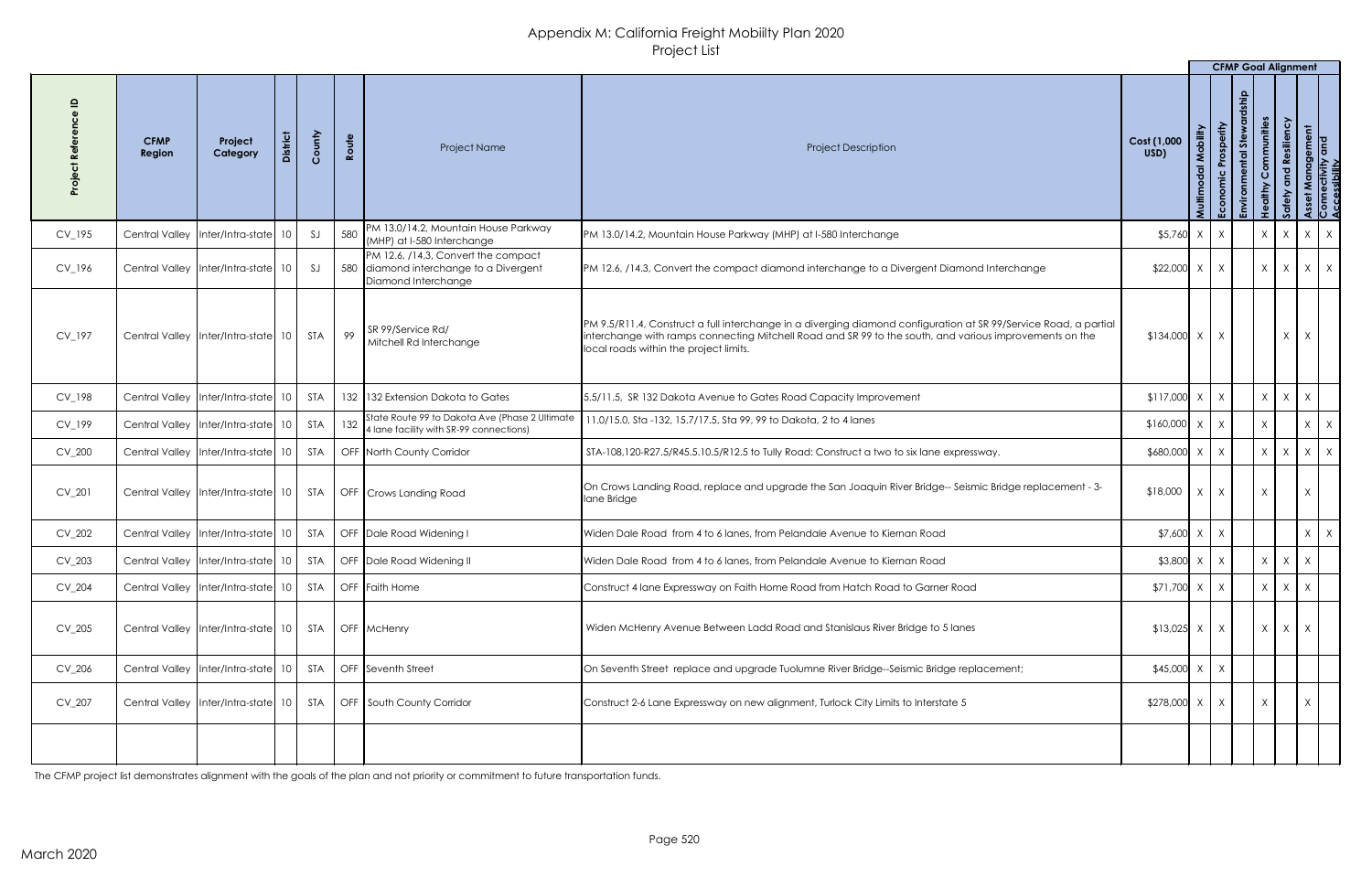|          |                                       |                     |                 |        |            |                                                                                                                 |                                                                                                                                                                                                                                                                                                                                                                                                                                                                                                                                                                                                                                               |                                                        |                            | <b>CFMP Goal Alignment</b>                                         |                                       |                                             |                                             |
|----------|---------------------------------------|---------------------|-----------------|--------|------------|-----------------------------------------------------------------------------------------------------------------|-----------------------------------------------------------------------------------------------------------------------------------------------------------------------------------------------------------------------------------------------------------------------------------------------------------------------------------------------------------------------------------------------------------------------------------------------------------------------------------------------------------------------------------------------------------------------------------------------------------------------------------------------|--------------------------------------------------------|----------------------------|--------------------------------------------------------------------|---------------------------------------|---------------------------------------------|---------------------------------------------|
|          | <b>CFMP</b><br>Region                 | Project<br>Category | <b>District</b> | County | Route      | Project Name                                                                                                    | <b>Project Description</b>                                                                                                                                                                                                                                                                                                                                                                                                                                                                                                                                                                                                                    | Cost (1,000<br>USD)                                    | Mobility<br>$\overline{a}$ | Prosperity<br>あ<br>$\overline{\sigma}$<br>t.<br>Economic<br>٦ă     | Communities<br>dithy<br>$\frac{9}{1}$ | ssiliency<br>$\mathbf{e}$<br>$\overline{c}$ | t Management<br>nectivity and<br>sssibility |
| LAIE_209 | Los Angeles /<br><b>Inland Empire</b> | Port Access         | 07              | LA     |            | 47 SR 47 Navy Way Interchange                                                                                   | Construction of interchange at SR 47/Navy Way to eliminate traffic signal and movement conflicts; this project<br>was a S. CA trade corridor Tier II TCIF project as submitted to the CTC in 2008; project removes last signal on SR 47<br>between Desmond and V. Thomas bridges, NHS intermodal connector route                                                                                                                                                                                                                                                                                                                              | $$50,000 \times X \times X \times X \times X$          |                            |                                                                    |                                       |                                             |                                             |
| LAIE_210 | Los Angeles /<br><b>Inland Empire</b> | Port Access         | 07              | LA     | 47         | SR 47/Vincent Thomas Bridge/Front St.<br>Interchange                                                            | New westbound SR 47 on- and off-ramps at Front Street just west of the Vincent Thomas Bridge and eliminate the<br>existing non-standard ramp connection to the Harbor Boulevard off-ramp; Front Street is an NHS connector. The<br>project also includes realigned eastbound and westbound SR 47 on-ramps.                                                                                                                                                                                                                                                                                                                                    | \$31,600                                               |                            | $x \mid x \mid x \mid x \mid x \mid x$                             |                                       |                                             |                                             |
| LAIE_211 | Los Angeles /<br><b>Inland Empire</b> | Port Access         | 07              | LA     |            | OFF Port of Long Beach                                                                                          | This component (Fourth Track at Ocean Boulevard) will add a 3,000-foot railroad track to eliminate a bottleneck<br>at the Ocean Boulevard overcrossing, realign the existing lead track, and reconfigure crossovers and turnouts.<br>project includes 1) add a 3,000 ft railroad track, 2) slide existing track eastward, 3) relocate retaining wall, 4)<br>relocate harbor scenic drive 15 ft eastward, 5) narrow harbor scenic drive's shoulders, 6) construct retaining walls<br>along the affected roadway, 7) protect utility casing, 8) modify centralized traffic control (CTC), control point<br>(CP) ocean, 9) protect bridge column | $$25,000 \times   \times   \times   \times   \times  $ |                            |                                                                    |                                       |                                             | $X \mid X$                                  |
| LAIE_212 | Los Angeles /<br><b>Inland Empire</b> | Port Access         | $\Omega$        | LA     |            | OFF POLA Pier 300 modernization                                                                                 | Port of Los Angeles zero emission (ZE)/truck trip reduction/freight efficiency program: Pier 300 railyard<br>modernization                                                                                                                                                                                                                                                                                                                                                                                                                                                                                                                    |                                                        |                            |                                                                    |                                       |                                             |                                             |
| LAIE_213 | Los Angeles /<br><b>Inland Empire</b> | Port Access         | $\bigcap$       | LA     |            | <b>POLA West Basin Container Termnainal</b><br>OFF railyard upgrades, electrified rail-mounted<br>gantry cranes | Port of Los Angeles zero emission (ZE)/truck trip reduction/freight efficiency program: west basin container<br>terminal railyard modernization                                                                                                                                                                                                                                                                                                                                                                                                                                                                                               |                                                        |                            |                                                                    |                                       |                                             |                                             |
| LAIE_214 | Los Angeles /<br><b>Inland Empire</b> | Port Access         | $\bigcap$       | LA.    |            | OFF Port of Los Angeles                                                                                         | Zero emission (ZE)/truck trip reduction/freight efficiency program: TICTF modernization (16-track railyard operated<br>w/electrified rail-mounted gantry cranes.                                                                                                                                                                                                                                                                                                                                                                                                                                                                              | $$100,000$ X                                           |                            | $X \mid X$                                                         | X                                     | $\mathsf{X}$                                | $X \mid X$                                  |
| LAIE_215 | Los Angeles /<br><b>Inland Empire</b> | Port Access         | 07              | LA     |            | OFF Port of Los Angeles                                                                                         | Alameda Corridor Southern Terminus Gap Closure project. This project will provide separate rail access to two<br>adjacent on-dock railyards, thus eliminating the potential for train collisions. The new double track segment will<br>also reduce moving train blockages at two immediately adjacent rail crossings on roadways, which also reduces<br>the potential for train-vehicular collisions.                                                                                                                                                                                                                                         |                                                        |                            | $\frac{1}{2}$ \$9,500 $\times$ $\times$ $\times$ $\times$ $\times$ |                                       | X                                           | $X \mid X$                                  |
| LAIE_216 | Los Angeles<br><b>Inland Empire</b>   | Port Access         |                 | LA     |            | OFF Pico Ave. widen and rebuild                                                                                 | Widen and rebuild Pico Ave. from Pier D Ave. to Pier E Street. Prepare PS&E. Work includes widening, replace<br>existing pavement POLB lead signing/striping.                                                                                                                                                                                                                                                                                                                                                                                                                                                                                 | $$5,900$ X                                             |                            | $\mathsf{X}$<br>$\mathsf{X}$                                       |                                       | $\chi$                                      | $X \mid X$                                  |
| LAIE_217 | Los Angeles /<br><b>Inland Empire</b> | Port Access         | 07              | LA     | <b>OFF</b> | <b>PAVEMENT, CAPACITY EXPANSION,</b><br>LANDSCAPE IMPROVEMENTS.                                                 | HARBOR SCENIC DRIVE FROM 1-710 TO PIER J AVENUE BRIDGE (ROADWAY IMPROVEMENT AND REHABILITATION) -<br>REPLACE THE EXISTING PAVEMENT FULL DEPTH ON HARBOR SCENIC DRIVE FROM HARBOR PLAZA TO GRADE<br>SEPARATION SOUTHERLY. PROJECT IS TO IMPROVE SAFETY FEATURES, CAPACITY, AND LANDSCAPE. IMPROVE<br>OPERATION EFFICIENCY WITH ADVANCE SIGNAGE. ENHANCE LANDSCAPE.                                                                                                                                                                                                                                                                             | $$23,700$ X                                            |                            |                                                                    |                                       | $\chi$                                      | $X \mid X$                                  |
| LAIE_218 | Los Angeles /<br><b>Inland Empire</b> | Port Access         | 07              | LA     |            | OFF Port project - realignment                                                                                  | Pier D Street realignment project. Realign Pier D St between middle harbor out gate and Pico Ave and Broadway<br>between old POLB maintenance yard (western terminus) of the roadway) and Pico Ave.                                                                                                                                                                                                                                                                                                                                                                                                                                           |                                                        |                            |                                                                    |                                       | X                                           | $X \mid X$                                  |
| LAIE_219 | Los Angeles /<br><b>Inland Empire</b> | Port Access         | 07              | LA.    |            | OFF Pier B Street Freight Corridor Reconstruction                                                               | (1) Realigns Pier B St between Pico Av and Anaheim St and widens into 2 lanes in each direction to improve<br>goods movement mobility and enhance pedestrian travel. (2) Realigns Pico Ave to the west from Pier B St/I-710<br>Ramps to Pier D St. (3) Constructs new sidewalk on the south side of Pier B St and along the west side of Pico Ave.<br>(4) Close the at-grade railroad crossing at 9th Street.                                                                                                                                                                                                                                 | $$150,000 \times   X   X   X$                          |                            |                                                                    |                                       | X                                           | $X \mid X$                                  |
| LAIE_220 | Los Angeles /<br><b>Inland Empire</b> | Port Access         | 07              | LA     | <b>OFF</b> | <b>Pier G Ave. STORMWATER, SEWER AND STREET</b><br>PAVEMENT                                                     | Roadway improvements and utility enhancements for water, stormwater, sewer, and street pavement. Utility<br>improvements are combined with the roadway improvements for preventative maintenance and cost<br>efficiency.                                                                                                                                                                                                                                                                                                                                                                                                                      | $$15,000$ X                                            |                            |                                                                    |                                       | $\chi$                                      | $X \mid X$                                  |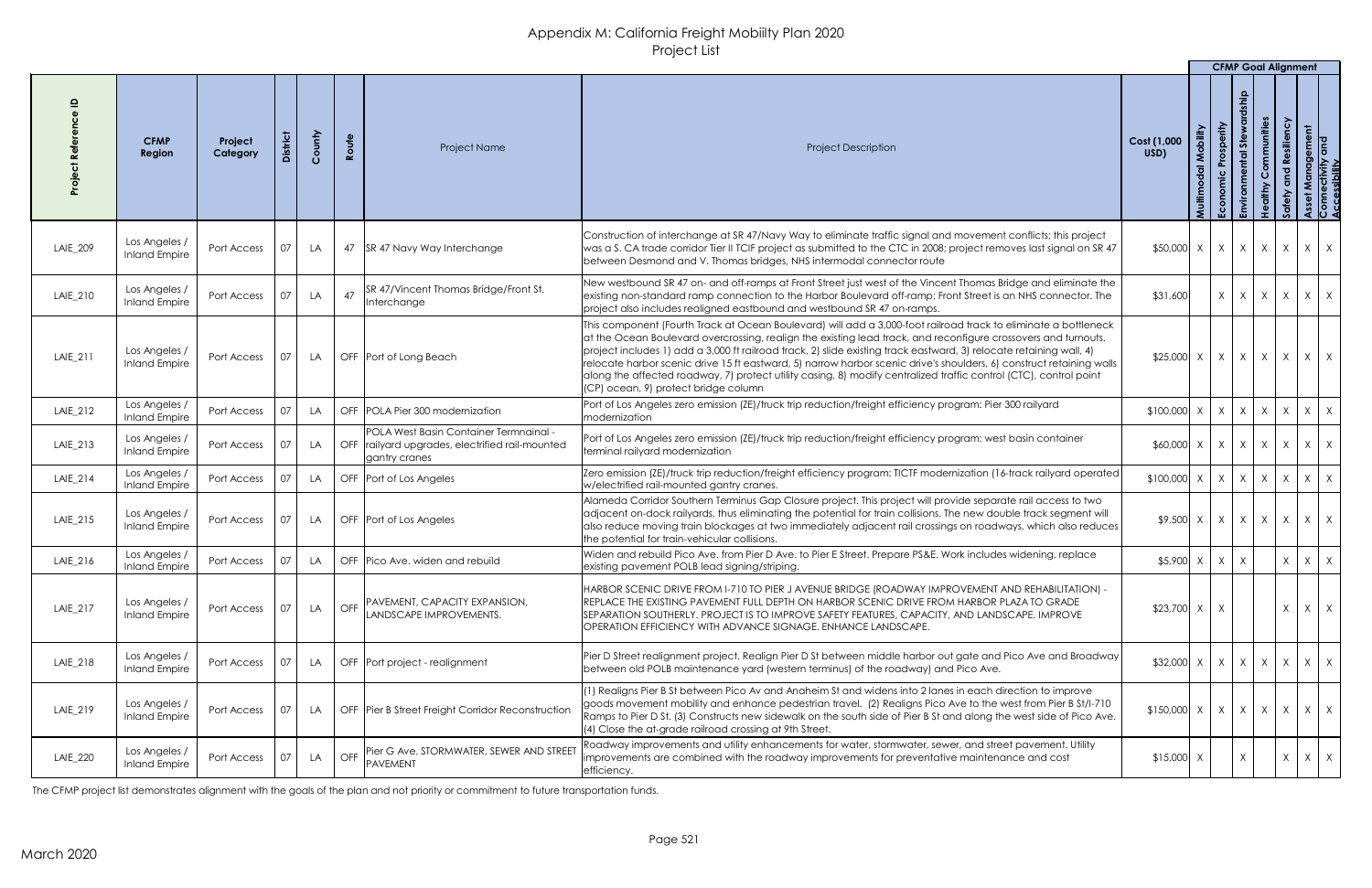|                 |                                       |                     |                 |            |                              |                                                                                   |                                                                                                                                                                                                                                                                                                                                                                                                                                                                           |                                                                                 |          | <b>CFMP Goal Alignment</b>                         |                                                         |               |            |                                                       |
|-----------------|---------------------------------------|---------------------|-----------------|------------|------------------------------|-----------------------------------------------------------------------------------|---------------------------------------------------------------------------------------------------------------------------------------------------------------------------------------------------------------------------------------------------------------------------------------------------------------------------------------------------------------------------------------------------------------------------------------------------------------------------|---------------------------------------------------------------------------------|----------|----------------------------------------------------|---------------------------------------------------------|---------------|------------|-------------------------------------------------------|
|                 | <b>CFMP</b><br>Region                 | Project<br>Category | <b>District</b> | County     | Route                        | <b>Project Name</b>                                                               | <b>Project Description</b>                                                                                                                                                                                                                                                                                                                                                                                                                                                | Cost (1,000<br>USD)                                                             | Mobility | Prosperity<br><b>Stew</b><br>ntal<br>Economic<br>Æ | Communities<br>althy<br>$\frac{\mathbf{e}}{\mathbf{r}}$ | nd Resiliency |            | Asset Management<br>Connectivity and<br>Accessibility |
| LAIE_221        | Los Angeles /<br><b>Inland Empire</b> | Port Access         | 07              | LA         |                              | OFF Port of Long Beach                                                            | Terminal Island Wye Track Realignment - this project will provide for double tracking the south leg of the wye to<br>accommodate simultaneous train switching moves from these various activities on terminal island.                                                                                                                                                                                                                                                     | $$40,000 \times   \times   \times   \times  $                                   |          |                                                    |                                                         |               | X          | $X \mid X$                                            |
| LAIE_222        | Los Angeles /<br><b>Inland Empire</b> | Port Access         |                 | LA         |                              | OFF Port of Los Angeles                                                           | Terminal Island railyard enhancement project: Provide five additional storage tracks adjacent to the Pier 400 rail<br>yard                                                                                                                                                                                                                                                                                                                                                | $$34,000$ X                                                                     |          | $X \mid X \mid$                                    | X                                                       | $\mathsf{X}$  |            | $X \mid X$                                            |
| LAIE_223        | Los Angeles /<br><b>Inland Empire</b> | Port Access         |                 | LA         |                              | OFF POLB Pier B Reconstruction                                                    | Pier B Intermodal Railyard Expansion. Project will expand Pier B intermodal railyard to facilitate additional rail<br>shipments.                                                                                                                                                                                                                                                                                                                                          | $$720,000$ X                                                                    |          | $X \mid X \mid X$                                  |                                                         | $\chi$        |            | $X \mid X$                                            |
| LAIE_224        | Los Angeles /<br><b>Inland Empire</b> | Port Access         |                 | LA         |                              | OFF Port of Los Angeles                                                           | Alameda Corridor enhancement - triple track s/o Thenard Junction                                                                                                                                                                                                                                                                                                                                                                                                          | $$20,000$ X                                                                     |          | $X \mid$<br>X                                      |                                                         | $\chi$        |            | $X \mid X$                                            |
| <b>LAIE_225</b> | Los Angeles /<br><b>Inland Empire</b> | Port Access         |                 | LA         |                              | OFF Port of Los Angeles                                                           | Alameda Corridor southern terminus enhancement- b200 railyard connection expansion (2nd track)                                                                                                                                                                                                                                                                                                                                                                            | $$20,000$ X                                                                     |          | $\mathsf{X}$<br>$\mathsf{X}$                       |                                                         | $\mathsf{X}$  |            | $X \mid X$                                            |
| LAIE_226        | Los Angeles /<br><b>Inland Empire</b> | Port Access         | 07              | LA         |                              | OFF Port of Los Angeles                                                           | Alameda Corridor terminus enhancement - new Cerritos Channel rail bridge                                                                                                                                                                                                                                                                                                                                                                                                  | $$400,000$ X                                                                    |          | X                                                  |                                                         | $\chi$        |            | $X \mid X$                                            |
| LAIE_227        | Los Angeles,<br><b>Inland Empire</b>  | Port Access         |                 | LA         |                              | OFF Port of Los Angeles                                                           | Terminal island railyard enhancement, Phase II - Pier 400 second lead track                                                                                                                                                                                                                                                                                                                                                                                               | $$15,000 \times   \times   \times   \times  $                                   |          |                                                    |                                                         |               |            | $X \mid X \mid X$                                     |
| <b>LAIE_228</b> | Los Angeles /<br><b>Inland Empire</b> | Port Access         | 07              | VEN OFF    |                              | Port of Hueneme ITS, solar installation, EV<br>charging for reefers               | Port Corridor Optimization & Efficiency Project includes reconfiguration of terminal traffic circulation, intelligent<br>transportation systems (ITS), electrical system upgrades for reefers, and a solar power component to progress zero<br>emission initiatives.                                                                                                                                                                                                      | $\updownarrow$ 12,000   x   x   x   x   x   x   x                               |          |                                                    |                                                         |               |            |                                                       |
| LAIE_229        | Los Angeles,<br><b>Inland Empire</b>  | Port Access         | 07              | <b>VEN</b> | $\overline{\phantom{a}}$ OFF | Port of Hueneme capacity expansion - auto<br>import/export parking structure, ITS | Stacked Project (Structure for Transfer of Automobiles Creating Key Economic Development) will entail a 3 story<br>tall parking like structure for a last/first point of rest for automobile exports/imports. It will increase Port capacity<br>by 33%, increase efficiency with ITS technology and electrical upgrades with solar power. It will create 724 new<br>long-term jobs, \$36.5 million in local business revenue, and \$6 million in state/local tax revenue. | $$40,000 \times   \times   \times   \times  $                                   |          |                                                    |                                                         |               |            | $X \mid X \mid X$                                     |
| LAIE_230        | Los Angeles /<br><b>Inland Empire</b> | Port Access         | $\Omega$        | <b>VEN</b> | $\overline{\phantom{a}}$ OFF | Port of Hueneme EV charging stations, solar<br>installation, energy storage       | LEAP: Leading Electric Advancements for Ports Project will include Solar panel installation, clean energy storage,<br>3 UTRs, and the infrastructure for new clean energy charging stations for port ZEVs.                                                                                                                                                                                                                                                                | $$2,300$ X                                                                      |          | X<br>$\mathsf{X}$                                  | X                                                       | $\mathsf{X}$  |            | $X \mid X$                                            |
| LAIE_231        | Los Angeles /<br><b>Inland Empire</b> | Port Access         |                 | <b>VEN</b> |                              | OFF Port Capacity expansion - In widening                                         | Hueneme Rd from Oxnard City limits to Rice Rd - widen from 2 to 4 lanes (Phase I)                                                                                                                                                                                                                                                                                                                                                                                         | $$7,000$ X                                                                      |          | X                                                  | X                                                       | $\chi$        | X          | $1 \times$                                            |
| LAIE_232        | Los Angeles,<br><b>Inland Empire</b>  | Port Access         |                 | <b>VEN</b> | $\overline{\phantom{a}}$ OFF | Port of Hueneme Intermodal Improvement<br>Project                                 | Port of Hueneme Intermodal Improvement Project to modernize the Port's wharf and pier and cargo facilities<br>including deepening the water depth from the channel to vessel berths and extending rail for on-terminal<br>access.                                                                                                                                                                                                                                         | $$30,800$ X                                                                     |          | $X \mid X \mid X$                                  |                                                         | $\mathsf{X}$  |            | $X \mid X$                                            |
| LAIE_233        | Los Angeles /<br><b>Inland Empire</b> | Port Access         | $\overline{07}$ | <b>VEN</b> | $\overline{\phantom{a}}$ OFF | Port of Hueneme Intermodal Infrastructure<br>Project                              | The Port of Hueneme Intermodal Infrastructure Project will include dredging of the harbor channel from 35 ft. to<br>40 ft. deep to accommodate heavier ships with more cargo on them, modernization of cargo facilities and on-<br>ldock rail spur updating.                                                                                                                                                                                                              | $$19,000 \times \times \times \times \times \times$                             |          |                                                    |                                                         |               |            | $X \mid X \mid X$                                     |
| LAIE_234        | Los Angeles /<br><b>Inland Empire</b> | Port Access         |                 | <b>VEN</b> | I OFF                        | Port Hueneme Intermodal Improvement<br>Project                                    | Intermodal Improvement Project: Wharf & Berth Improvements includes repaving of the terminal surfaces at<br>leach of the Berths.                                                                                                                                                                                                                                                                                                                                          | $$3,300$ X                                                                      |          |                                                    |                                                         | $\chi$        |            | $X \mid X$                                            |
| LAIE_235        | Los Angeles,<br><b>Inland Empire</b>  | <b>Rail Systems</b> | 07              | LA         | OFF                          | Link Union Station Phase A: Track and Signal<br>Modernization                     | Link Union Station Phase A: Track and Signal Modernization Project to modernize track and signal systems in the<br>throat of LA Union Station necessary prior to construction of Link U.S. project. Link U.S. transforms Union Station<br>from a stub-end station to a run-through station, extending tracks over U.S. 101 and allows for trains to enter or<br>lexit the station from both the north and south ends.                                                     | $$80,000 \times \times \times \times \times \times \times \times \times \times$ |          |                                                    |                                                         |               |            |                                                       |
| LAIE_236        | Los Angeles /<br><b>Inland Empire</b> | Rail Systems        | 07              | LA         |                              | OFF Antelope Valley Line                                                          | Antelope Valley Line capacity improvement project: add capacity between Los Angeles Union Station and<br>Lancaster where UP operates freight trains. Phase I includes double track sections, Burbank Junction speed<br>limprovements, and signal respacing. The project will eliminate rail bottlenecks and improve travel time and<br>reliability for both freight and commuter rail.                                                                                    | $$856,400 \times   \times   \times   \times  $                                  |          |                                                    |                                                         |               | $X \mid X$ |                                                       |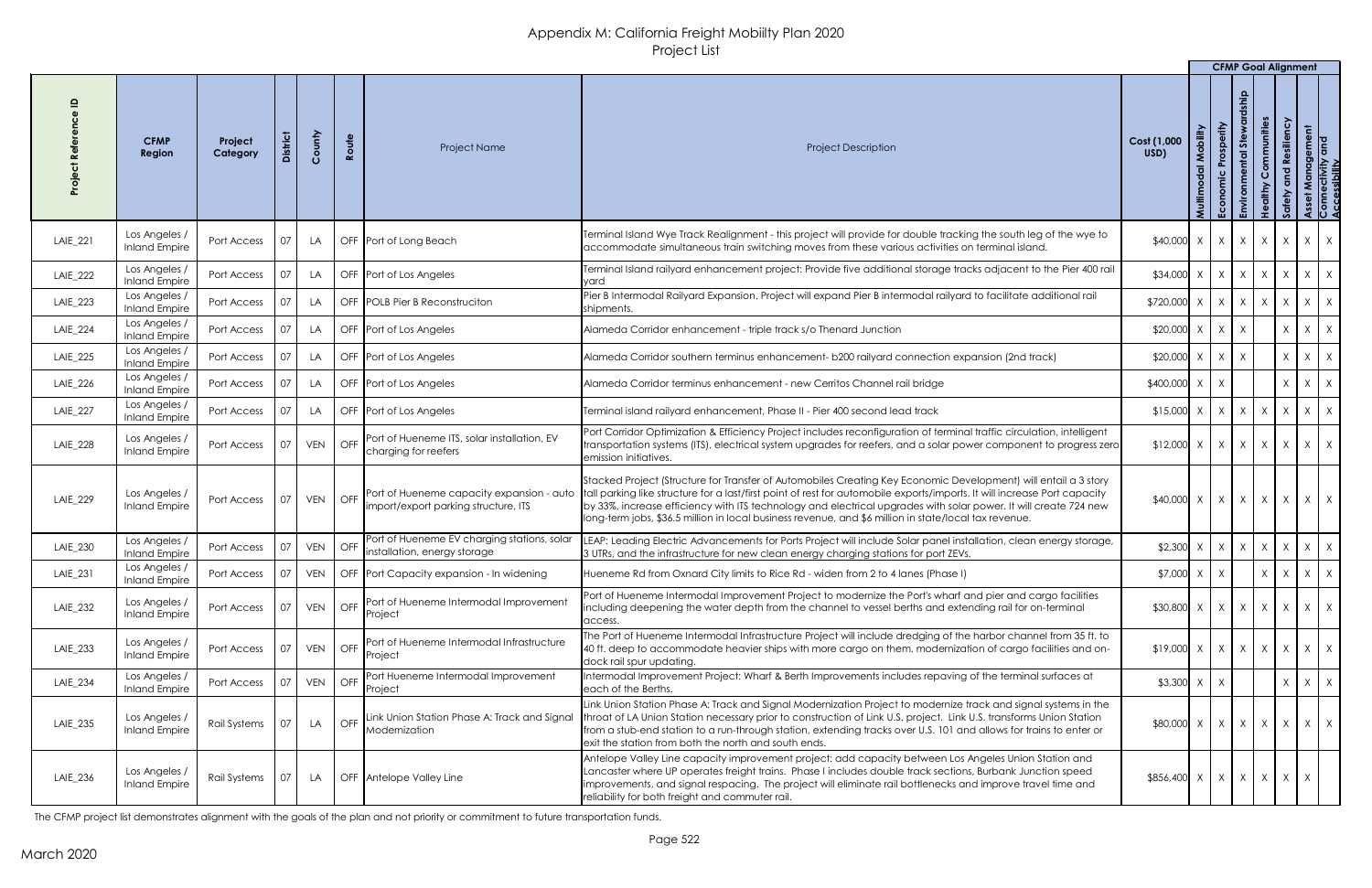|          |                                              |                      |                 |        |            |                                                                                                         |                                                                                                                                                                                                                                                                                                                                                                                                                                      |                                                                                                                                                                                                                        | <b>CFMP Goal Alignment</b> |          |                              |                                  |                                             |             |
|----------|----------------------------------------------|----------------------|-----------------|--------|------------|---------------------------------------------------------------------------------------------------------|--------------------------------------------------------------------------------------------------------------------------------------------------------------------------------------------------------------------------------------------------------------------------------------------------------------------------------------------------------------------------------------------------------------------------------------|------------------------------------------------------------------------------------------------------------------------------------------------------------------------------------------------------------------------|----------------------------|----------|------------------------------|----------------------------------|---------------------------------------------|-------------|
|          | <b>CFMP</b><br>Region                        | Project<br>Category  |                 | County | Route      | Project Name                                                                                            | <b>Project Description</b>                                                                                                                                                                                                                                                                                                                                                                                                           | Cost (1,000<br>USD)                                                                                                                                                                                                    | Prosperity<br>$\mathbf{g}$ | あ<br>「品」 | Communities<br>$\frac{9}{5}$ | siliency<br>$\tilde{\mathbf{z}}$ | r Management<br>nectivity and<br>sssibility | ခြင်း<br>တက |
| LAIE_237 | Los Angeles /<br><b>Inland Empire</b>        | Rail Systems         | 07              | LA.    |            | OFF LANE EXPANSION, HS RAIL ALIGNMENT                                                                   | Brighton to Roxford double track: This project adds 11 miles of 2nd track between Burbank and Sylmar on<br>Metrolink's Antelope Valley Line (AVL). The project will eliminate the current bottleneck and improve on time<br>performance and operational reliability on the AVL. This project will be designed to be compatible with the<br>potential future high speed rail alignment.                                               | $$238,000 \times \times \times \times \times \times \times \times$                                                                                                                                                     |                            |          |                              |                                  |                                             |             |
| LAIE_238 | Los Angeles /<br><b>Inland Empire</b>        | Rail Systems         |                 | LA     | <b>OFF</b> | <b>DOUBLE TRACK FOR SHARED FREIGHT /</b><br><b>COMMUTER RAIL</b>                                        | Lone Hill Avenue to Control Point (CP) White Double Track. With the proposed 3.9 mile project segment, an<br>existing siding will be lengthened to provide 8.1 miles of continuous double track between Lone Hill Ave and CP<br>Central. The project is currently in the PAED phase.                                                                                                                                                 | $$130,000 \times \times \times \times \times \times \times \times$                                                                                                                                                     |                            |          |                              |                                  |                                             |             |
| LAIE_239 | Los Angeles /<br><b>Inland Empire</b>        | Rail Systems         |                 | LA     | OFF        | LA Urban Mobility Corridor - LA-Fullerton<br>Segment: I-5/710 Flyover                                   | LA Urban Mobility Corridor - LA-Fullerton Segment: I-5/710 Flyover: (Construct a two-track, passenger-only<br>elevated structure to carry passenger trains over freight tracks to the south side of BNSF ROW, eliminating<br>passenger-versus-freight conflicts).                                                                                                                                                                    | $$52,000 \times \times \times \times \times \times \times \times \times \times$                                                                                                                                        |                            |          |                              |                                  |                                             |             |
| LAIE_240 | Los Angeles /<br><b>Inland Empire</b>        | Rail Systems         |                 | LA     |            | LA Urban Mobility Corridor - LA-Fullerton<br>OFF Segment: New Commerce Intermodal<br>Facility           | LA Urban Mobility Corridor - LA-Fullerton Segment: New Commerce Intermodal Facility (Property acquisition to<br>allow current Commerce Intermodal Facility to shift south and accommodate separation of freight and<br>passenger conflicts).                                                                                                                                                                                         | $$96,400 \times \times \times \times \times \times \times \times \times \times$                                                                                                                                        |                            |          |                              |                                  |                                             |             |
| LAIE_241 | Los Angeles /<br><b>Inland Empire</b>        | <b>Rail Systems</b>  | $\overline{07}$ | LA     |            | OFF LA Urban Mobility Corridor - LA-Fullerton<br>Segment: 26th Street ROW Acquisition                   | LA Urban Mobility Corridor - LA-Fullerton Segment: 26th Street ROW Acquisition (Acquisition of the northern half of<br>26th Street to allow BNSF to construct new tracks at Hobart Yard, allowing BNSF to vacate the West Bank Yard.<br>Relocating BNSF's West Bank Yard activity is a prerequisite to enable full utilization of the first run-through tracks at<br>Los Angeles Union Station, which are to be operational by 2026. | $$296,900 \times   \times   \times   \times  $                                                                                                                                                                         |                            |          |                              | $X \mid$                         | $X \mid X$                                  |             |
| LAIE_242 | Los Angeles /<br><b>Inland Empire</b>        | Rail Systems         |                 | LA     |            | LA Urban Mobility Corridor - LA-Fullerton<br>OFF Segment: Malabar Yard Connector/49th<br>Street Closure | LA Urban Mobility Corridor - LA-Fullerton Segment: Malabar Yard Connector/49th Street Closure (Constructs a<br>new section of track to connect BNSF Malabar Yard with the Los Angeles Railway Junction through E 46th Street<br>and permanently closes the 49th Street grade railroad crossing).                                                                                                                                     | $$20,600 \times  X  \times  X $                                                                                                                                                                                        |                            |          |                              | $\mathsf{X}$                     | $X \mid X$                                  |             |
| LAIE_243 | Los Angeles /<br><b>Inland Empire</b>        | <b>Rail Systems</b>  | 08              | SBD    |            | OFF San Bernardino Intermodal Rail Yard                                                                 | Track and intermodal yard improvements (phases 1 through 4)                                                                                                                                                                                                                                                                                                                                                                          | \$800,000                                                                                                                                                                                                              | $X \mid X \mid X$          |          |                              | $\mathsf{X}$                     | $X \mid X$                                  |             |
| LAIE_244 | Los Angeles /<br><b>Inland Empire</b>        | Grade<br>Separations |                 | LA     |            | OFF Grade Separation --Montebello                                                                       | At Grade Crossing Safety Improvement                                                                                                                                                                                                                                                                                                                                                                                                 | $$7,000$ X                                                                                                                                                                                                             | $X \mid X \mid X$          |          |                              | $\chi$                           | $X \mid X$                                  |             |
| LAIE_245 | Los Angeles /<br><b>Inland Empire</b>        | Grade<br>Separations |                 | LA     |            | OFF Grade Separation -- Montebello                                                                      | Montebello/Maple                                                                                                                                                                                                                                                                                                                                                                                                                     | $$164,800$ $\times$ $\times$ $\times$ $\times$ $\times$                                                                                                                                                                |                            |          |                              | $\mathsf{X}$                     | $X \mid X$                                  |             |
| LAIE_246 | Los Angeles /<br>Inland Empire               | Grade<br>Separations |                 | LA     |            | OFF Grade Separation -- Industry/LA County                                                              | Fullerton Rd                                                                                                                                                                                                                                                                                                                                                                                                                         | $$152,400 \times   X   X   X$                                                                                                                                                                                          |                            |          |                              | $\mathsf{X}$                     | $X \mid X$                                  |             |
| LAIE_247 | Los Angeles /<br><b>Inland Empire</b>        | Grade<br>Separations |                 | LA.    |            | OFF Grade Separation -- Pico Rivera                                                                     | Durfee Ave                                                                                                                                                                                                                                                                                                                                                                                                                           | $$91,100$ X                                                                                                                                                                                                            | $X \mid X \mid$            |          | X                            | $\chi$                           | $X \mid X$                                  |             |
| LAIE_248 | Los Angeles /<br><b>Inland Empire</b>        | Grade<br>Separations |                 | LA     |            | OFF Grade Separation -- Santa Fe Spring                                                                 | Rosecrans Ave                                                                                                                                                                                                                                                                                                                                                                                                                        | $$156,400 \times   X   X   X$                                                                                                                                                                                          |                            |          |                              | $\chi$                           | $X \mid X$                                  |             |
| LAIE_249 | Los Angeles /<br><b>Inland Empire</b>        | Grade<br>Separations |                 | LA.    |            | OFF Grade Separation -- Industry/LA County                                                              | <b>Turnbull Canyon Rd</b>                                                                                                                                                                                                                                                                                                                                                                                                            | $$86,200$ X                                                                                                                                                                                                            | $X \mid X \mid$            |          | $\mathsf{X}$                 | $\mathsf{X}$                     | $X \mid X$                                  |             |
| LAIE_250 | Los Angeles /<br><b>Inland Empire</b>        | Grade<br>Separations |                 | LA     |            | OFF Grade Separation -- Los Angeles                                                                     | Doran St                                                                                                                                                                                                                                                                                                                                                                                                                             | $$159,000$ X                                                                                                                                                                                                           | $X \mid X \mid X$          |          |                              | X                                | X                                           |             |
| LAIE_251 | Los Angeles /<br><b>Inland Empire</b>        | Grade<br>Separations |                 | LA     | OFF        | Grade Separation --San Gabriel<br>Valley/Alhambra/LA subdivision                                        | Grade Separation Crossing Safety Improvements                                                                                                                                                                                                                                                                                                                                                                                        | $$1,600,000$ X                                                                                                                                                                                                         | $X \mid$                   | $\chi$   | X                            | $\lambda$                        | $X \mid X$                                  |             |
| LAIE_252 | Los Angeles /<br><b>Inland Empire</b>        | Grade<br>Separations |                 | LA     |            | OFF Grade Separation -- Pomona                                                                          | At Grade Crossing Safety Improvement                                                                                                                                                                                                                                                                                                                                                                                                 | $$22,900$ X                                                                                                                                                                                                            | $X \mid X \mid X$          |          |                              | $\mathsf{X}$                     | $X \mid X$                                  |             |
| LAIE_253 | Los Angeles /<br>Inland Empire   Separations | Grade                |                 |        |            | 07   VEN   OFF Oxnard Rice Ave                                                                          | Grade Separation Improvements Countywide                                                                                                                                                                                                                                                                                                                                                                                             | $\left  \frac{1}{2} \right $ x $\left  \frac{1}{2} \right $ x $\left  \frac{1}{2} \right $ x $\left  \frac{1}{2} \right $ x $\left  \frac{1}{2} \right $ x $\left  \frac{1}{2} \right $ x $\left  \frac{1}{2} \right $ |                            |          |                              |                                  |                                             |             |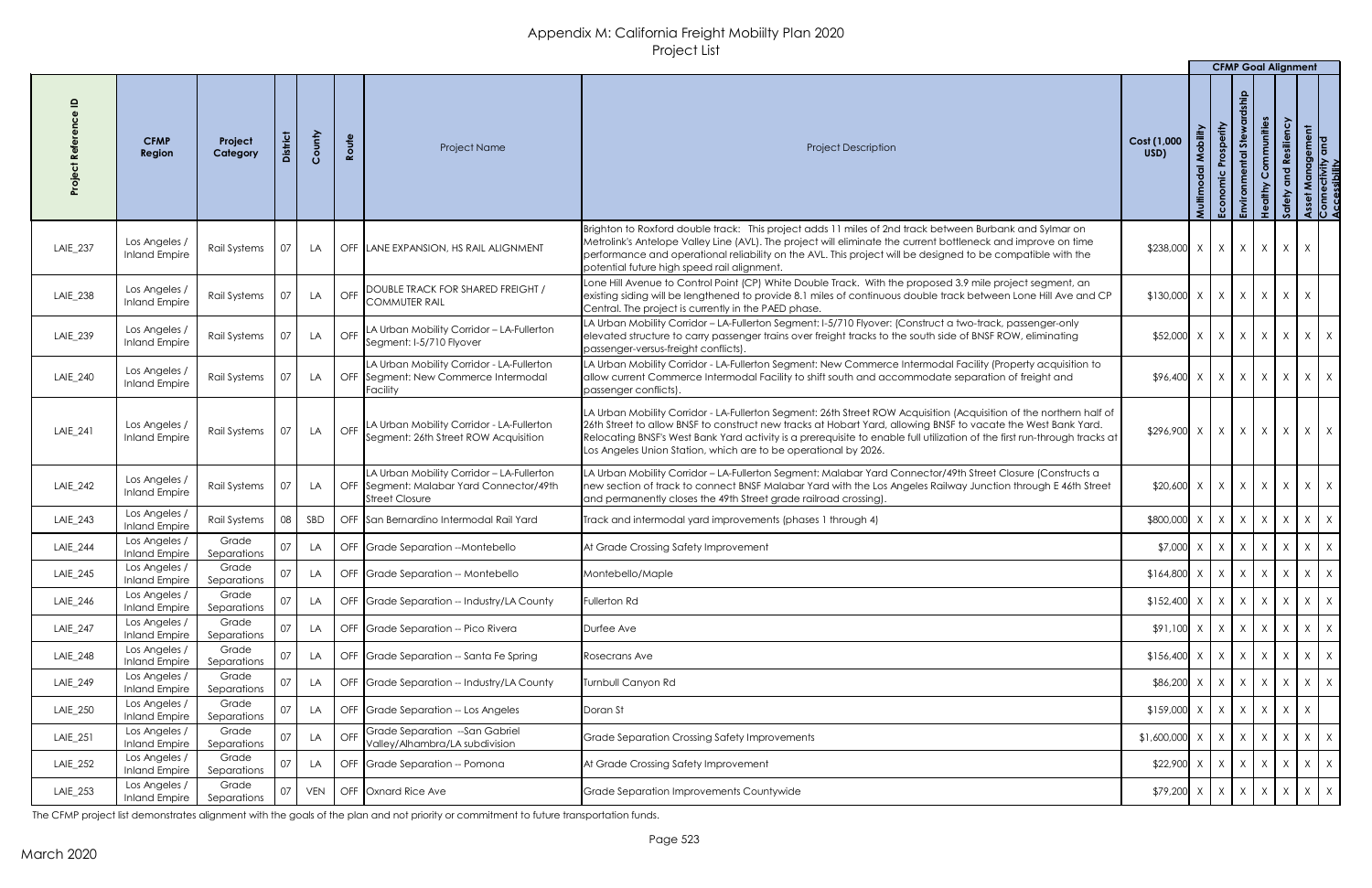|          |                                       |                       |                 |            |       |                                                                                                                                                                                                                                         |                                                                                                                                                                                                                                                                                                                                                                                                                                                                                                   |                                                                | <b>CFMP Goal Alignment</b>     |                                       |                                     |              |                                                       |
|----------|---------------------------------------|-----------------------|-----------------|------------|-------|-----------------------------------------------------------------------------------------------------------------------------------------------------------------------------------------------------------------------------------------|---------------------------------------------------------------------------------------------------------------------------------------------------------------------------------------------------------------------------------------------------------------------------------------------------------------------------------------------------------------------------------------------------------------------------------------------------------------------------------------------------|----------------------------------------------------------------|--------------------------------|---------------------------------------|-------------------------------------|--------------|-------------------------------------------------------|
|          | <b>CFMP</b><br>Region                 | Project<br>Category   | <b>District</b> | County     | Route | Project Name                                                                                                                                                                                                                            | <b>Project Description</b>                                                                                                                                                                                                                                                                                                                                                                                                                                                                        | Cost (1,000<br>USD)                                            | Prosperity<br>あ<br>Econ<br>- 면 | Communities<br>althy<br>$\frac{9}{5}$ | <b>Resiliency</b><br>$\overline{c}$ |              | Asset Management<br>Connectivity and<br>Accessibility |
| LAIE_254 | Los Angeles<br><b>Inland Empire</b>   | Grade<br>Separations  |                 | <b>VEN</b> |       | OFF Ventura County Transportation Commission                                                                                                                                                                                            | Grade Separation Improvements Countywide                                                                                                                                                                                                                                                                                                                                                                                                                                                          | $$147,300 \times   X   X   X$                                  |                                |                                       | X                                   | $\mathsf{X}$ |                                                       |
| LAIE_255 | Los Angeles /<br><b>Inland Empire</b> | Grade<br>Separations  |                 | <b>RIV</b> |       | OFF Madison St. Grade Sep                                                                                                                                                                                                               | In Riverside - Madison St grade separation: construct a 4- In (2 Ins in ea dir) noncapacity enhancing Madison<br>st/BNSF underpass between Indiana ave and Peters st/Ysmael villegas st.                                                                                                                                                                                                                                                                                                          | $$38,000 \times   \times   \times   \times  $                  |                                |                                       | $\mathsf{X}$                        |              | X                                                     |
| LAIE_256 | Los Angeles /<br><b>Inland Empire</b> | Grade<br>Separations  | 08              | <b>RIV</b> |       | OFF Mary Street Grade Crossing                                                                                                                                                                                                          | In Riverside on Mary street: replace existing 4 In (2 lanes in each direction) right/right crossing with a 4 In (2 Ins in<br>each direction - non-capacity) U.C. grade separation on Mary st between Marguerite ave and Indiana ave.                                                                                                                                                                                                                                                              | $$38,000 \times   X   X   X$                                   |                                |                                       | $\chi$                              |              | $\mathsf{X}$                                          |
| LAIE_257 | Los Angeles /<br><b>Inland Empire</b> | Grade<br>Separations  | 08              | <b>RIV</b> |       | OFF Beaumont                                                                                                                                                                                                                            | California Avenue/UP Rail Crossing                                                                                                                                                                                                                                                                                                                                                                                                                                                                | $$36,000 \times   X   X   X$                                   |                                |                                       |                                     |              | X                                                     |
| LAIE_258 | Los Angeles /<br><b>Inland Empire</b> | Grade<br>Separations  |                 | <b>RIV</b> |       | OFF Third St. Grade Sep                                                                                                                                                                                                                 | In Riverside on Third Street: replace existing 4 lane (2 in each direction) r/r/ x-ing with a 4-In (2 Ins in each<br>direction - non-capacity) U.C. grade separation on Third St between Vine St and Park Ave                                                                                                                                                                                                                                                                                     | $$45,000$ X                                                    | $X \mid X \mid X$              |                                       |                                     |              | X                                                     |
| LAIE_259 | Los Angeles /<br><b>Inland Empire</b> | Grade<br>Separations  |                 | <b>RIV</b> |       | OFF Jackson St. Grade Sep                                                                                                                                                                                                               | Jackson St (Riverside) - construct roadway/rail grade separations                                                                                                                                                                                                                                                                                                                                                                                                                                 | $$1,500$ $\times$ $\times$ $\times$ $\times$ $\times$ $\times$ |                                |                                       | $\chi$                              |              | X                                                     |
| LAIE_260 | Los Angeles /<br>Inland Empire        | Grade<br>Separations  | 08              | <b>RIV</b> |       | OFF Ethanac Rd. Grade Sep                                                                                                                                                                                                               | On Ethanac Rd from Sherman Rd. to Matthews Rd.: Widen from 2 to 4 lanes including Grade Separation over<br>BNSF RR (Grade Separation is not part of Grade Separation list and should remain in the arterial section).                                                                                                                                                                                                                                                                             |                                                                |                                |                                       | X                                   |              | $\chi$ '                                              |
| LAIE_261 | Los Angeles /<br><b>Inland Empire</b> | Grade<br>Separations  | 08              | <b>RIV</b> |       | OFF Menifee Rd. Grade Sep                                                                                                                                                                                                               | On Menifee Rd. from SR 74 (Pinacate Rd) to Simpson Rd: Widen from 2 to 4 lanes including Grade Separation<br>over RR (Grade Separation is not part of Grade Separation list and should remain in the arterial section).                                                                                                                                                                                                                                                                           | $$57,300 \times   X   X   X$                                   |                                |                                       | $\chi$                              |              | X                                                     |
| LAIE_262 | Los Angeles /<br><b>Inland Empire</b> | Grade<br>Separations  | 08              | <b>RIV</b> |       | OFF Pennsylvania Ave. Grade Sep                                                                                                                                                                                                         | Pennsylvania Ave (Beaumont) - construct roadway/rail grade separations                                                                                                                                                                                                                                                                                                                                                                                                                            | $$2,200$ X                                                     | $X \mid X \mid X$              |                                       | $\mathsf{X}$                        |              | X                                                     |
| LAIE_263 | Los Angeles<br><b>Inland Empire</b>   | Grade<br>Separations  | 08              | SBD        |       | OFF Mt. Verson Ave. / BNSF Grade Sep                                                                                                                                                                                                    | Mt. Vernon Avenue Bridge (overhead) at BNSF Crossing. Replace Grade Separation with new 4 lane bridge from<br>2nd St to 5th St (0.2 miles south of Route 66) (Bridge No 54C0066) (City of San Bernardino)                                                                                                                                                                                                                                                                                         | $$145,400$ X                                                   | $X \mid X \mid X$              |                                       |                                     |              | $X -$                                                 |
| LAIE_264 | Los Angeles /<br><b>Inland Empire</b> | Inter/Intra-state  07 |                 | LA         | 57    | SR 57/SR 60 Interchange improvements                                                                                                                                                                                                    | Route 57/60 confluence chokepoint relief program. Reconstruct Grand Avenue overcrossing. Reconstruct<br>Inorthbound SR 57 connector to eastbound SR 60. Construct eastbound SR 60 bypass off-ramp to Grand Avenue.<br>Construct southbound Grand Avenue loop entrance ramp to eastbound SR 60. Construct Grand Avenue to<br>eastbound SR 60 entrance ramp. Reconstruct the diamond bar golf course tunnel and golf course. Reconstruct<br>Diamond Bar Boulevard entrance ramp to eastbound SR 60. | $$420,000$ X                                                   | $\mathsf{X}$<br>$\chi$         |                                       | $\mathsf{X}$                        |              | $X \mid X$                                            |
| LAIE_265 | Los Angeles /<br><b>Inland Empire</b> | Inter/Intra-state 07  |                 | LA         | 60    | SR 60/7th Avenue (I-605 Hot Spot Studies)                                                                                                                                                                                               | Interchange Improvement Project                                                                                                                                                                                                                                                                                                                                                                                                                                                                   | $$23,100$ X                                                    | $X \mid$<br>$\mathsf{X}$       |                                       | $\mathsf{X}$                        |              | $X \mid X$                                            |
| LAIE_266 | Los Angeles /<br><b>Inland Empire</b> | Inter/Intra-state  07 |                 | LA         | 71    | Route 71: Route 10 to San Bernardino county<br>line (Mission Road to I-10 segment) -<br>expressway to freeway conversion - add 1<br>HOV lane and 1 mixed flow lane. (2001 CFP<br>8349, TCRP #50) (EA# 210600, PPNO 2741)<br>(TCRP #50). | Route 71: Route 10 to San Bernardino county line (Mission Road to I-10 segment) - expressway to freeway<br>conversion - add 1 HOV lane and 1 mixed flow lane. (2001 CFP 8349, TCRP #50) (EA# 210600, PPNO 2741) (TCRP<br>#50).                                                                                                                                                                                                                                                                    | $$305,800$ X X X                                               | $\mathsf{X}$                   |                                       | $\mathsf{X}$                        | $\mathsf{X}$ |                                                       |
| LAIE_267 | Los Angeles /<br><b>Inland Empire</b> | Inter/Intra-state 07  |                 | LA         |       | 91 SR 91 Interchange                                                                                                                                                                                                                    | SR 91 Wilmington Ave. interchange; proposed improvements would reconfigure Wilmington Ave. interchange to<br>a modified DDI (diverging diamond interchange)                                                                                                                                                                                                                                                                                                                                       | $$49,000 \times$                                               | $\mathsf{X}$<br>$\mathsf{X}$   |                                       | $\mathsf{X}$                        |              | $X \mid X$                                            |
| LAIE_268 | Los Angeles<br><b>Inland Empire</b>   | Inter/Intra-state 07  |                 | LA         | 91    | SR 91 Aux. Lane                                                                                                                                                                                                                         | EB SR 91 Atlantic Ave to Cherry Ave. Add one eastbound auxiliary lane from I-710 ramps at Atlantic Avenue to<br>past Cherry Avenue undercrossing.                                                                                                                                                                                                                                                                                                                                                 | $$90,000 \times X$                                             | $\mathsf{X}$                   |                                       | $\mathsf{X}$                        |              | $X \mid X$                                            |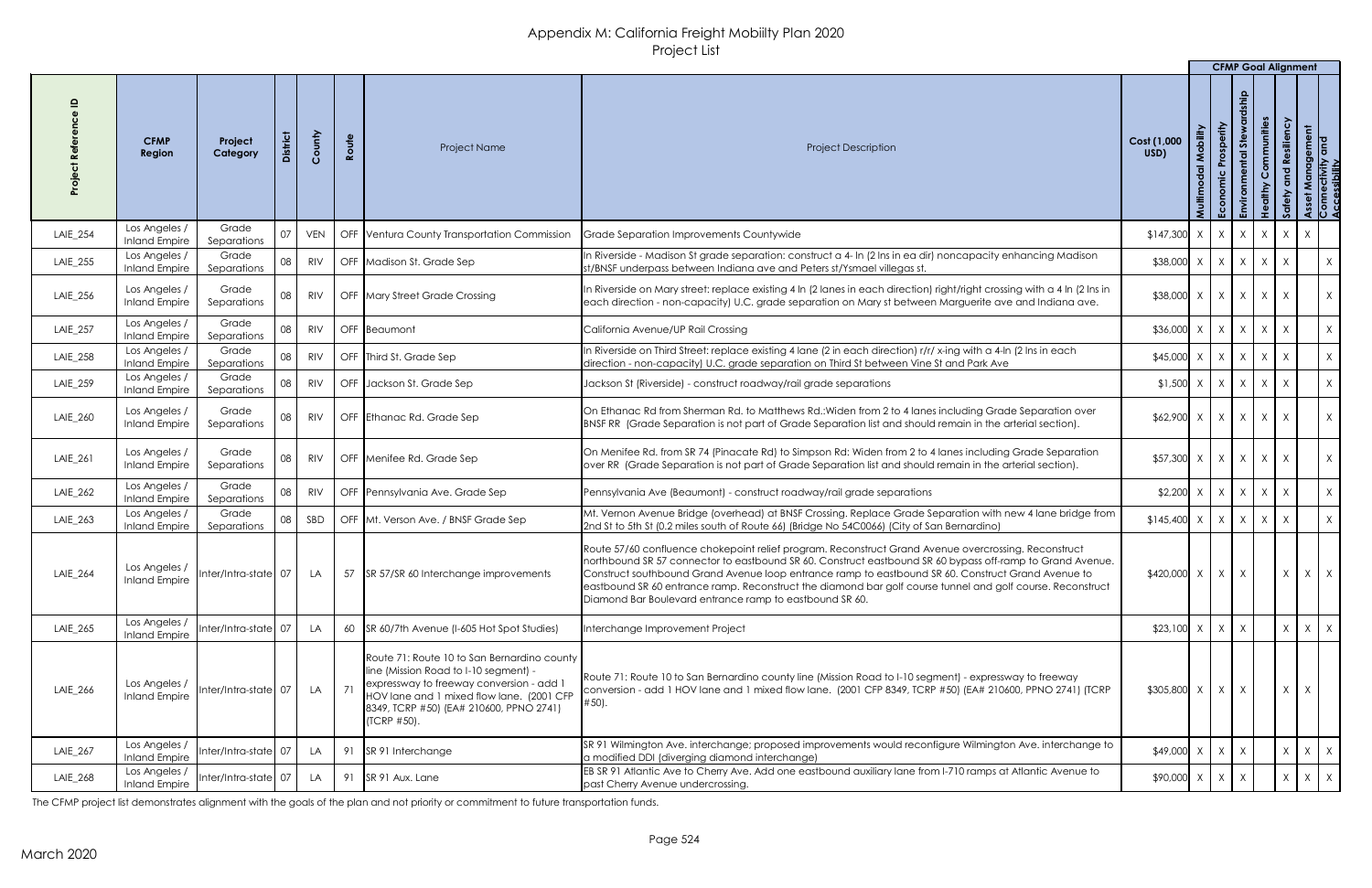|          |                                       |                        |                 |            |                 |                                                                                                                                                                                                                                                    |                                                                                                                                                                                                                                                                                                                                                                                                                                                                         |                                                                         |               | <b>CFMP Goal Alignment</b> |                                |                           |                                         |                                             |  |
|----------|---------------------------------------|------------------------|-----------------|------------|-----------------|----------------------------------------------------------------------------------------------------------------------------------------------------------------------------------------------------------------------------------------------------|-------------------------------------------------------------------------------------------------------------------------------------------------------------------------------------------------------------------------------------------------------------------------------------------------------------------------------------------------------------------------------------------------------------------------------------------------------------------------|-------------------------------------------------------------------------|---------------|----------------------------|--------------------------------|---------------------------|-----------------------------------------|---------------------------------------------|--|
|          | <b>CFMP</b><br>Region                 | Project<br>Category    | <b>District</b> | County     | Route           | Project Name                                                                                                                                                                                                                                       | <b>Project Description</b>                                                                                                                                                                                                                                                                                                                                                                                                                                              | Cost (1,000<br>USD)                                                     | Mobility      | Prosperity<br>Economic     | <b>Stew</b><br>n <sub>td</sub> | Communities<br>dithy<br>Ĭ | ssiliency<br><u>ဇ</u><br>$\overline{2}$ | t Management<br>rectivity and<br>sssibility |  |
| LAIE_269 | Los Angeles /<br><b>Inland Empire</b> | Inter/Intra-state 07   |                 | LA         |                 | 91 SR 91 Interchange                                                                                                                                                                                                                               | SR 91 Central Ave interchange improvements. proposed improvements would reconfigure Central Ave.<br>Interchange to a modified DDI (diverging diamond interchange)                                                                                                                                                                                                                                                                                                       | $$49,000 \times$                                                        |               | $\mathsf{X}$               | $\mathsf{X}$                   | $\lambda$                 |                                         | $X \mid X$                                  |  |
| LAIE_270 | Los Angeles /<br><b>Inland Empire</b> | Inter/Intra-state 07   |                 | LA         | 91              | SR 91 WB Operational and Capacity<br>Improvements                                                                                                                                                                                                  | Improvements to the westbound SR 91 improvements project consist of adding an additional general purpose<br>lane, adding auxiliary lanes, and on/off ramp improvements.                                                                                                                                                                                                                                                                                                 | $$187,800$ X                                                            |               | $X \mid X$                 |                                | $\mathsf{X}$              |                                         |                                             |  |
| LAIE_271 | Los Angeles<br><b>Inland Empire</b>   | Inter/Intra-state 07   |                 | LA         | 91              | Add auxiliary lane between gore points,<br>westbound from Acacia Avenue to Central<br>Avenue                                                                                                                                                       | Add auxiliary lane between gore points, westbound from Acacia Avenue to Central Avenue                                                                                                                                                                                                                                                                                                                                                                                  | $$180,000$ $X$ $X$                                                      |               |                            | X                              |                           | $\mathsf{X}$                            | X                                           |  |
| LAIE_272 | Los Angeles /<br><b>Inland Empire</b> | Inter/Intra-state 07   |                 | LA         |                 | 405   I-405 Aux                                                                                                                                                                                                                                    | Add auxiliary lanes along I-405 northbound and southbound between Artesia Blvd and El Segundo to alleviate<br>congestion and improve operations.                                                                                                                                                                                                                                                                                                                        | $$108,000$ X                                                            |               | $\chi$                     | X                              |                           | $\chi$                                  | $X \mid X$                                  |  |
| LAIE_273 | Los Angeles /<br><b>Inland Empire</b> | Inter/Intra-state 07   |                 | LA         |                 | 605 I-605 City of Industry                                                                                                                                                                                                                         | I-605 Valley Blvd interchange improvements: the project involves the reconfiguration of SB I-605 ramp by<br>removing the horseshoe on-ramp and adding two lanes to the on-ramp. The project will also reconstruct the SBI-<br>605 loop off and on-ramps. Lastly, the project will add a WB through lane on Valley Blvd west of Temple Ave and<br>add a two lane left turn pocket for SB I-605 on-ramp on WB Valley Blvd.                                                | $$21,000$ $\times$ $\times$ $\times$                                    |               |                            |                                |                           | $\mathsf{X}$                            | $X \mid X$                                  |  |
| LAIE_274 | Los Angeles /<br><b>Inland Empire</b> | Inter/Intra-state 07   |                 | LA         |                 | 605   I-605 South Street                                                                                                                                                                                                                           | SRI-605 at south street improvements project; proposed improvements on the I-605 connector South St. off ramp<br>by adding storage capacity.                                                                                                                                                                                                                                                                                                                            | $$36,000 \times   X  $                                                  |               |                            | $\mathsf{X}$                   |                           | $\mathsf{X}$                            | $X \mid X$                                  |  |
| LAIE_275 | Los Angeles /<br><b>Inland Empire</b> | $Inter/Intra-state$ 07 |                 | LA         |                 | 605   I-605 Interchange                                                                                                                                                                                                                            | SBI-605 loop on and off ramp removal and reconfiguration of the existing interchange at Beverly Blvd. The<br>southbound I-605 collector-distributor road will be removed from the mainline and the new ramps will<br>merge/diverge directly from the mainline.                                                                                                                                                                                                          | $$25,600 \times   X  $                                                  |               |                            | $\mathsf{X}$                   |                           | X                                       | $X \mid X$                                  |  |
| LAIE_276 | Los Angeles /<br><b>Inland Empire</b> | Inter/Intra-state 07   |                 | LA         | 605             | This is an I-605 hot spot related intersection<br>project. The purpose of this project is to<br>replace/adjust 2 signals for the timing,<br>alleviate the congestion and delays.                                                                   | This is an I-605 hot spot related intersection project. The purpose of this project is to replace/adjust 2 signals for<br>the timing, alleviate the congestion and delays.                                                                                                                                                                                                                                                                                              |                                                                         | $$500 \times$ | $\mathsf{X}$               | $\mathsf{X}$                   |                           | $\mathsf{X}$                            |                                             |  |
| LAIE_277 | Los Angeles /<br><b>Inland Empire</b> | Inter/Intra-state 07   |                 | LA         |                 | 710   1-710                                                                                                                                                                                                                                        | II-710 corridor capacity enhancement - add 1 mixed flow lanes between Ocean Blvd and SR 1 (each direction),<br>add 2 truck lanes between Willow St and Del Amo Blvd (each direction), add 1 mixed flow lanes between I-105<br>and SR 60 (each direction), and interchange improvements between Ocean Blvd in Long Beach and SR 60 in<br>east Los Angeles                                                                                                                | $\frac{1}{2}$ \$5,941,000 $x \mid x \mid x \mid x \mid x \mid x \mid x$ |               |                            |                                |                           |                                         |                                             |  |
| LAIE_278 | Los Angeles<br><b>Inland Empire</b>   | Inter/Intra-state 07   |                 | <b>LA</b>  | OFF             | Enhance goods movement by increasing<br>turning radii, upgrading signals, adding<br>lighting & signage, removing old railroad<br>tracks, improving storm drains, & eliminating<br>hazards. NOTE: This project is a City of Los<br>Angeles project. | Enhance goods movement by increasing turning radii, upgrading signals, adding lighting & signage, removing<br>old railroad tracks, improving storm drains, & eliminating hazards. This project is subject to Metro's EIR yet-to-be-<br>determined preferred alternative for West Santa Ana Rail project. Metro expects to complete the Final EIR in<br>2022.                                                                                                            | \$12,027                                                                | $\mathsf{X}$  | $\mathsf{X}$               | $\mathsf{X}$                   |                           | $\mathsf{X}$                            | X                                           |  |
| LAIE_279 | Los Angeles /<br><b>Inland Empire</b> | Inter/Intra-state 07   |                 | LA         |                 | OFF 1-605                                                                                                                                                                                                                                          | This project is an I-605 hot spot related intersection project. The purpose of this project is to increase the left-turn<br>storage capacity, alleviate the congestion and delays.                                                                                                                                                                                                                                                                                      | $$500$ X                                                                |               | $X \mid X$                 |                                |                           | $\mathsf{X}$                            |                                             |  |
| LAIE_280 | Los Angeles /<br><b>Inland Empire</b> | Inter/Intra-state 08   |                 | <b>RIV</b> | 10 <sup>°</sup> | I-10 Truck Parking Availability Systems proejct                                                                                                                                                                                                    | I-10 Truck Parking Availability Systems project is a collaboration with Texas, New Mexico, and Arizona to install<br>dynamic truck parking signage along the I-10 corridor to inform truck drivers of available parking spaces in<br>advance of reaching rest areas. The following locations within California will be installed with dynamic truck<br>parking signage: • Wiley's Well Rest Area, • Cactus City Rest Area, • Whitewater Rest Area. • Wildwood Rest Area | $\vert 1.440 \vert \times \vert \times \vert \times \vert \times \vert$ |               |                            |                                |                           | $X \mid X \mid X$                       |                                             |  |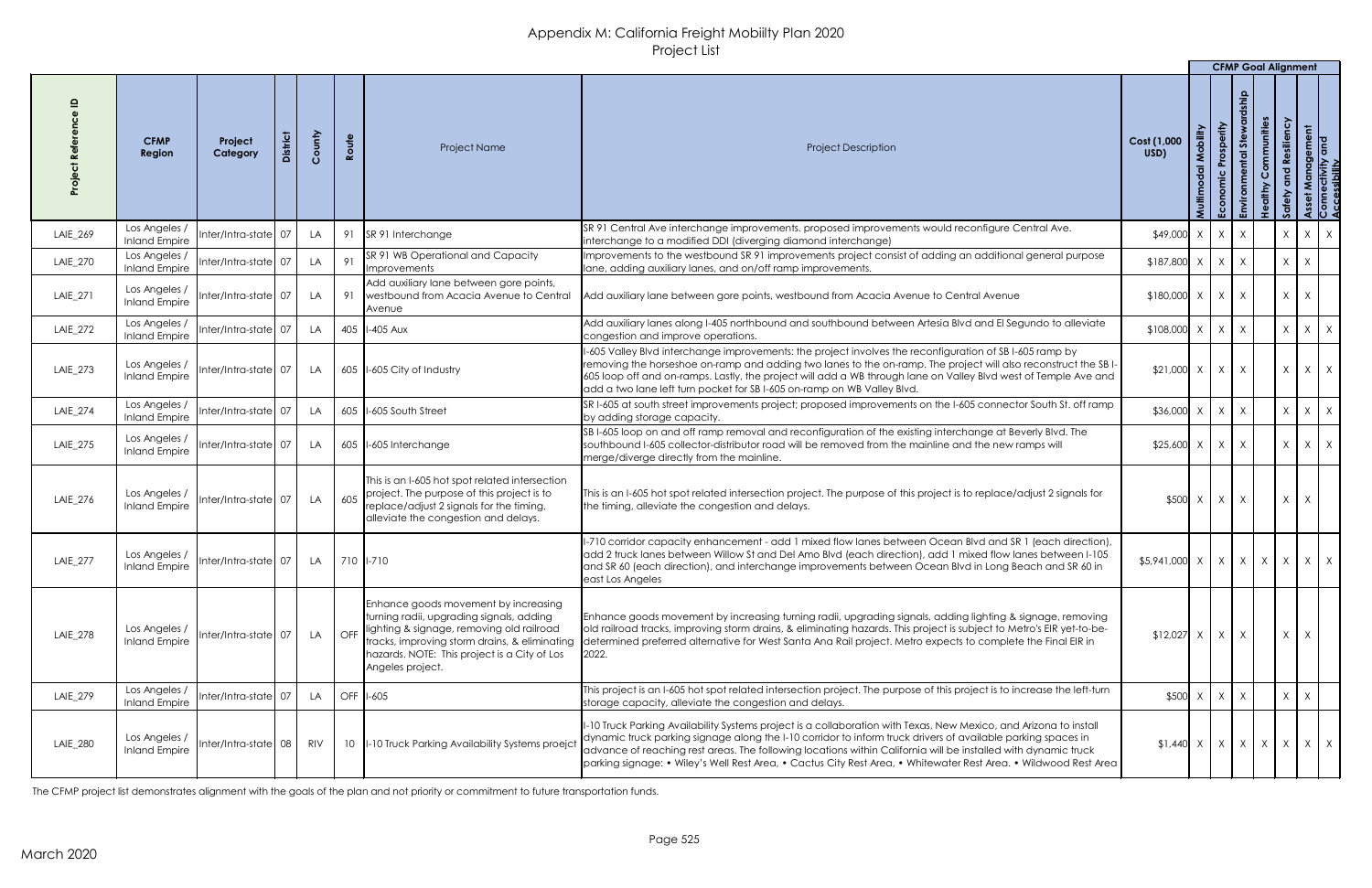|                 |                                       |                                     |         |            |       |                                                                                                                                                                                                                                                                                                                                                     |                                                                                                                                                                                                                                                                                                                                                                                                                                                                                         |                              |                    |                        | <b>CFMP Goal Alignment</b> |                      |                   |                                                       |
|-----------------|---------------------------------------|-------------------------------------|---------|------------|-------|-----------------------------------------------------------------------------------------------------------------------------------------------------------------------------------------------------------------------------------------------------------------------------------------------------------------------------------------------------|-----------------------------------------------------------------------------------------------------------------------------------------------------------------------------------------------------------------------------------------------------------------------------------------------------------------------------------------------------------------------------------------------------------------------------------------------------------------------------------------|------------------------------|--------------------|------------------------|----------------------------|----------------------|-------------------|-------------------------------------------------------|
|                 | <b>CFMP</b><br><b>Region</b>          | Project<br>Category                 | istrict | County     | Route | <b>Project Name</b>                                                                                                                                                                                                                                                                                                                                 | <b>Project Description</b>                                                                                                                                                                                                                                                                                                                                                                                                                                                              | Cost (1,000<br>USD)          | Mobility<br>Multim | Prosperity<br>Economic | <b>Stew</b><br>ntal        | ommunities<br>Ű<br>Ξ | <b>Resiliency</b> | Asser Management<br>Connectivity and<br>Accessibility |
| LAIE_281        | Los Angeles /<br><b>Inland Empire</b> | Inter/Intra-state 08                |         | RIV        |       | bridge to east of Tyler St                                                                                                                                                                                                                                                                                                                          | Widen and construct new 6 through lane IC Widen and construct new 6 through lane IC from east of Coachella Stormwater Channel bridge to east of Tyler<br>86   from east of Coachella Stormwater Channel   St. Improvements include extended ramp acceleration/deceleration lanes, relocate/realign ave 50 and Tyler St,<br>bike lanes, sidewalks, and reconstruct traffic signals. Additionally this project will mitigate flooding issues.                                             | $$32,200 \times   X   X   X$ |                    |                        |                            |                      | $\mathsf{X}$      | X                                                     |
| LAIE_282        | Los Angeles /<br><b>Inland Empire</b> | Inter/Intra-state 08                |         | RIV        |       | Widen and construct new 6 through lane IC<br>86   from east of Coachella Stormwater Channel<br>Bridge to east of Tyler St.                                                                                                                                                                                                                          | At SR 86/Avenue 52: widen and construct new 6 through lane I/C from e/o Coachella Stormwater Channel<br>bridge to e/o Tyler St. improvements include: realign Polk St and relocate Ave 52 and Polk St intersection,<br>extended ramp acceleration/deceleration lanes, bike lanes, sidewalks, and reconstruct traffic signals (EA:<br>0c960). Additionally this project will mitigate flooding issues.                                                                                   | $$33,000 \times   X   X   X$ |                    |                        |                            |                      | X                 | X                                                     |
| LAIE_283        | Los Angeles /<br><b>Inland Empire</b> | Inter/Intra-state 08                |         | RIV        |       | 91   SR 91/SR 71                                                                                                                                                                                                                                                                                                                                    | At SR 91/SR 71 JCT: Replace EB 91 to NB 71 connector w/direct connector and reconstruct the Green River Road<br>EB on-ramp (EA: 0F541)                                                                                                                                                                                                                                                                                                                                                  | $$127,000$ X                 |                    | $\mathsf{X}$           | $\mathsf{X}$               |                      |                   |                                                       |
| <b>LAIE_284</b> | Los Angeles /<br><b>Inland Empire</b> | Inter/Intra-state 08                |         | <b>RIV</b> | 91    | Construct 1 LN westbound from Green River<br>Road to SR 241                                                                                                                                                                                                                                                                                         | Construct 1 LN westbound from Green River Road to SR 241                                                                                                                                                                                                                                                                                                                                                                                                                                | \$50,000                     |                    |                        |                            |                      | X                 |                                                       |
| LAIE_285        |                                       | Inland Empire  Inter/Intra-state 08 |         | RIV        |       | In western Riverside County in March IPA<br>larea - construct new extension of Van Buren<br>OFF Blvd from March Field Air Museum to<br>Nandina Ave with 4 lane arterial with center   terminal and Amazon shipping terminal.<br>turn median.                                                                                                        | In western Riverside County in March IPA area - construct new extension of Van Buren Blvd from March Field Air<br>Museum to Nandina Ave with 4 lane arterial with center turn median. March airfield includes a general aviation                                                                                                                                                                                                                                                        | \$8,800 X                    |                    |                        |                            |                      |                   | $\sf X$                                               |
| LAIE_286        | Los Angeles /<br><b>Inland Empire</b> | Inter/Intra-state 08                |         | SBD        |       | 10  I-10 Eastbound truck climbing lane                                                                                                                                                                                                                                                                                                              | -10 EB truck climbing lane: continue the existing eastbound truck climbing lane on I-10 from the 16th St bridge in<br>the city of Yucaipa for about 3 miles to just east of the county line road undercrossing. The project includes a<br>transition lane to allow trucks to merge with general traffic and may include minor structural improvements to<br>accommodate for lane widening (PPNO 3009q)                                                                                  | $$34,600 \times   X   X   X$ |                    |                        |                            |                      | X                 | X                                                     |
| <b>LAIE_287</b> | Los Angeles /<br><b>Inland Empire</b> | $Inter/Intra-state$ 08              |         | SBD        |       | 10 Accelerated Freight Bridges                                                                                                                                                                                                                                                                                                                      | Accelerated Freight Bridges Project (EA 1J210):<br>• Investigation of six bridges along I-10 and SR 60 within San Bernardino and Riverside Counties for needs to<br>strengthen/replace bridges or rehabilitate decks.<br>. Upon inspection, Ramona Avenue OC (Bridge #54-0745) at SBD-60-PM R1.37 will need to be addressed.<br>*This project is part of a larger project that includes D7's accelerated freight bridges at various locations along SR<br>60 within Los Angeles County. | $$27,500$ X                  |                    | $\mathsf{X}$           |                            | X                    |                   | $X \mid X \mid X$                                     |
| <b>LAIE_288</b> | Los Angeles /<br><b>Inland Empire</b> | Inter/Intra-state  08               |         | SBD        |       | -10 corridor express lane widening (contract<br>1): from San Antonio Ave to I-10/I-15 IC;<br>Implement 2 express lanes in each direction<br>for a total of 4 general purpose and 2<br>express lanes in each direction and aux lane<br>widening, undercrossings, overcrossings, and<br>reconstruction of ramps and lane transitions<br>where needed. | I-10 corridor express lane widening (contract 1): from San Antonio Ave to I-10/I-15 IC; implement 2 express lanes<br>in each direction for a total of 4 general purpose and 2 express lanes in each direction and aux lane widening,<br>undercrossings, overcrossings, and reconstruction of ramps and lane transitions where needed.                                                                                                                                                   | $$690,600$ X                 |                    | $X \mid X$             |                            |                      |                   |                                                       |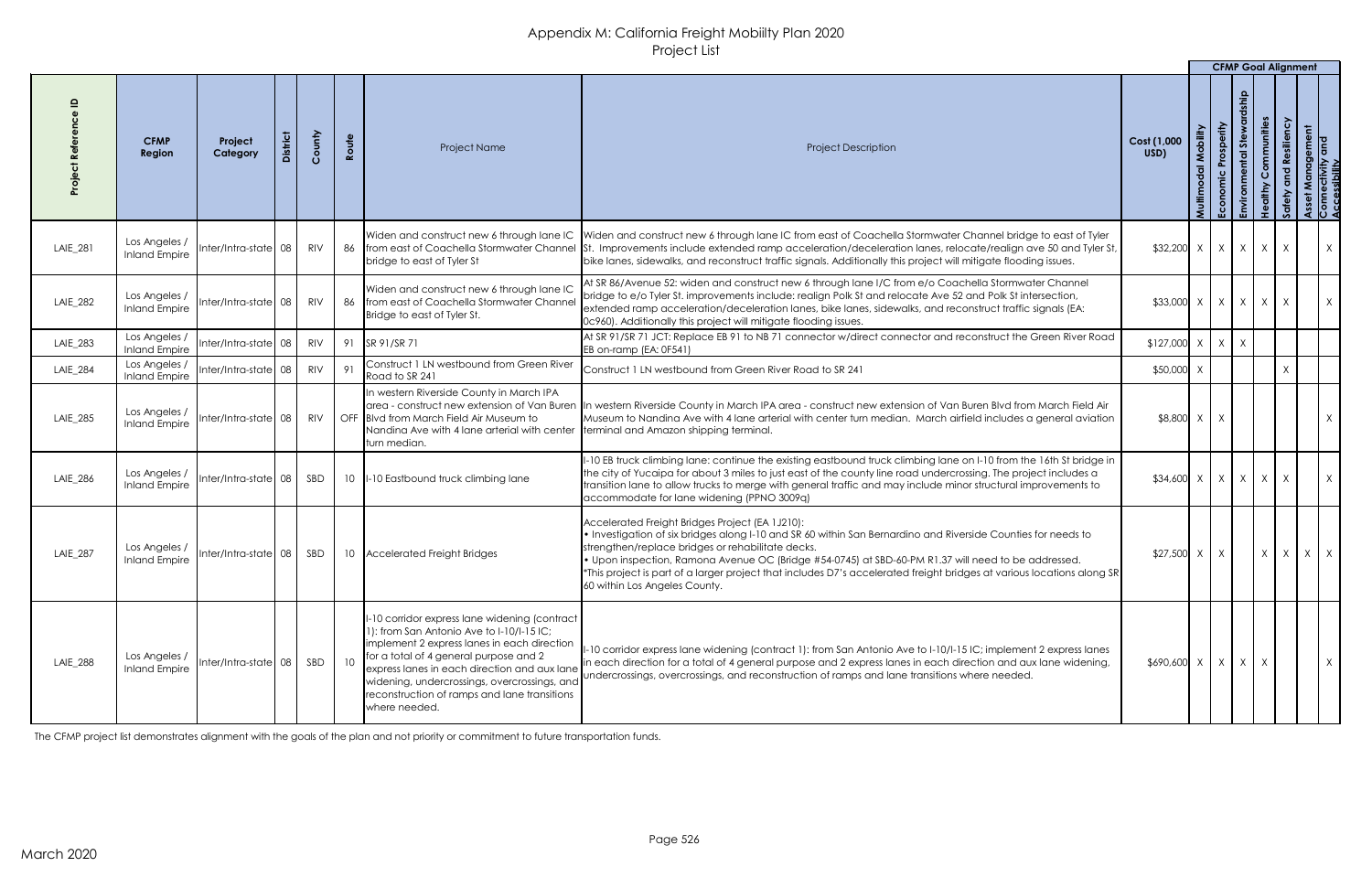|          |                                       |                                      |        |                                                                                                                                                                                                                                                                                                                                                                                                         |                                                                                                                                                                                                                                                                                                                                                                                                                                                                                                                           |                     |              | <b>CFMP Goal Alignment</b> |              |              |
|----------|---------------------------------------|--------------------------------------|--------|---------------------------------------------------------------------------------------------------------------------------------------------------------------------------------------------------------------------------------------------------------------------------------------------------------------------------------------------------------------------------------------------------------|---------------------------------------------------------------------------------------------------------------------------------------------------------------------------------------------------------------------------------------------------------------------------------------------------------------------------------------------------------------------------------------------------------------------------------------------------------------------------------------------------------------------------|---------------------|--------------|----------------------------|--------------|--------------|
|          | <b>CFMP</b><br><b>Region</b>          | Project<br>Category                  | County | Route<br>Project Name                                                                                                                                                                                                                                                                                                                                                                                   | <b>Project Description</b>                                                                                                                                                                                                                                                                                                                                                                                                                                                                                                | Cost (1,000<br>USD) | Prosperity   | mmunities                  |              | ement<br>and |
| LAIE_289 | Los Angeles /<br><b>Inland Empire</b> | Inter/Intra-state 08                 | SBD    | Colton: Mt. Vernon Ave Bridge widening<br>over I-10: Widen Mt. Vernon Bridge structure<br>(3-4 lanes; 1 new SB lane) to accommodate<br>new dedicated turn and bike lanes, widen<br>10 Mt. Vernon Ave (2-4 lanes) from I-10 EB off/on<br>ramps to approx. 300 FT south along Mt.<br>Vernon; realign Mt. Vernon & E Valley Blvd<br>Intersection; Relocate WB on-ramp (remains<br>I lane at the mainline). | Colton: Mt. Vernon Ave Bridge widening over I-10: Widen Mt. Vernon Bridge structure (3-4 lanes; 1 new SB lane) to<br>accommodate new dedicated turn and bike lanes, widen Mt. Vernon Ave (2-4 lanes) from I-10 EB off/on-ramps<br>to approx. 300 FT south along Mt. Vernon; realign Mt. Vernon & E Valley Blvd Intersection; Relocate WB on-ramp<br>(remains 1 lane at the mainline).                                                                                                                                     | $$53,800$ X         | X            | $X \mid X$                 | $\mathsf{X}$ | $\mathsf{X}$ |
| LAIE_290 | Los Angeles /<br>Inland Empire        |                                      |        | I-10 at Cedar Ave. between Slover and<br>Bloomington - From Bloomington to Orange,<br>reconstruct IC - Widen 4-6 lanes with left and<br>right turn lanes; Add 1 lane to the EB off<br>10<br>ramp which goes beyond the gore area;<br>Add 2 lanes on the WB off ramp within the<br>gore area; Pavement rehab From Orange to<br>Slover (remains 4 lanes).                                                 | -10 at Cedar Ave. between Slover and Bloomington - From Bloomington to Orange, reconstruct IC - Widen 4-6<br>lanes with left and right turn lanes; Add 1 lane to the EB off ramp which goes beyond the gore area; Add 2 lanes<br>on the WB off ramp within the gore area; Pavement rehab From Orange to Slover (remains 4 lanes).                                                                                                                                                                                         | $$79,200$ X         | $\mathsf{X}$ |                            |              |              |
| LAIE_291 | Los Angeles /<br><b>Inland Empire</b> | lnter/Intra-state  08 <sub>I</sub>   | SBD    | 1-15 express lanes: construct 2 new express<br>lanes in each direction b/w SR 60 & SR 210,<br>construct 1 express In in each direction b/w<br>Cantu-Galleano Ranch Rd & SR 60 and<br>15 express In in each direction b/w SR 210 and<br>Duncan Canyon Rd. Additional<br>improvements to aux In widening,<br>undercrossings, and reconstruction of ramps<br>and lane transitions where needed.            | -15 express lanes: construct 2 new express lanes in each direction b/w SR 60 & SR 210, construct 1 express In in<br>each direction b/w Cantu-Galleano Ranch Rd & SR 60 and 1 express In in each direction b/w SR 210 and<br>Duncan Canyon Rd. Additional improvements to aux In widening, undercrossings, and reconstruction of ramps<br>and lane transitions where needed.                                                                                                                                               | $$476,600$ X        |              | $\mathsf{X}$               |              | X.           |
| LAIE_292 | Los Angeles /<br><b>Inland Empire</b> | Inter/Intra-state $\vert$ 08 $\vert$ | SBD    | Ramp improvements and local road<br>60<br><i>improvements</i>                                                                                                                                                                                                                                                                                                                                           | SR 60 at Archibald Avenue; widen WB and EB entry ramps (add 1 lane), widen WB and EB exit ramps (add left<br>turn lane), add additional left turn lane from Archibald Ave to SR 60 entry ramps. (non-capacity enhancing along<br>Archibald).                                                                                                                                                                                                                                                                              | $$14,600 \times$    | X            | $X \mid X$                 |              |              |
| LAIE_293 | Los Angeles /<br><b>Inland Empire</b> | Inter/Intra-state 08                 | SBD    | 60 Grove Ave IC                                                                                                                                                                                                                                                                                                                                                                                         | Interchange reconstruction and Grove Ave +/- 300 feet N/S of SR 60 widen from 4-6 lanes (PA&ED Only)                                                                                                                                                                                                                                                                                                                                                                                                                      | \$7,600             | $\mathsf{X}$ | X                          |              | X            |
| LAIE_294 | Los Angeles<br><b>Inland Empire</b>   | $Inter/Intro-state 08$ SBD           |        | Gap Closure in 4-Lane Facility on an<br>138 Alternate Goods Movement Corridor (STAA<br>Route)                                                                                                                                                                                                                                                                                                           | 1-Mile Gap Closure at and near BNSF Bridges, on an Alternate Goods Movement Route (STAA Route): SBD-138-PM<br>14.2/15.2<br>$\bullet$ Close a 1-mile long gap (which includes 2 BNSF bridges) where the 4-lane highway reduces to 2 lanes, creating $ $<br>a bottleneck for freight and passenger vehicles on this route. This project will mitigate head on collisions caused<br>by passing slower vehicles.<br>Note: These two SR 138 projects combined will complete a consistent 4-lane corridor for the entire route. | $$25,000$ X         |              |                            |              |              |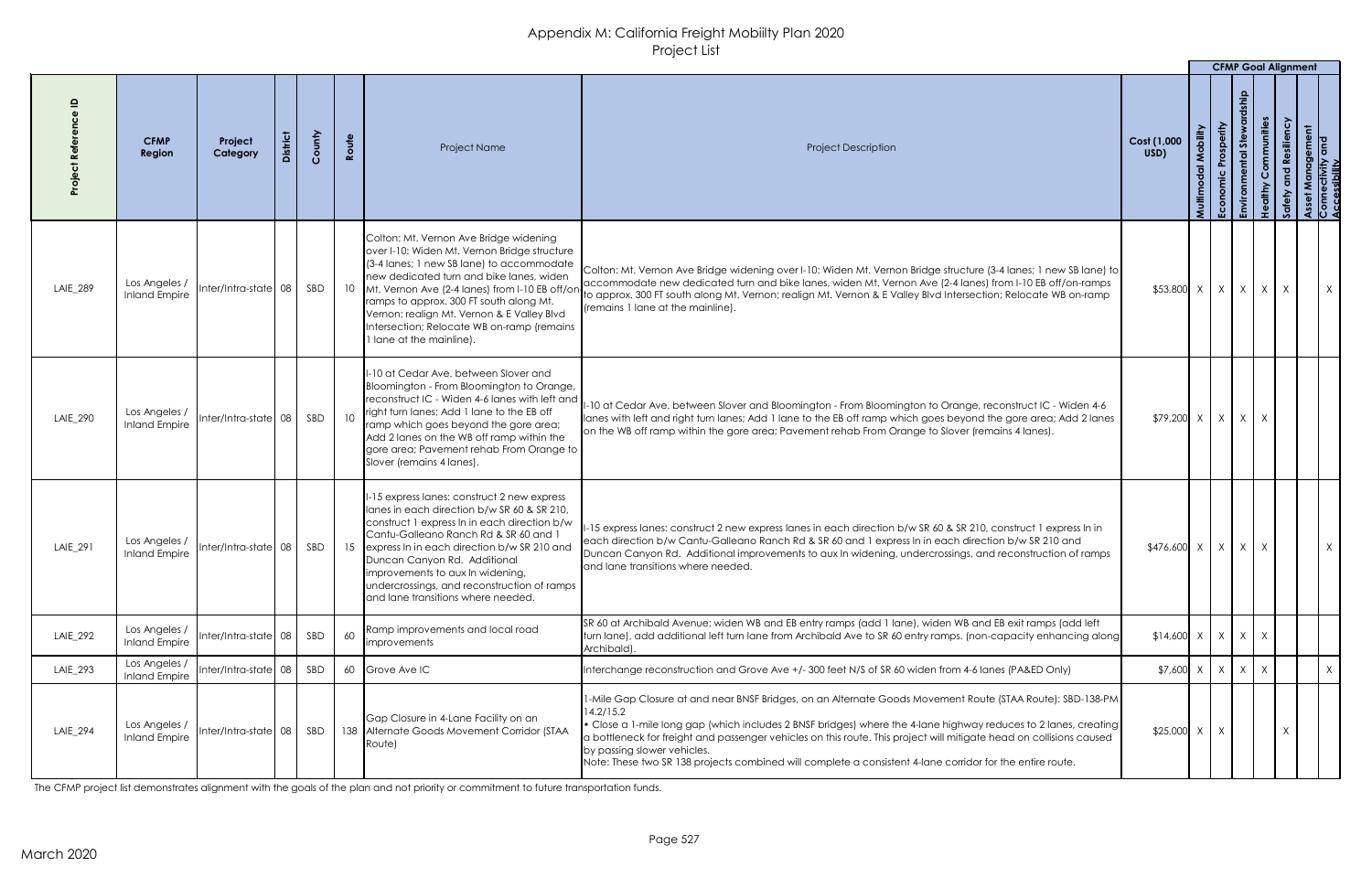|               |                                       |                       |            |       |                                                                                                                                                                                                                                                                                                                                                                                                                                                                                                   | 11000111                                                                                                                                                                                                                                                                                                                                                                                                                                                            |                     |                   | <b>CFMP Goal Alignment</b>     |            |              |   |            |
|---------------|---------------------------------------|-----------------------|------------|-------|---------------------------------------------------------------------------------------------------------------------------------------------------------------------------------------------------------------------------------------------------------------------------------------------------------------------------------------------------------------------------------------------------------------------------------------------------------------------------------------------------|---------------------------------------------------------------------------------------------------------------------------------------------------------------------------------------------------------------------------------------------------------------------------------------------------------------------------------------------------------------------------------------------------------------------------------------------------------------------|---------------------|-------------------|--------------------------------|------------|--------------|---|------------|
|               | <b>CFMP</b><br>Region                 | Project<br>Category   | County     | Route | <b>Project Name</b>                                                                                                                                                                                                                                                                                                                                                                                                                                                                               | <b>Project Description</b>                                                                                                                                                                                                                                                                                                                                                                                                                                          | Cost (1,000<br>USD) | Mobility<br>Multi | vsperity<br>$\ddot{5}$<br>Econ | mmunities  |              |   |            |
| LAIE_295      | Los Angeles /<br><b>Inland Empire</b> | nter/Intra-state 08   | SBD        |       | 138 138 Gap Closure                                                                                                                                                                                                                                                                                                                                                                                                                                                                               | 2-Mile Gap Closure, on an Alternate Goods Movement Route (STAA Route), between Phelan Road and San<br>Bernardino/Los Angeles County Line: SBD-138-PM 0.0/2.4<br>. Close a 2.4-mile gap of SR 138 where the 4-lane highway reduces to 2 lanes. This project will mitigate head on<br>collisions caused by passing slower vehicles.<br>Note: These two SR 138 projects combined will complete a consistent 4-lane corridor for the entire route.                      | $$26,000$ X         |                   |                                |            |              |   |            |
| LAIE_296      | Los Angeles /<br><b>Inland Empire</b> | nter/Intra-state 08   | SBD        |       | SR 210/5th St IC Improvements: Widen &<br>restripe 5th St (4-6 lanes) from east edge of<br>City Creek Bridge to the EB SR 210 ramps<br>w/additional turn pockets plus 2 truck access<br>Idnes; Widen & restripe 5th St (6-8 lanes)<br>210 Junder SR 210 b/w EB & WB ramps, incl.<br>additional thru & turn lanes; Widen the EB &<br>WB on-ramps 2-3 lanes, widen the EB & WB<br>off-ramps 1-2 lanes, all ramps remain 1 In at<br>the mainline. (Combines prior projects<br>$[2011153 \& 2011154]$ | SR 210/5th St IC Improvements: Widen & restripe 5th St (4-6 lanes) from east edge of City Creek Bridge to the EB<br>SR 210 ramps w/additional turn pockets plus 2 truck access lanes; Widen & restripe 5th St (6-8 lanes) under SR 210<br>b/w EB & WB ramps, incl. additional thru & turn lanes; Widen the EB & WB on-ramps 2-3 lanes, widen the EB & WB<br>off-ramps 1-2 lanes, all ramps remain 1 In at the mainline. (Combines prior projects 2011153 & 2011154) | $$9,700$ X          |                   | $X$   $X$   $X$                |            |              |   |            |
| LAIE_297      | Los Angeles /<br><b>Inland Empire</b> | nter/Intra-state 08   | SBD        |       | U.S. 395 (Hesperia, Victorville, & Adelanto)<br>from Chamberlaine Way to 1.8 mi s/o Desert<br>395 Flower Road -interim widening-widen from 2<br>4 lanes and add left turn channelization at<br>$ $ intersections (EA 0f632   phase ii   SEQ 9)                                                                                                                                                                                                                                                    | J.S. 395 (Hesperia, Victorville, & Adelanto) from Chamberlaine Way to 1.8 mi s/o Desert Flower Road -interim<br>widening-widen from 2-4 lanes and add left turn channelization at intersections (EA 0f632   phase ii   SEQ 9)                                                                                                                                                                                                                                       | $$24,000$ X         |                   |                                |            |              |   |            |
| LAIE_298      | Los Angeles /<br><b>Inland Empire</b> | nter/Intra-state 08   | SBD        |       | OFF GREEN TREE BLVD EXTENSION                                                                                                                                                                                                                                                                                                                                                                                                                                                                     | GREEN TREE BLVD AT AT&SF RAILROAD CONSTRUCT 4-LANE BR & CONNECT TO HESPERIA & RIDGECREST RD                                                                                                                                                                                                                                                                                                                                                                         | $$41,500$ X         |                   | $X$ $X$ $X$                    |            | $\mathsf{X}$ |   | $X \mid$   |
| LAIE_299      | Los Angeles /<br><b>Inland Empire</b> | nter/Intra-state 08   | Variou     |       | VAR Last Mile Freight Pilot Initiatives                                                                                                                                                                                                                                                                                                                                                                                                                                                           | Last Mile Freight Pilot Initiatives                                                                                                                                                                                                                                                                                                                                                                                                                                 | $$5,000$ X          |                   | $x \mid x \mid x$              |            | $\mathsf{X}$ | X | X          |
| LAIE_300      | Los Angeles /<br><b>Inland Empire</b> | Inter/Intra-state  12 | <b>ORA</b> | -5    | I-5 Add MF Lane                                                                                                                                                                                                                                                                                                                                                                                                                                                                                   | I-5 (I-405 to SR 55) - in the cities of Irvine and Tustin. Add 1 MF lane NB from truck bypass on ramp to SR 55, add 1<br>MF lane SB from SR 55 to Alton; improving merging. (project b)                                                                                                                                                                                                                                                                             | $$457,000$ X        |                   |                                |            |              |   | $X \mid$   |
| LAIE_301      | Los Angeles /<br><b>Inland Empire</b> | nter/Intra-state  12  | ORA        |       | 55 SR 55 widening between I-405 and I-5                                                                                                                                                                                                                                                                                                                                                                                                                                                           | SR 55 widening between I-405 and I-5 - add 1 MF and 1 HOV lane each direction and fix chokepoints from I-405<br>to I-5; add 1 aux lane each direction between select on/off ramp and non-capacity operational improvements<br>Ithrough project limits                                                                                                                                                                                                               | $$410,900$ X        |                   |                                |            |              |   | $X \mid$   |
| <b>NC_302</b> | Northern<br>California                | Inter/Intra-state  01 | <b>LAK</b> |       | 29 Lake 29 Widening and Truck Lane                                                                                                                                                                                                                                                                                                                                                                                                                                                                | Lake 29 Widening and Truck Lane                                                                                                                                                                                                                                                                                                                                                                                                                                     | \$94,000 X          |                   |                                | X          |              |   | $X \mid$   |
| <b>NC_303</b> | Northern<br>California                | nter/Intra-state 02   | SHA        |       | $I-5$ Big & Tall<br>(Accl'd Freight Bridge)                                                                                                                                                                                                                                                                                                                                                                                                                                                       | Remove vertical clearance and load carrying capacity restrictions along mainline I-5                                                                                                                                                                                                                                                                                                                                                                                | \$39,249            |                   |                                | $X \mid X$ | $\lambda$    |   | X          |
| <b>NC_304</b> | Northern<br>California                | Inter/Intra-state  02 | SHA        |       | <b>Fix 5 Cascade Gateway</b>                                                                                                                                                                                                                                                                                                                                                                                                                                                                      | In Shasta County, in Redding, from 0.3 miles north of Cypress Ave OC to north of Oasis Rd OC, incorporate<br>changeable / movable lanes to enhance freight safety and mobility.                                                                                                                                                                                                                                                                                     | $$94,965$ X         |                   |                                |            |              |   | $X \mid$   |
| <b>NC_305</b> | Northern<br>California                | Inter/Intra-state 03  | <b>NEV</b> |       | Repair distressed pavement; replace culverts<br>20 and sign panels; repair/upgrade existing<br>curb ramps, replace TMS elements (4H070)                                                                                                                                                                                                                                                                                                                                                           | Repair distressed pavement; replace culverts and sign panels; repair/upgrade existing curb ramps, replace TMS<br>elements (4H070)                                                                                                                                                                                                                                                                                                                                   | $$29,700$ X         |                   |                                |            | $\mathsf{X}$ |   | $X \mid X$ |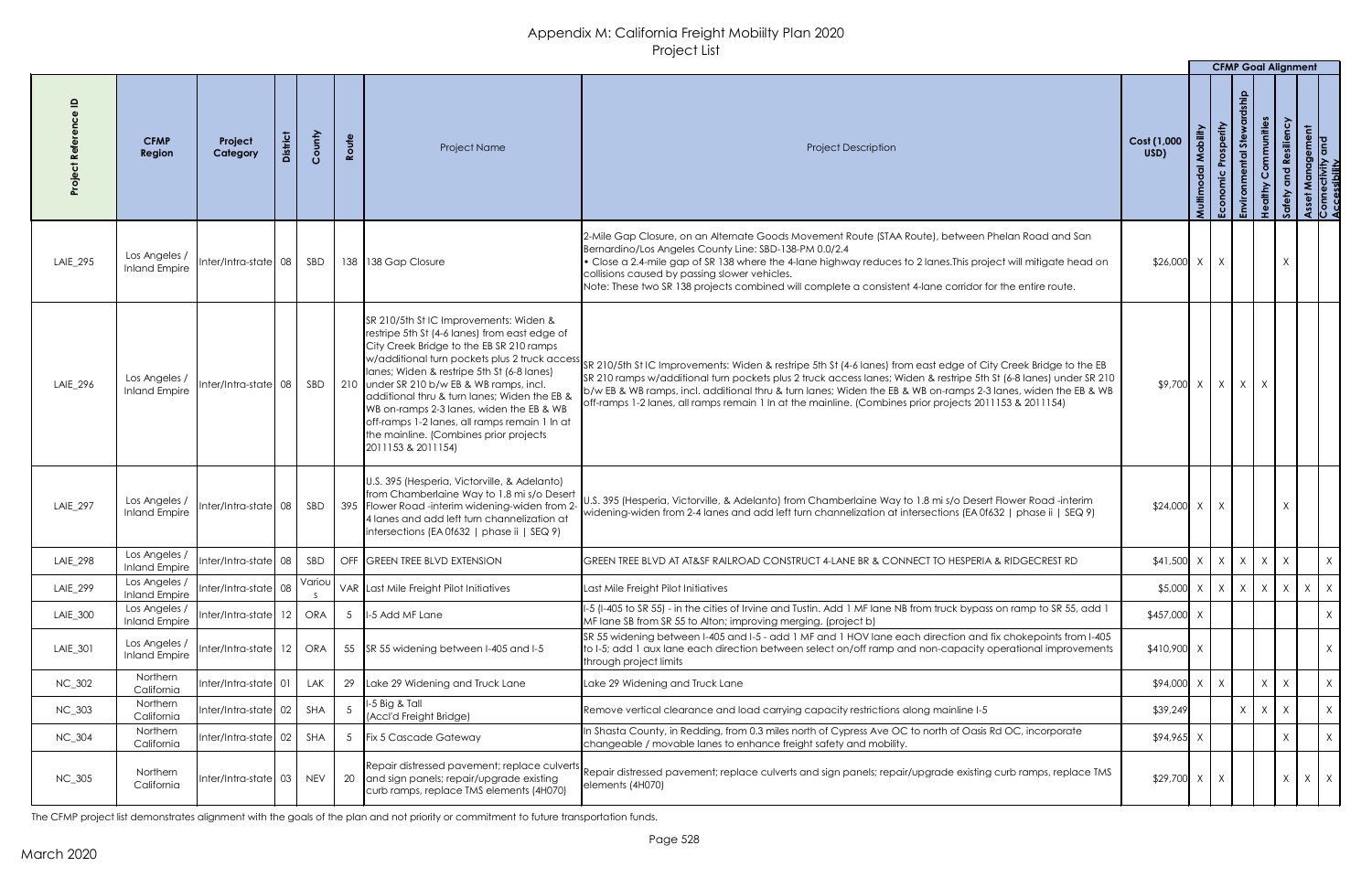|                 |                                                        |                                                       |            |       |                                                                                                                                                                                                                                                                                                                                                                                                                                                                                                                                                                                                                              |                                                                                                                                                                                                                                                                                                                                                                                                                                                                                                                                                                                                    |                                                 | <b>CFMP Goal Alignment</b> |           |              |          |            |
|-----------------|--------------------------------------------------------|-------------------------------------------------------|------------|-------|------------------------------------------------------------------------------------------------------------------------------------------------------------------------------------------------------------------------------------------------------------------------------------------------------------------------------------------------------------------------------------------------------------------------------------------------------------------------------------------------------------------------------------------------------------------------------------------------------------------------------|----------------------------------------------------------------------------------------------------------------------------------------------------------------------------------------------------------------------------------------------------------------------------------------------------------------------------------------------------------------------------------------------------------------------------------------------------------------------------------------------------------------------------------------------------------------------------------------------------|-------------------------------------------------|----------------------------|-----------|--------------|----------|------------|
|                 | <b>CFMP</b><br>Region                                  | Project<br>Category                                   | County     | Route | Project Name                                                                                                                                                                                                                                                                                                                                                                                                                                                                                                                                                                                                                 | <b>Project Description</b>                                                                                                                                                                                                                                                                                                                                                                                                                                                                                                                                                                         | Cost (1,000<br>USD)                             | あ                          | mmunities | silien       |          |            |
| <b>NC_306</b>   | Northern<br>California                                 | $Inter/Intro-state 03$                                | <b>NEV</b> | 49    | SR 49 Corridor improvement project in<br>Meadows Road to McKnight Way construct<br>NB truck climbing lane. (3H510)                                                                                                                                                                                                                                                                                                                                                                                                                                                                                                           | Nevada County from 0.1 mile north of La Barr SR 49 Corridor improvement project in Nevada County from 0.1 mile north of La Barr Meadows Road to McKnight<br>Way construct NB truck climbing lane. (3H510)                                                                                                                                                                                                                                                                                                                                                                                          | $ 377,700  \times   \times   \times   \times  $ |                            |           | X            |          | $X \mid X$ |
| NC_307          | Northern<br>California                                 | $\left  \right $ nter/Intra-state $\left  \right $ 03 | <b>NEV</b> | 80    | Yuba Pass SOH Bridge Replacement. I-80<br>near Emigrant Gap: Replace bridges, widen<br>WB direction for truck climbing lane, install<br>TMS elements (2020 SHOPP) (3H560)                                                                                                                                                                                                                                                                                                                                                                                                                                                    | Yuba Pass SOH Bridge Replacement. I-80 near Emigrant Gap: Replace bridges, widen WB direction for truck<br>climbing lane, install TMS elements (2020 SHOPP) (3H560)                                                                                                                                                                                                                                                                                                                                                                                                                                |                                                 |                            |           | X            |          | $X \mid X$ |
| <b>NC_308</b>   | Northern<br>California                                 |                                                       |            | 80    | In Placer County near Soda Springs from Troy<br>Road Undercrossing to Nevada County line.<br>Roadway Rehabilitation and Truck Climbing<br>Lanes. (EA 1H990) 0317000043 In Placer<br>County near Soda Springs from Troy Road<br>Undercrossing to Nevada County line.<br>Roadway Rehabilitation and Truck Climbing<br>Lanes. (EA 1H990)                                                                                                                                                                                                                                                                                        | In Placer County near Soda Springs from Troy Road Undercrossing to Nevada County line. Roadway<br>Rehabilitation and Truck Climbing Lanes. (EA 1H990) 0317000043 In Placer County near Soda Springs from Troy<br>Road Undercrossing to Nevada County line. Roadway Rehabilitation and Truck Climbing Lanes. (EA 1H990)                                                                                                                                                                                                                                                                             | $$93,000$ X                                     | $X \mid X \mid$            | X         | $\mathsf{X}$ | $X \mid$ |            |
| <b>NC_309</b>   | Northern<br>California                                 | nter/Intra-state   03                                 | YUB        | 70    | Near Marysville, from Laurellen Road to South<br>Honcut Creek Bridge (#16-0020) - Widen<br>shoulders and improve clear recovery zone<br>$[PM 16.2/25.8]$ (Toll credits for PE, ROW,<br>CON). Toll Credits for ENG, ROW, CON; add<br>continuous a two-way left turn lane (TWLTL)<br>throughout the project; 2 separate passing<br>lanes are planned in each direction. Each<br>one is less than a mile in length (PM<br>16.2/25.8); overlay with RHMA; replace and<br>extend culverts; install TMS elements, fiber<br>optic system elements, and lighting<br>Intersection; and install a classification<br>station (CAL20679) | Near Marysville, from Laurellen Road to South Honcut Creek Bridge (#16-0020) - Widen shoulders and improve<br>clear recovery zone [PM 16.2/25.8] (Toll credits for PE, ROW, CON). Toll Credits for ENG, ROW, CON; add<br>continuous a two-way left turn lane (TWLTL) throughout the project; 2 separate passing lanes are planned in<br>each direction. Each one is less than a mile in length (PM 16.2/25.8); overlay with RHMA; replace and extend<br>culverts; install TMS elements, fiber optic system elements, and lighting intersection; and install a classification<br>station (CAL20679) | $$104,640$ X                                    |                            |           | $\lambda$    |          | $X \mid X$ |
| <b>SDIC_310</b> | San Diego -<br><b>Imperial County</b><br><b>Border</b> | Port Access                                           | IMP        |       | Calexico East Port of Entry Truck Crossing<br>Improvement                                                                                                                                                                                                                                                                                                                                                                                                                                                                                                                                                                    | Expansion of the Calexico East Port of Entry- widen bridge over the All-American Canal (canal serves at<br>U.S./Mexico border) and increase the number of commercial vehicle lanes from existing 3 to 6 lanes; add 6 new<br>northbound privately owned vehicle (POV) lane; pedestrian pathway improvements including shaded sidewalks<br>and transit lot (pick-up and drop-off area)                                                                                                                                                                                                               | $$100,000$ X                                    | X                          |           |              |          | $X \mid$   |
| <b>SDIC_311</b> | San Diego -<br><b>Imperial County</b><br><b>Border</b> | Port Access                                           | IMP        |       | Calexico East Port of Entry Bridge expansion                                                                                                                                                                                                                                                                                                                                                                                                                                                                                                                                                                                 | Calexico East Port of Entry Bridge expansion                                                                                                                                                                                                                                                                                                                                                                                                                                                                                                                                                       | \$30,000                                        | $X \mid X \mid X$          |           |              |          | $X \mid X$ |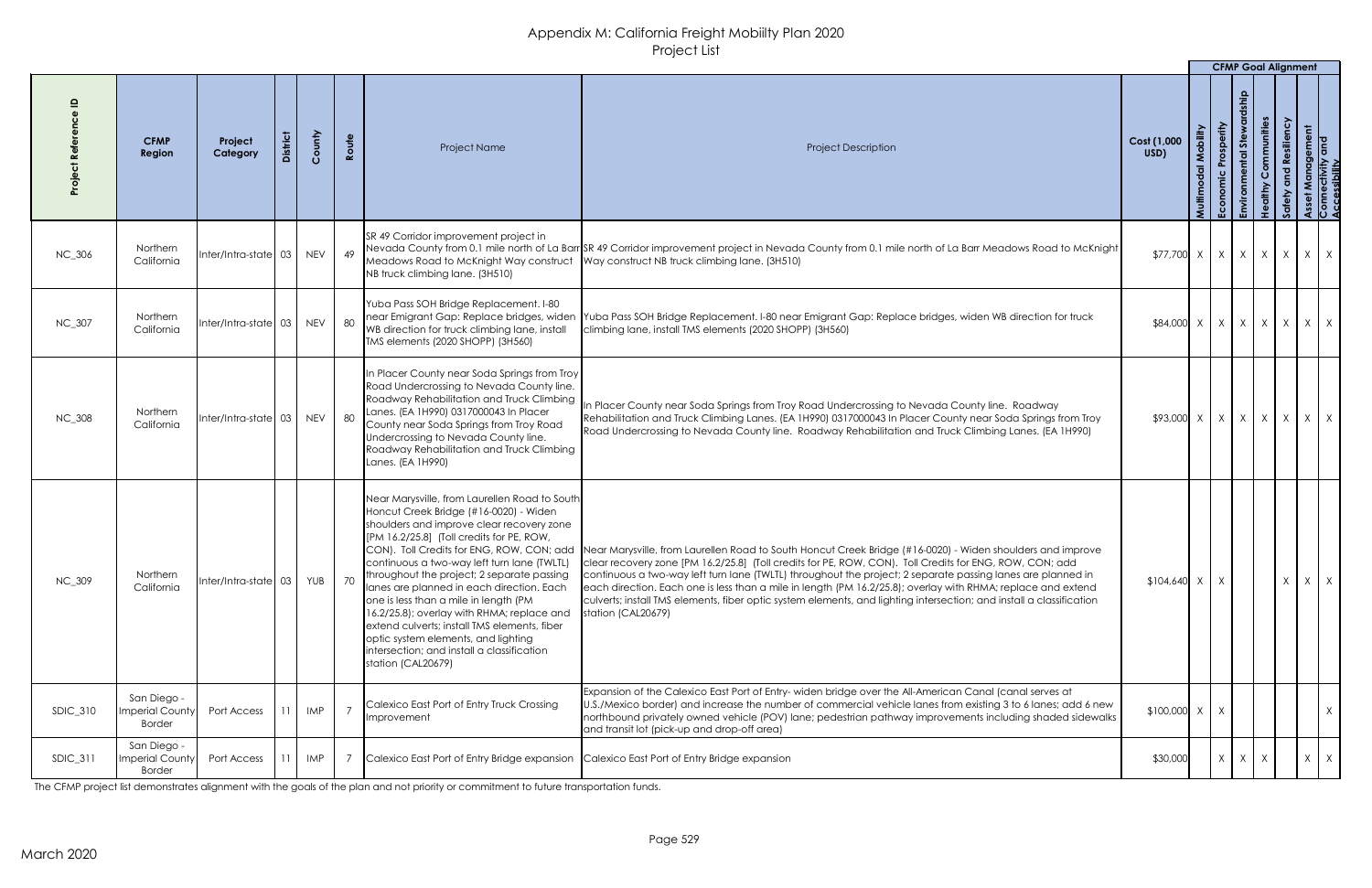|                 |                                                             |                     |                 |            |       |                                                                                                                                                                                               |                                                                                                                                                                                 |                                               |                    | <b>CFMP Goal Alignment</b>            |                                       |                                                    |   |                                                       |
|-----------------|-------------------------------------------------------------|---------------------|-----------------|------------|-------|-----------------------------------------------------------------------------------------------------------------------------------------------------------------------------------------------|---------------------------------------------------------------------------------------------------------------------------------------------------------------------------------|-----------------------------------------------|--------------------|---------------------------------------|---------------------------------------|----------------------------------------------------|---|-------------------------------------------------------|
|                 | <b>CFMP</b><br>Region                                       | Project<br>Category | <b>District</b> | County     | Route | Project Name                                                                                                                                                                                  | <b>Project Description</b>                                                                                                                                                      | Cost (1,000<br>USD)                           | Mobility<br>Multin | Prosperity<br>$st$ e<br>Economic<br>品 | Communities<br>althy<br>$\frac{9}{5}$ | ssiliency<br>$\mathbf{e}$<br>$\overline{2}$<br>္တဝ |   | Asset Management<br>Connectivity and<br>Accessibility |
| $SDIC_312$      | San Diego -<br><b>Imperial County</b><br><b>Border</b>      | Port Access         |                 | <b>IMP</b> | 98    | Widen SR 98 between Dogwood Road and<br>V.V. Williams Ave.                                                                                                                                    | Widen SR 98 between Dogwood Road and V.V. Williams Ave.                                                                                                                         | \$50,000                                      |                    | X                                     |                                       | $\mathsf{X}$                                       |   | $X \mid X$                                            |
| <b>SDIC_313</b> | San Diego -<br>Imperial County<br><b>Border</b>             | Port Access         |                 | <b>IMP</b> | 98    | Widen SR 98 between Ollie Ave. and<br>Rockwood Dr.                                                                                                                                            | Widen SR 98 between Ollie Ave. and Rockwood Dr.                                                                                                                                 | \$11,000                                      |                    | X                                     |                                       | $\chi$                                             |   | $X \mid X$                                            |
| $SDIC_314$      | San Diego -<br>Imperial County<br><b>Border</b>             | Port Access         | 11              | IMP        | 186   | Bridge and highway realignment to Andrade                                                                                                                                                     | Bridge and highway realignment to Andrade POE                                                                                                                                   | \$40,000                                      |                    | $x \mid x \mid x \mid$                |                                       | X                                                  |   | $X \mid X$                                            |
| <b>SDIC_315</b> | San Diego -<br>Imperial County<br><b>Border</b>             | Port Access         | 11              | IMP        |       | Calexico East Port of Entry Commercial<br>OFF Vehicle Enforcement Facility (CVEF)<br>modernization: Improvements to the CVEF                                                                  | Calexico East Port of Entry Commercial Vehicle Enforcement Facility (CVEF) modernization: Improvements to the<br><b>CVEF</b>                                                    | \$30,000                                      |                    | X<br>X                                |                                       | $\mathsf{X}$                                       | X |                                                       |
| $SDIC_316$      | San Diego -<br>Imperial County Port Access<br><b>Border</b> |                     | 11              | <b>IMP</b> | OFF   | Menvielle Road Widening - Widen to four<br>lanes, from Carr Road to SR 98                                                                                                                     | Menvielle Road Widening - Widen to four lanes, from Carr Road to SR 98                                                                                                          | \$50,000                                      |                    | $X \mid X$                            |                                       | X                                                  |   | $X \mid X$                                            |
| <b>SDIC_317</b> | San Diego -<br><b>Imperial County</b><br><b>Border</b>      | Port Access         |                 | SD         | 11    | Construct the Otay Mesa East Port of Entry<br>and CVEF                                                                                                                                        | SR 11 Segment 3 (Land Port of Entry) location, from existing SR 11 to future Otay Mesa East POE                                                                                 | $$380,000 \times   X   X   X$                 |                    |                                       |                                       | X                                                  |   | $X$ $X$                                               |
| $SDIC_318$      | San Diego -<br>Imperial County<br><b>Border</b>             | Port Access         |                 | SD         |       | Vesta Bridge Phase 1 and operational<br><b>Streets</b>                                                                                                                                        | 15  improvements SR 15, Main, Harbor, and 32nd Vesta Bridge Phase 1 and operational improvements SR 15, Main, Harbor, and 32nd Streets                                          | \$54,000                                      |                    | X                                     |                                       | $\lambda$                                          |   | $X \mid X$                                            |
| <b>SDIC_319</b> | San Diego -<br><b>Imperial County</b><br><b>Border</b>      | Port Access         | 11              | SD         |       | Otay Mesa Port of Entry Commercial Vehicle<br>Enforcement Facility (CVEF) modernization:<br>905  Improvements to the CVEF to reflect GSA's<br>proposed Otay Mesa POE Modernization<br>Project | Otay Mesa Port of Entry Commercial Vehicle Enforcement Facility (CVEF) modernization: Improvements to the<br>CVEF to reflect GSA's proposed Otay Mesa POE Modernization Project | \$50,000                                      |                    | X                                     | $X$ $X$                               | X                                                  |   | $X \mid X$                                            |
| <b>SDIC_320</b> | San Diego -<br><b>Imperial County</b><br><b>Border</b>      | Port Access         | 11              | SD         |       | Border Wait Times - Install the remaining<br>border wait times equipment (northbound)<br>OFF at all CA-BC land POEs, SR 11 tolling<br>equipment, and Regional Border<br>Management System     | Border Wait Times - Install the remaining border wait times equipment (northbound) at all CA-BC land POEs, SR 11<br>tolling equipment, and Regional Border Management System    | $$50,000 \times   \times   \times   \times  $ |                    |                                       |                                       | $\mathsf{X}$                                       |   | $\times$                                              |
| <b>SDIC_321</b> | San Diego -<br>Imperial County<br><b>Border</b>             | Port Access         |                 | SD         |       | OFF Otay Mesa Truck Route Phase 4                                                                                                                                                             | <b>Otay Mesa Truck Route Phase 4</b>                                                                                                                                            | \$14,600                                      |                    | X                                     | $\times$                              | X                                                  |   | $X \mid X$                                            |
| $SDIC_322$      | San Diego -<br><b>Imperial County</b><br><b>Border</b>      | Port Access         |                 | SD         |       | OFF La Media Road North                                                                                                                                                                       | La Media Road North                                                                                                                                                             | $$50,000$ X                                   |                    | X                                     |                                       | $\lambda$                                          |   | $X \mid X$                                            |
| SDIC_323        | San Diego -<br><b>Imperial County</b><br><b>Border</b>      | Port Access         |                 | SD         | OFF   | Tenth Avenue Marine Terminal Optimization<br>Project                                                                                                                                          | Tenth Avenue Marine Terminal Optimization Project                                                                                                                               | $$38,000 \times   \times   \times  $          |                    |                                       | X                                     |                                                    |   | $X \mid X$                                            |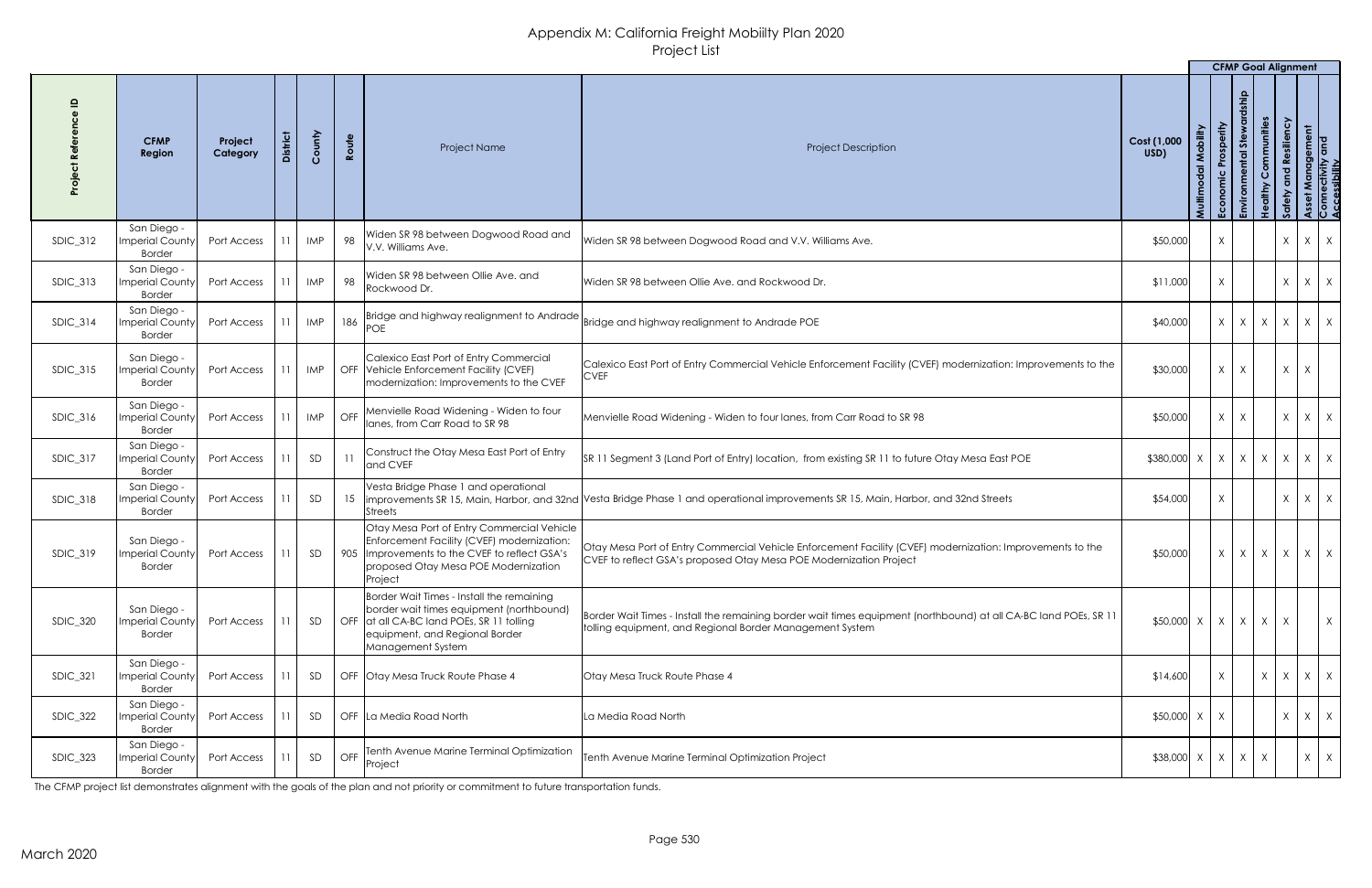|                 |                                                             |                     |                 |        |       |                                                                                                                                                                                                                                                                                                                                                                                  |                                                                                                                                                                                                                                                                                                                                                               |                               |                        | <b>CFMP Goal Alignment</b>                                    |                                                         |   |                                                       |
|-----------------|-------------------------------------------------------------|---------------------|-----------------|--------|-------|----------------------------------------------------------------------------------------------------------------------------------------------------------------------------------------------------------------------------------------------------------------------------------------------------------------------------------------------------------------------------------|---------------------------------------------------------------------------------------------------------------------------------------------------------------------------------------------------------------------------------------------------------------------------------------------------------------------------------------------------------------|-------------------------------|------------------------|---------------------------------------------------------------|---------------------------------------------------------|---|-------------------------------------------------------|
|                 | <b>CFMP</b><br>Region                                       | Project<br>Category | <b>District</b> | County | Route | Project Name                                                                                                                                                                                                                                                                                                                                                                     | <b>Project Description</b>                                                                                                                                                                                                                                                                                                                                    | Cost (1,000<br>USD)<br>Multim | Prosperity<br>Economic | dship<br>Communities<br>Stewa<br>ntal<br><b>althy</b><br>viro | ssiliency<br>ဇိ<br>$\overline{\mathbf{c}}$<br><b>SS</b> |   | Asset Management<br>Connectivity and<br>Accessibility |
| $SDIC_324$      | San Diego -<br>Imperial County<br><b>Border</b>             | Port Access         |                 | SD     |       | I OFF Bridge between OM POE and CVEF to<br>coincide with improvements at both facilities                                                                                                                                                                                                                                                                                         | Bridge between OM POE and CVEF to coincide with improvements at both facilities                                                                                                                                                                                                                                                                               | \$50,000                      | $\sf X$                |                                                               | $\times$                                                |   | $X \mid X$                                            |
| <b>SDIC_325</b> | San Diego -<br>Imperial County<br><b>Border</b>             | Port Access         |                 | SD     |       | OFF Appointment systems and truck excess<br>weight program at POEs                                                                                                                                                                                                                                                                                                               | Appointment systems and truck excess weight program at POEs                                                                                                                                                                                                                                                                                                   | \$30,000                      |                        |                                                               | $\times$                                                | X |                                                       |
| $SDIC_326$      | San Diego -<br><b>Imperial County</b><br><b>Border</b>      | Port Access         |                 | SD     |       | National City Marine Terminal rail<br>OFF limprovements and electrical and other<br>infrastructure and equipment                                                                                                                                                                                                                                                                 | National City Marine Terminal rail improvements and electrical and other infrastructure and equipment                                                                                                                                                                                                                                                         | $$15,000$ X                   | X                      | $\mathsf{X}$<br>$\mathsf{X}$                                  |                                                         | X | X                                                     |
| SDIC_327        | San Diego -<br>Imperial Count <sup>,</sup><br><b>Border</b> | Port Access         |                 | SD     |       | Designated Freight Route: Dedicated lanes<br>(where feasible) and signal priority for truck<br>freight along Harbor Drive between<br>TAMT/Cesar Chavez Pkwy, NCMT and<br>OFF connections to I-5. Includes expansion of<br>Port Tenants' freight signal prioritization<br>project (FSP), queue jumps, delineators and<br>signage. Generally aligned in the #1 lanes<br>and median | Designated Freight Route: Dedicated lanes (where feasible) and signal priority for truck freight along Harbor<br>Drive between TAMT/Cesar Chavez Pkwy, NCMT and connections to I-5. Includes expansion of Port Tenants'<br>freight signal prioritization project (FSP), queue jumps, delineators and signage. Generally aligned in the #1 lanes<br>and median | \$50,000 X                    | X                      | $X \mid X$                                                    | $\mathsf{X}$                                            |   | $\mathsf{X}$                                          |
| <b>SDIC_328</b> | San Diego -<br><b>Imperial County</b><br><b>Border</b>      | Port Access         |                 | SD     |       | Truck Parking Information Management<br>System: Resource for tenants and truck<br>  OFF   operators to obtain information and<br>potentially reserve parking resources. Could<br>be tied to Port Freight Community Web<br>Portal.                                                                                                                                                | Truck Parking Information Management System: Resource for tenants and truck operators to obtain information<br>and potentially reserve parking resources. Could be tied to Port Freight Community Web Portal.                                                                                                                                                 | \$10,000                      | X                      | $X \mid X \mid X$                                             |                                                         | X |                                                       |
| <b>SDIC_329</b> | San Diego -<br>mperial County<br><b>Border</b>              | Port Access         |                 | SD     |       | OFF Vesta Bridge - Phases 2 and 3                                                                                                                                                                                                                                                                                                                                                | Vesta Bridge - Phases 2 and 3                                                                                                                                                                                                                                                                                                                                 | \$97,934                      |                        |                                                               | $\times$                                                | X |                                                       |
| <b>SDIC_330</b> | San Diego -<br><b>Imperial County</b><br><b>Border</b>      | Port Access         |                 | SD     |       | OFF SDIA Interior Northside Roadway                                                                                                                                                                                                                                                                                                                                              | SDIA Interior Northside Roadway                                                                                                                                                                                                                                                                                                                               | $$5,000$ X                    |                        |                                                               | $\times$                                                |   |                                                       |
| <b>SDIC_331</b> | San Diego -<br><b>Imperial County</b><br><b>Border</b>      | Port Access         |                 | SD     |       | OFF SDIA Air Cargo Facility Improvements for<br>cargo storage and handling                                                                                                                                                                                                                                                                                                       | SDIA Air Cargo Facility Improvements for cargo storage and handling                                                                                                                                                                                                                                                                                           | $$27,000$ X                   |                        |                                                               |                                                         | X |                                                       |
| <b>SDIC_332</b> | San Diego -<br>mperial County<br><b>Border</b>              | Port Access         |                 | SD     |       | VAR   1-5 Working Waterfront Access Bottleneck<br>Relief between SR 15 and SR 54                                                                                                                                                                                                                                                                                                 | I-5 Working Waterfront Access Bottleneck Relief between SR 15 and SR 54                                                                                                                                                                                                                                                                                       | \$30,000                      | X                      |                                                               | $\mathsf{X}$                                            |   | $X \mid X$                                            |
| <b>SDIC_333</b> | San Diego -<br>Imperial County<br><b>Border</b>             | Port Access         |                 | SD     |       | VAR   1-8, SR 98, SR 111 Operational improvements<br>including ITS equipment for truck routing                                                                                                                                                                                                                                                                                   | Operational improvements including ITS equipment for truck routing                                                                                                                                                                                                                                                                                            | \$10,000                      | X                      | $x \mid x \mid x \mid x \mid x$                               |                                                         |   |                                                       |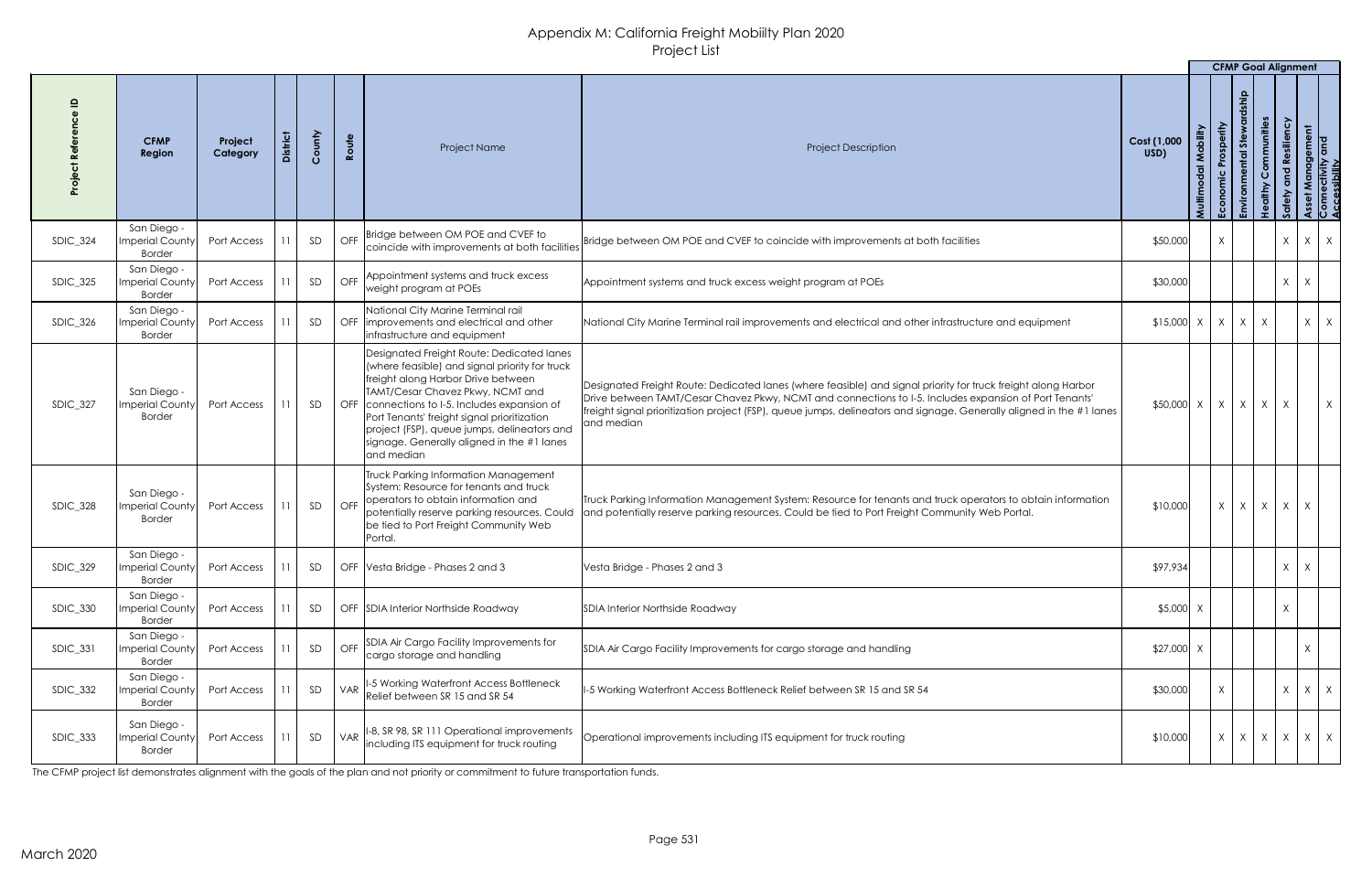|                 |                                                        |                     |                 |        |            |                                                                                                                 |                                                                                                                                                                                                                                                                                                                                                                                        |                                                            |                    |                                                    |                                            |                                     | <b>CFMP Goal Alignment</b>                  |
|-----------------|--------------------------------------------------------|---------------------|-----------------|--------|------------|-----------------------------------------------------------------------------------------------------------------|----------------------------------------------------------------------------------------------------------------------------------------------------------------------------------------------------------------------------------------------------------------------------------------------------------------------------------------------------------------------------------------|------------------------------------------------------------|--------------------|----------------------------------------------------|--------------------------------------------|-------------------------------------|---------------------------------------------|
|                 | <b>CFMP</b><br>Region                                  | Project<br>Category | <b>District</b> | County | Route      | Project Name                                                                                                    | <b>Project Description</b>                                                                                                                                                                                                                                                                                                                                                             | Cost (1,000<br>USD)                                        | Villipol<br>Multir | Prosperity<br>intal Ste<br>Economic<br>$\tilde{5}$ | Communities<br>Š<br>dithy<br>$\frac{9}{1}$ | Resiliency<br>$\overline{Q}$<br>Saf | t Management<br>rectivity and<br>sssibility |
| <b>SDIC_334</b> | San Diego -<br>mperial County<br><b>Border</b>         | Rail Systems        | 11              | SD     |            | OFF Batiquitos Lagoon Double Track                                                                              | The project will add .75 miles of second mainline rail track from Avenida Encinas in Carlsbad to La Costa Avenue<br>In Encinitas across the Batiquitos Lagoon. The project also includes replacing a wooden trestle bridge, built in the<br>1930s, with a modern, double-track concrete rail bridge. Location: Between Avenida Encinas in Carlsbad and La<br>Costa Avenue in Encinitas | $\frac{1}{2}$ \$95,700   x   x   x   x   x                 |                    |                                                    |                                            |                                     | $X \mid X$                                  |
| <b>SDIC_335</b> | San Diego -<br><b>Imperial County</b><br><b>Border</b> | Rail Systems        |                 | SD     |            | OFF San Onofre-Pulgas Phase 2                                                                                   | The addition of 5.8 miles of second mainline rail track will be added to the main line. In addition, the project also<br>includes the replacement of two rail bridges, the addition of a universal track crossover, and new signaling.<br>Location between San Onofre and Pulgas                                                                                                       | $$30,000 \times \times \times \times \times \times \times$ |                    |                                                    |                                            |                                     |                                             |
| $SDIC_336$      | San Diego -<br><b>Imperial County</b><br><b>Border</b> | Rail Systems        | 11              | SD     | OFF        | LOSSAN Signal Respacing and Optimization<br>Improvements                                                        | LOSSAN Signal Respacing and Optimization Improvements                                                                                                                                                                                                                                                                                                                                  | $$16,304$ X X                                              |                    | $\mathsf{X}$                                       |                                            | $\sf X$                             | X                                           |
| <b>SDIC_337</b> | San Diego -<br>mperial County<br><b>Border</b>         | Rail Systems        |                 | SD     |            | OFF   LOSSAN Del Mar Bluffs Stabilization                                                                       | <b>LOSSAN Del Mar Bluffs Stabilization</b>                                                                                                                                                                                                                                                                                                                                             | $$70,000$ X X X                                            |                    | $\mathsf{X}$                                       |                                            | $\sf X$                             | X                                           |
| <b>SDIC_338</b> | San Diego -<br>mperial County<br><b>Border</b>         | Rail Systems        | 11              | SD     |            | OFF LOSSAN San Onofre Bridge Replacements                                                                       | LOSSAN San Onofre Bridge Replacements                                                                                                                                                                                                                                                                                                                                                  | $$46,700 \times   X  $                                     |                    | $\mathsf{X}$                                       |                                            | $\mathsf{X}$                        | X                                           |
| <b>SDIC_339</b> | San Diego -<br><b>Imperial County</b><br><b>Border</b> | Rail Systems        |                 | SD     |            | OFF LOSSAN Rose Canyon Bridge Replacements LOSSAN Rose Canyon Bridge Replacements                               |                                                                                                                                                                                                                                                                                                                                                                                        | $$14,200$ X X X                                            |                    | X                                                  |                                            | $\times$                            | X                                           |
| $SDIC_340$      | San Diego -<br>mperial County<br><b>Border</b>         | Rail Systems        |                 | SD     |            | <b>LOSSAN Sorrento to Miramar Double</b><br>OFF Track/Realign: Realign curve and construct<br>second main track | LOSSAN Sorrento to Miramar Double Track/Realign: Realign curve and construct second main track                                                                                                                                                                                                                                                                                         | $$135,000$ X   X                                           |                    | $\mathsf{X}$                                       |                                            | $\mathsf{X}$                        | X                                           |
| <b>SDIC_341</b> | San Diego -<br>mperial County<br><b>Border</b>         | Rail Systems        |                 | SD     |            | OFF LOSSAN North Green Beach Bridge                                                                             | LOSSAN North Green Beach Bridge                                                                                                                                                                                                                                                                                                                                                        | $$7,200$ X                                                 |                    | X<br>$\mathsf{X}$                                  |                                            | $\times$                            | $X -$                                       |
| $SDIC_342$      | San Diego -<br><b>Imperial County</b><br><b>Border</b> | Rail Systems        |                 | SD     |            | OFF LOSSAN Poinsettia Crossovers                                                                                | <b>LOSSAN Poinsettia Crossovers</b>                                                                                                                                                                                                                                                                                                                                                    | $$32,300$ X   X                                            |                    | X                                                  |                                            | $\sf X$                             | X                                           |
| $SDIC_343$      | San Diego -<br>mperial County<br><b>Border</b>         | Rail Systems        |                 | SD     | <b>OFF</b> | LOSSAN Sorrento Valley Blvd Safety<br><b>Improvements</b>                                                       | LOSSAN Sorrento Valley Blvd Safety Improvements                                                                                                                                                                                                                                                                                                                                        | $$3,897$ X   X                                             |                    | $\mathsf{X}$                                       |                                            | $\mathsf{X}$                        | X                                           |
| SDIC_344        | San Diego -<br>mperial County<br><b>Border</b>         | Rail Systems        |                 | SD     |            | OFF LOSSAN Sorrento Valley Crossover and Safety<br>Improvements                                                 | LOSSAN Sorrento Valley Crossover and Safety Improvements                                                                                                                                                                                                                                                                                                                               | $$32,800$ X                                                |                    | $\chi$<br>$\mathsf{X}$                             |                                            | $\sf X$                             | X                                           |
| $SDIC_345$      | San Diego -<br>mperial County<br><b>Border</b>         | Rail Systems        |                 | SD     | <b>OFF</b> | LOSSAN Eastbrook to Shell Double Track (San<br>Luis River Bridge)                                               | LOSSAN Eastbrook to Shell Double Track (San Luis River Bridge)                                                                                                                                                                                                                                                                                                                         | $$75,300$ X                                                |                    | $\mathsf{X}$<br>$\chi$                             |                                            | $\times$                            | X                                           |
| $SDIC_346$      | San Diego -<br>mperial County<br><b>Border</b>         | Rail Systems        |                 | SD     |            | OFF LOSSAN San Dieguito Double Track (includes<br>Del Mar Platform)                                             | LOSSAN San Dieguito Double Track (includes Del Mar Platform)                                                                                                                                                                                                                                                                                                                           | $$211,000$ $X$ $X$                                         |                    | $\mathsf{X}$                                       |                                            | $\times$                            | X                                           |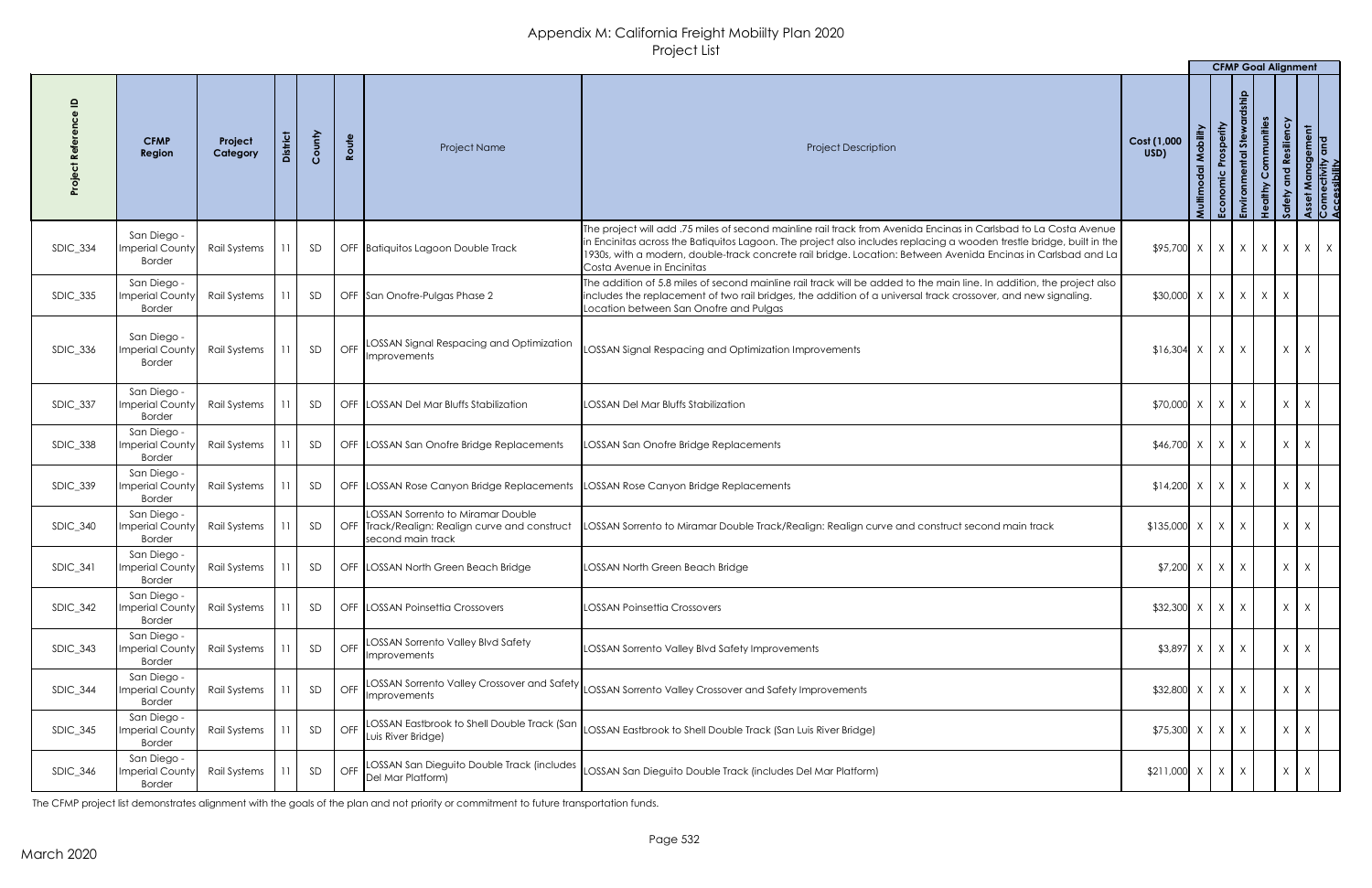|                 |                                                                          |                     |                 |            |                 |                                                                                                                                      |                                                                                                                                 |                                                |                                      | <b>CFMP Goal Alignment</b> |              |                                                         |               |                                         |         |
|-----------------|--------------------------------------------------------------------------|---------------------|-----------------|------------|-----------------|--------------------------------------------------------------------------------------------------------------------------------------|---------------------------------------------------------------------------------------------------------------------------------|------------------------------------------------|--------------------------------------|----------------------------|--------------|---------------------------------------------------------|---------------|-----------------------------------------|---------|
|                 | <b>CFMP</b><br>Region                                                    | Project<br>Category | <b>District</b> | County     | Route           | Project Name                                                                                                                         | <b>Project Description</b>                                                                                                      | Cost (1,000<br>USD)                            | Mobility<br>$\overline{a}$<br>Multim | Prosperity<br>Economic     | Stew<br>ntal | Communities<br>althy<br>$\frac{\mathbf{0}}{\mathbf{I}}$ | nd Resiliency | Management<br>ectivity and<br>ssibility |         |
| <b>SDIC_347</b> | San Diego -<br>Imperial County   Inter/Intra-state   11<br><b>Border</b> |                     |                 | <b>IMP</b> |                 | 115 New Truck Route and Four lane Expressway<br>from I-8/SR 7 to existing SR 115, Holtville CA                                       | New Truck Route and Four lane Expressway from I-8/SR 7 to existing SR 115, Holtville CA                                         | $$250,000 \times   \times   \times   \times  $ |                                      |                            |              |                                                         | X             |                                         | $\sf X$ |
| SDIC_348        | San Diego -<br>Imperial County Inter/Intra-state 11<br><b>Border</b>     |                     |                 | IMP        |                 | Forester Road: Operational Improvements,<br>OFF Bridge Reconstruction over New River, and<br>Four Lane Expressway                    | Operational Improvements, Bridge Reconstruction over New River, and Four Lane Expressway (Truck bypass)                         | \$300,000                                      |                                      | $X \mid X \mid X$          |              |                                                         | $\mathsf{X}$  | $X \mid X$                              |         |
| $SDIC_349$      | San Diego -<br>Imperial County Inter/Intra-state 11<br><b>Border</b>     |                     |                 | SD         |                 | North Coast Corridor: Construct managed<br>Ianes (ML) between Palomar Airport Road<br>and SR 78 with ITS improvements                | North Coast Corridor: Construct managed lanes (ML) between Palomar Airport Road and SR 78 with ITS<br><i>improvements</i>       | \$240,000                                      |                                      | $X$ $X$ $X$                |              |                                                         | X             | $\mathsf{X}$                            |         |
| <b>SDIC_350</b> | San Diego -<br>Imperial County Inter/Intra-state 11<br><b>Border</b>     |                     |                 | SD         | $\overline{5}$  | II-5 ML from SR 78 to Orange County with ITS<br>Improvements, including vehicle-to-<br>infrastructure technology along key corridors | 1-5 ML from SR 78 to Orange County with ITS improvements, including vehicle-to-infrastructure technology along<br>key corridors | \$3,400,483                                    |                                      | $X$ $X$ $X$                |              |                                                         | X             | $\mathsf{X}$                            |         |
| <b>SDIC_351</b> | San Diego -<br>Imperial County Inter/Intra-state 11<br><b>Border</b>     |                     |                 | SD         | $5\overline{)}$ | 1-5 ML from La Jolla Village Dr to 1-5/1-805<br>merge with ITS improvements including<br>vehicle-to-infrastructure technology        | 1-5 ML from La Jolla Village Dr to I-5/I-805 merge with ITS improvements including vehicle-to-infrastructure<br>technology      | \$280,200                                      |                                      | $X$ $X$ $X$ $X$ $X$        |              |                                                         |               |                                         |         |
| $SDIC_352$      | San Diego -<br>Imperial County Inter/Intra-state 11<br><b>Border</b>     |                     |                 | SD         |                 |                                                                                                                                      | Congestion pricing on I-5 from I-805 to SR 78 Congestion pricing on I-5 from I-805 to SR 78                                     | \$130,000                                      |                                      |                            | $X$ $X$      |                                                         | X             | X                                       |         |
| <b>SDIC_353</b> | San Diego -<br>Imperial County Inter/Intra-state 11<br><b>Border</b>     |                     |                 | SD         |                 | Alternative Fuel Corridor from Orange<br>County border to MX border                                                                  | Alternative Fuel Corridor from Orange County border to MX border                                                                |                                                | TBD X                                | $x \mid x \mid x$          |              |                                                         | $\mathsf{X}$  |                                         |         |
| <b>SDIC_354</b> | San Diego -<br>Imperial County Inter/Intra-state 11<br><b>Border</b>     |                     |                 | SD         | 8               | Alternative Fuel Corridor from San Diego to<br>CA/AZ border                                                                          | Alternative Fuel Corridor from San Diego to CA/AZ border                                                                        | <b>TBD</b>                                     |                                      | $X \mid X \mid X$          |              |                                                         | $\mathsf{X}$  |                                         |         |
| <b>SDIC_355</b> | San Diego -<br>Imperial County Inter/Intra-state 11<br><b>Border</b>     |                     |                 | SD         |                 | 15 Alternative Fuel Corridor                                                                                                         | Alternative Fuel Corridor                                                                                                       |                                                | TBD X                                | $x \mid x \mid x$          |              |                                                         | $\mathsf{X}$  |                                         |         |
| SDIC_356        | San Diego -<br>Imperial County Inter/Intra-state 11<br><b>Border</b>     |                     |                 | SD         |                 | II-15 ML from I-805 to SR 163 with Clairemont<br>15 Mesa Blvd DAR with vehicle-to-infrastructure<br>technology                       | -15 ML from I-805 to SR 163 with Clairemont Mesa Blvd DAR with vehicle-to-infrastructure technology                             | \$82,000                                       |                                      | $X$ $X$ $X$ $X$            |              |                                                         |               | $\mathsf{X}$                            |         |
| <b>SDIC_357</b> | San Diego -<br>Imperial County Inter/Intra-state 11<br><b>Border</b>     |                     |                 | SD         | 78              | to I-15 interchange                                                                                                                  | Alternative Fuel Corridor from I-5 interchange Alternative Fuel Corridor from I-5 interchange to I-15 interchange               | <b>TBD</b>                                     |                                      | $X \mid X \mid X$          |              |                                                         | X             |                                         |         |